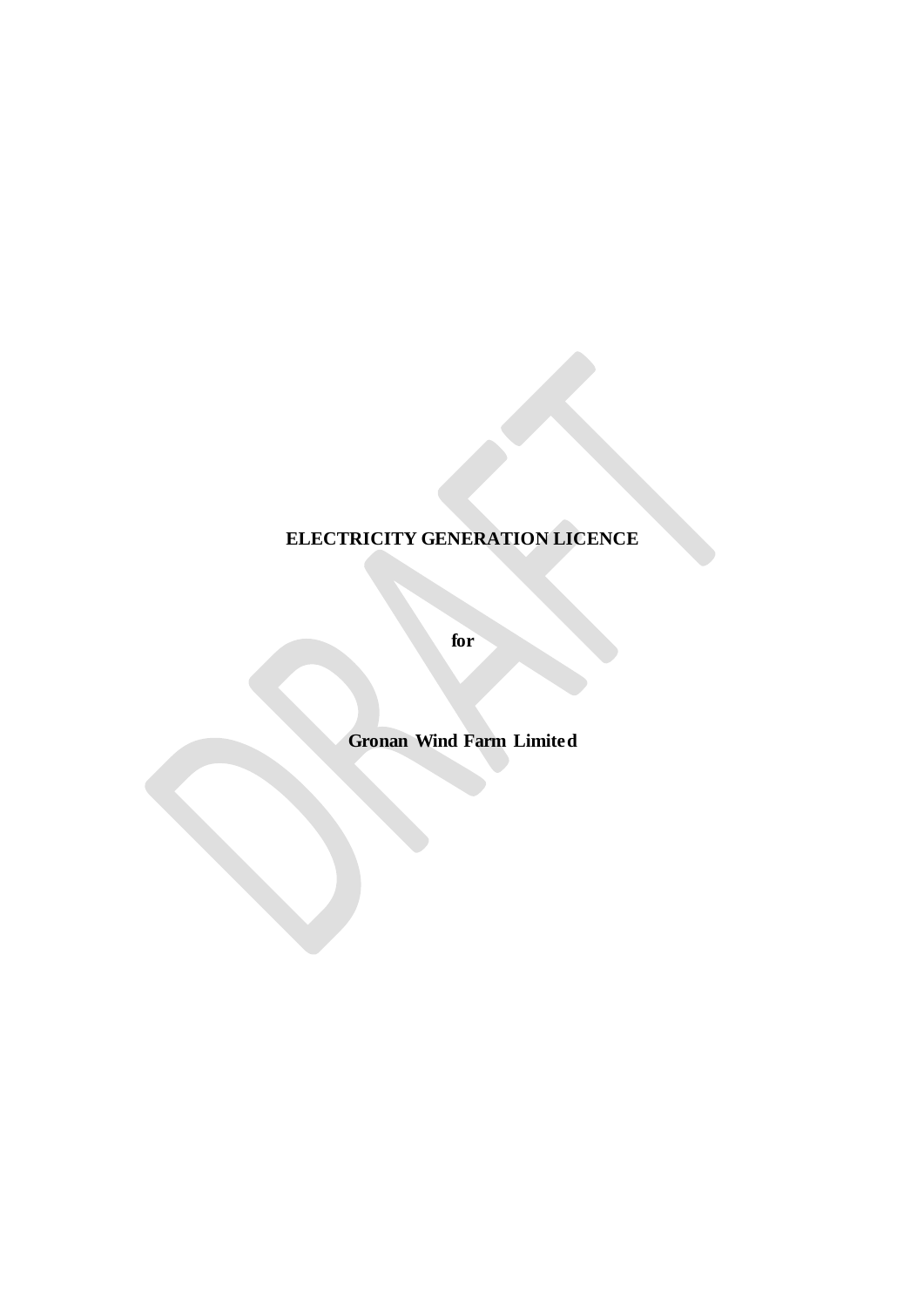## **CONTENTS**

| <b>GRANT OF THE LICENCE</b>                                                             | $\mathbf{1}$ |
|-----------------------------------------------------------------------------------------|--------------|
| THE CONDITONS                                                                           | 3            |
| Condition 1: Interpretation and construction                                            | 3            |
| Condition 2: Separate accounts for Separate Businesses                                  | 16           |
| Condition 3: Prohibition of cross-subsidies and of discrimination                       | 21           |
| Condition 4: Compliance with Grid Code and, where applicable, Distribution Code         | 25           |
| <b>Condition 5: Security Arrangements</b>                                               | 26           |
| Condition 6: Central despatch and merit order                                           | 27           |
| <b>Condition 7: System Support Services</b>                                             | 28           |
| Condition 8: Compulsory Acquisition of Land                                             | 29           |
| Condition 9: Powers to Carry out Road Works etc                                         | 32           |
| Condition 10: Health and Safety of Employees                                            | 34           |
| Condition 11: Provision of Information to the Authority                                 | 35           |
| Condition 12: Payment of Fees                                                           | 36           |
| Condition 13: Not Used                                                                  | 38           |
| Condition 14: Single Electricity Market Trading and Settlement Code                     | 39           |
| Condition 15: Modification of Single Electricity Market Trading and Settlement Code and |              |
| <b>Cancellation of Contracts</b>                                                        | 40           |
| Condition 16: Provision of Information                                                  | 48           |
| Condition 17: Cost-Reflective Bidding in the Single Electricity Market                  | 49           |
| Condition 17a: Balancing Market Principles Code of Practice                             | 53           |
| Condition 18: Not Used                                                                  | 536          |
| <b>Condition 19: Capacity Market Code</b>                                               | 57           |
| Schedule 1: Terms As To Revocation                                                      | 58           |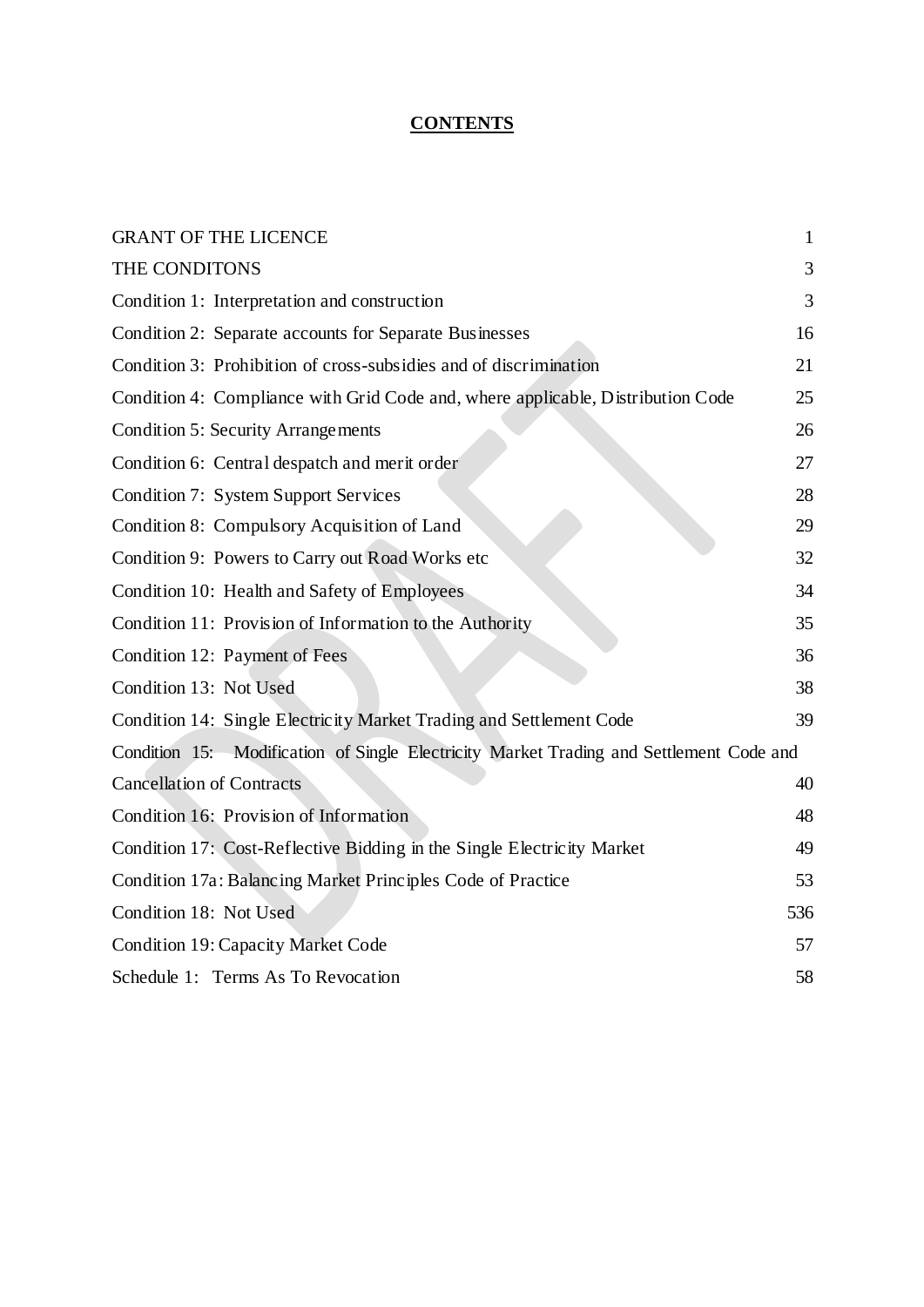#### **GRANT OF THE LICENCE**

#### <span id="page-2-0"></span>Terms of the Licence

- 1 The Northern Ireland Authority for Utility Regulation (the **'Authority'**), in accordance with Article 10(1) of the Electricity (Northern Ireland) Order 1992 (as amended) (the **'Order'**) and in exercise of the power conferred by Article 10(1)(a) of the Order hereby grants to **Gronan Wind Farm Limited** (registered in Northern Ireland under (**NI604566)** (the **'Licensee '**) a licence (the **'Licence '**) authorising it to generate electricity at **Golandun, Killeter, Castlederg, Co Tyrone** ,for the purpose of giving a supply to any premises or enabling a supply to be so given, during the period specified in paragraph 2 below.
- 2 The Licence shall come into force on the date of the grant and shall continue in force until:
	- (a) determined by not less than 25 years' notice in writing given by the Authority to the Licensee, such notice not to be served earlier than the tenth anniversary of the date on which the Licence comes into force; or
	- (b) the date, if earlier, on which the Licence is revoked in accordance with the provisions specified as a term of the Licence in schedule 1 hereto.

#### Conditions of the Licence

3 The Licence shall in accordance with Article 11(1) of the Order include the conditions attached hereto at the time of this grant (as such conditions may subsequently be modified in accordance with their terms and in accordance with Articles 14, 17, 17A and 18 of the Order or such other lawful power of modification as may exist from time to time).

#### Definitions

4 Unless the contrary intention appears, words and expressions used in the terms of the Licence shall have the same meaning as was given to them, and shall be construed in accordance with the rules of construction and interpretation set out, in the conditions of the Licence at the date on which the Licence was granted.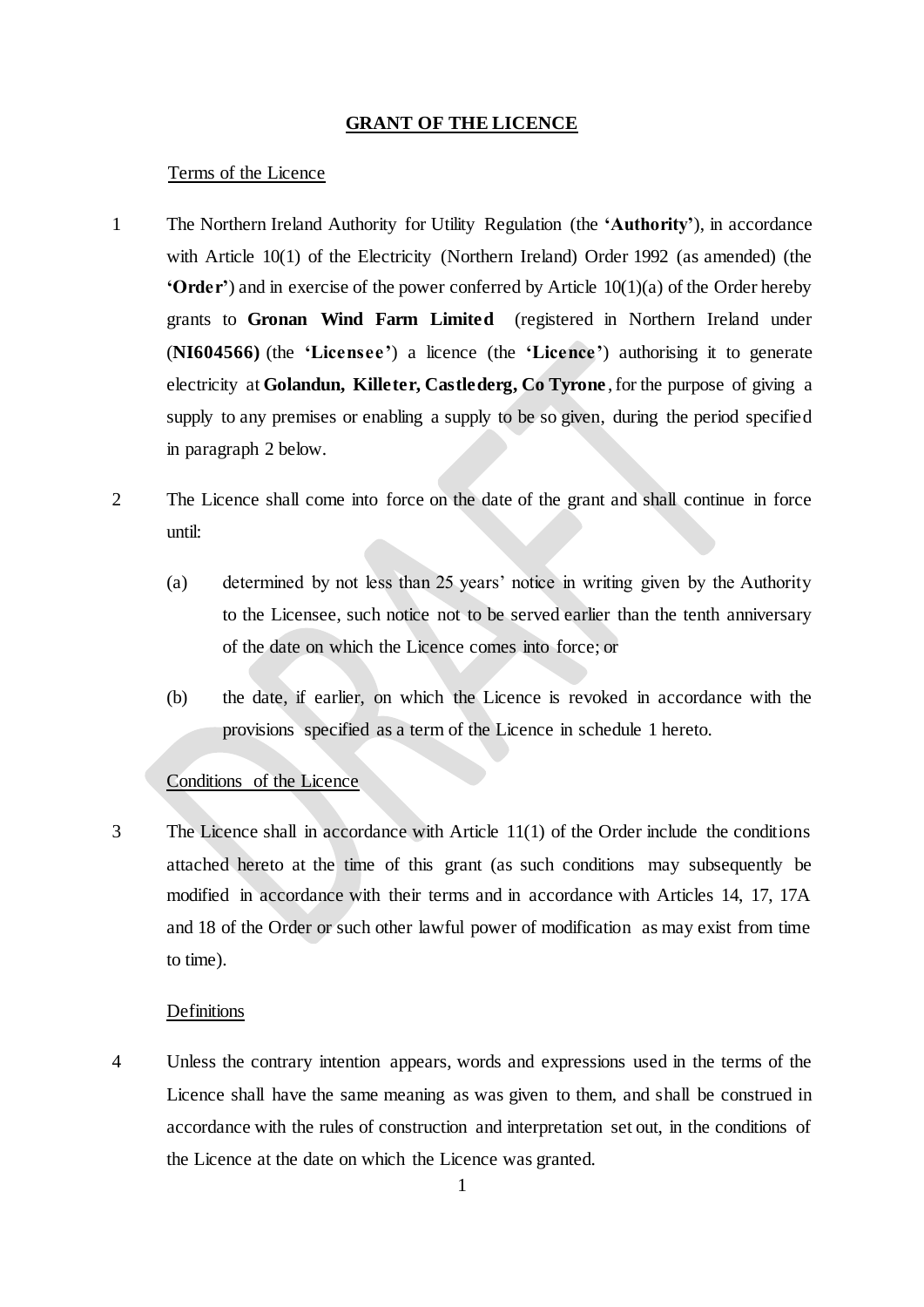For and on behalf of The Northern Ireland Authority for Utility Regulation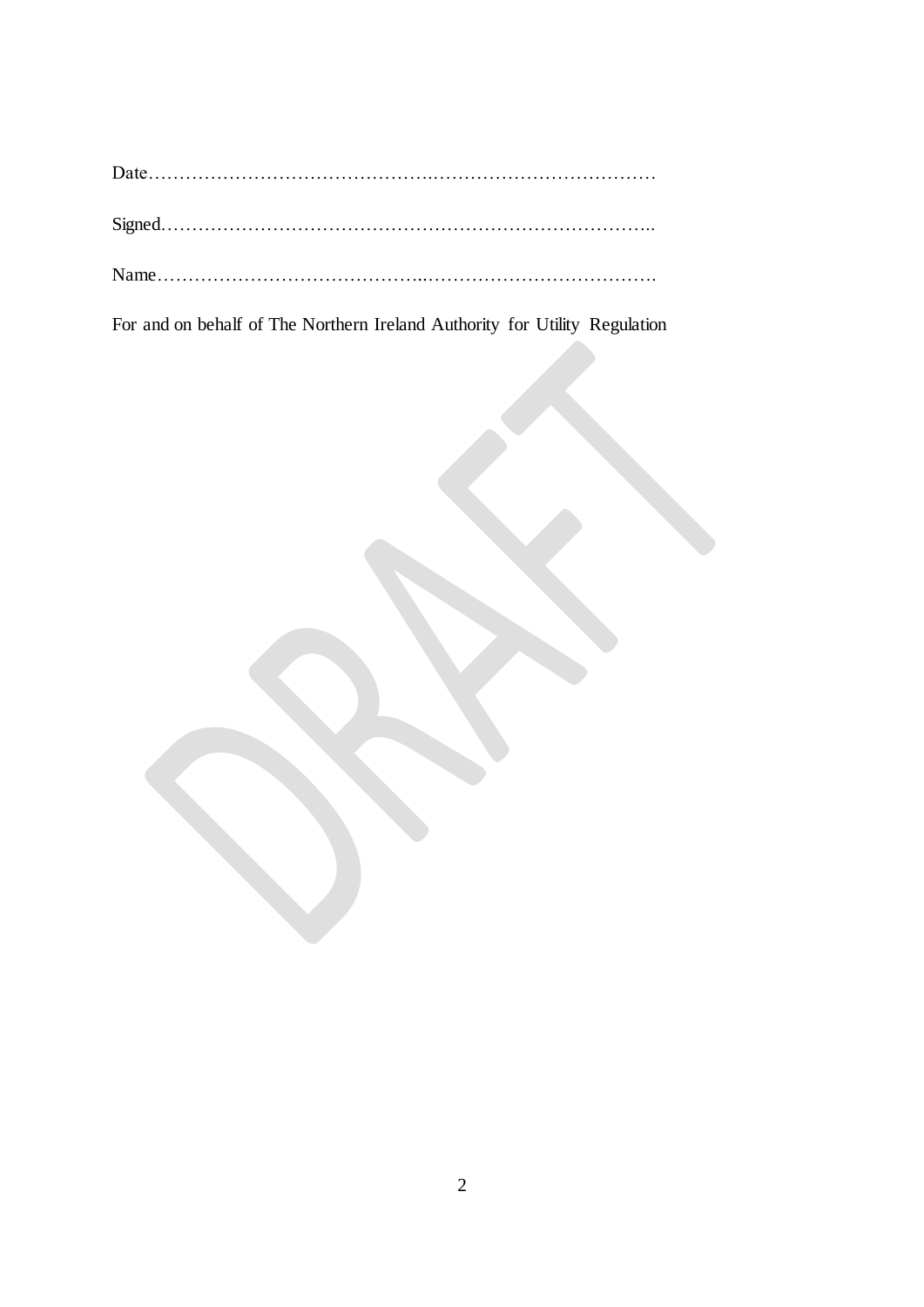## **THE CONDITONS**

## <span id="page-4-1"></span><span id="page-4-0"></span>**Condition 1: Interpretation and construction**

- 1. Unless the contrary intention appears:
	- (a) words and expressions used in the Conditions or in Schedule 1 shall be construed as if they were in an enactment and the Interpretation Act (Northern Ireland) 1954 applied to them; and
	- (b) references to an enactment shall include subordinate legislation and in both cases any statutory modification or re-enactment thereof after the date when this licence comes into force.
- 2. Any word or expression defined for the purposes of any provision of Part II of the Order, of the Energy Order or the SEM Order shall, unless the contrary intention appears, have the same meaning when used in the Conditions or in the Schedules.
- 3. In the Conditions and in the Schedules, unless otherwise specified or the context otherwise requires:

| Affiliate              | in relation to any person means any holding        |
|------------------------|----------------------------------------------------|
|                        | company of that person, any subsidiary of that     |
|                        | person, or any subsidiary of a holding company of  |
|                        | that person, in each case within the meaning of    |
|                        | section 1159 of the Companies Act 2006.            |
|                        |                                                    |
| <b>Auditors</b>        | means the Licensee's auditors for the time being   |
|                        | holding office in accordance with the requirements |
|                        | of Chapter 2 of Part 16 of the Companies Act       |
|                        | 2006.                                              |
|                        |                                                    |
| Authorised             | in relation to any business or activity means      |
|                        | authorised by licence granted under Article 10 or  |
|                        | exemption granted under Article 9 of the Order.    |
|                        |                                                    |
| authorised electricity | means any person (other than the Licensee in its   |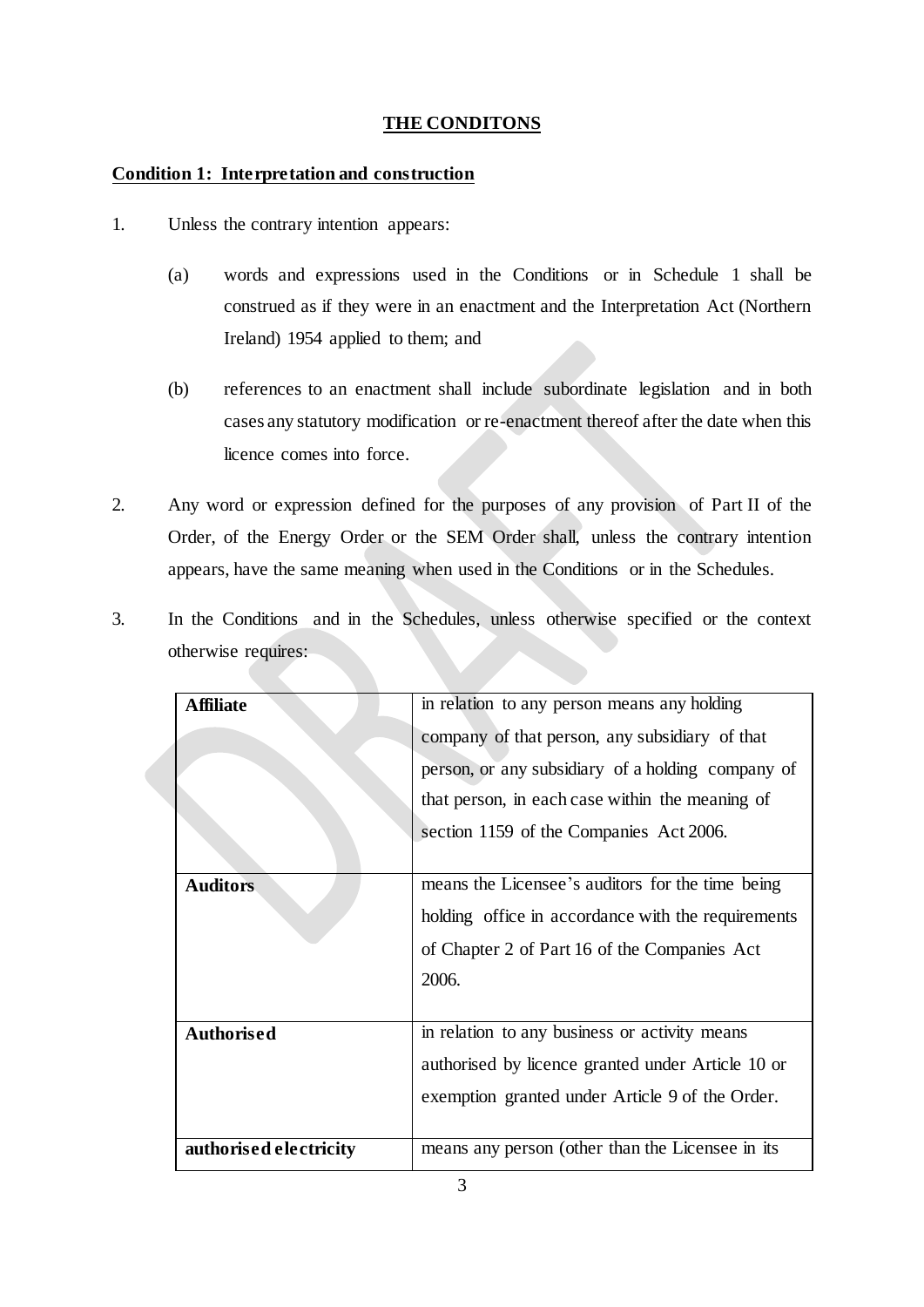| operator                       | capacity as the holder of this licence) who holds a  |
|--------------------------------|------------------------------------------------------|
|                                | licence granted pursuant to Article 10 of the Order  |
|                                | or whose activities are exempt pursuant to Article   |
|                                | 9 of the Order, and any person transferring          |
|                                | electricity across an interconnector or who has      |
|                                | made an application for use of an interconnector     |
|                                | which has not been refused;                          |
|                                |                                                      |
| <b>Authority</b>               | means the Northern Ireland Authority for Utility     |
|                                | Regulation.                                          |
|                                |                                                      |
| Cancel                         | in relation to the Authority, means the exercise of  |
|                                | its cancellation powers.                             |
| cancellable generating unit    | means a generating unit agreement which may be       |
|                                |                                                      |
| agreement                      | the subject of a cancellation direction, being the   |
|                                | generating unit agreements specified in Annex 4      |
|                                | (as it may be modified from time to time) of the     |
|                                | NIE Energy Supply Licence.                           |
| cancellation direction         |                                                      |
|                                | means a direction issued by the Authority to cancel  |
|                                | a cancellable generating unit agreement.             |
| cancellation powers            | means the powers of the Authority to direct any      |
|                                | party to a cancellable generating unit agreement to  |
|                                | terminate that agreement upon such date or the       |
|                                | happening of such event as shall be specified in the |
|                                | notice containing the direction.                     |
|                                |                                                      |
| <b>Competition and Markets</b> | means the body of that name established by           |
| <b>Authority (CMA)</b>         | section 25 of the Enterprise and Regulatory          |
|                                | Reform Act 2013.                                     |
|                                |                                                      |
| <b>Department</b>              | means the Department of Enterprise, Trade and        |
|                                | Investment.                                          |
|                                |                                                      |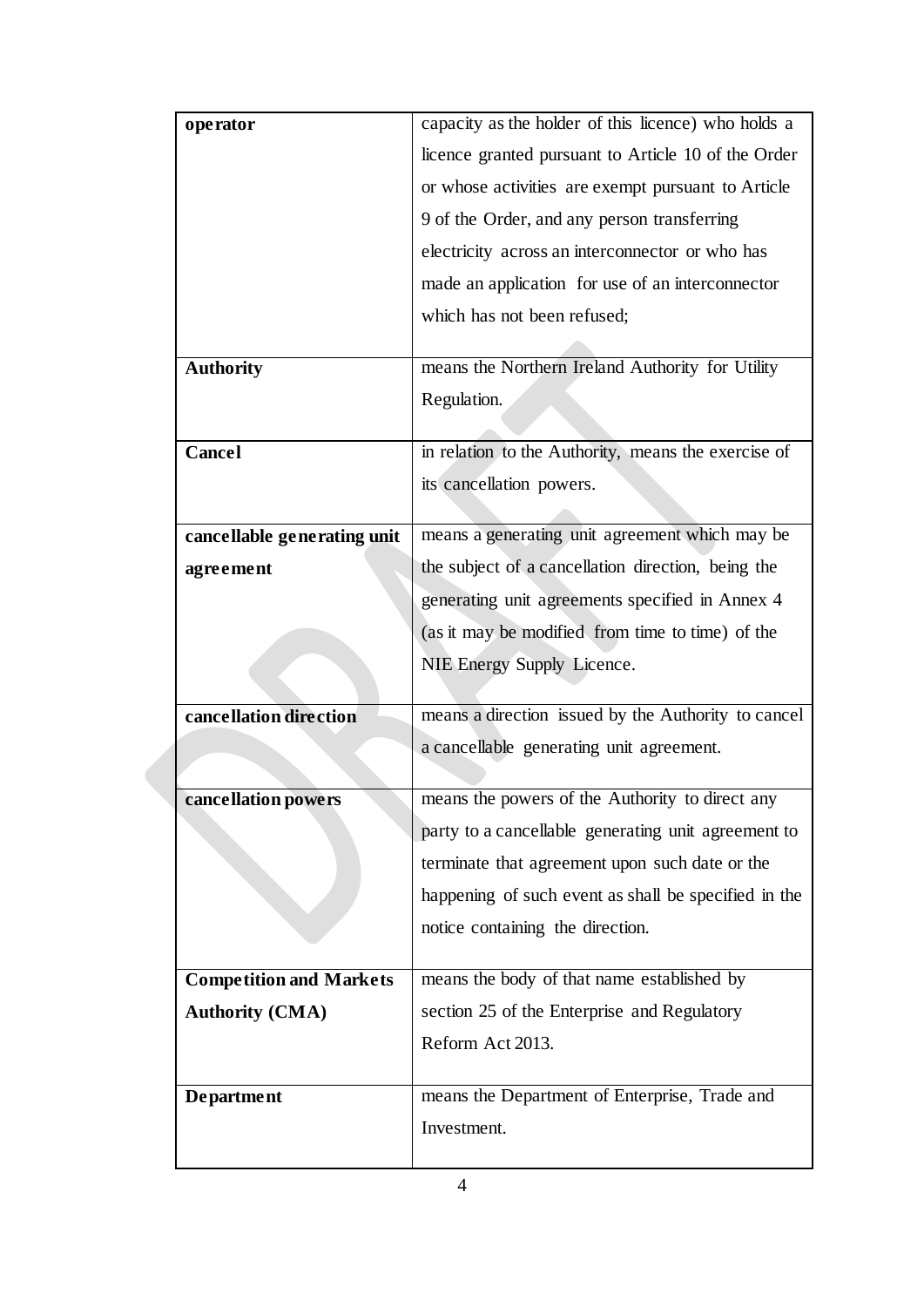| <b>Designated</b>            | in relation to any agreement, arrangement, code,         |
|------------------------------|----------------------------------------------------------|
|                              | notice, proposal therefore or other document,            |
|                              | means designated by the Department or the                |
|                              | Authority (as the case may be) or on its behalf by       |
|                              | means of initialling or descriptive reference            |
|                              | whether for the purposes of any Condition of this        |
|                              | licence or otherwise, but so that an agreement,          |
|                              | arrangement, code, notice, proposal therefore or         |
|                              | other document so designated may at the discretion       |
|                              | of the Department of the Authority (as the case          |
|                              | may be) cease to be designated if amended or             |
|                              | modified in any material respect.                        |
|                              |                                                          |
| <b>Directive Regulations</b> | means the Electricity Order 1992 (Amendment)             |
|                              | Regulations (Northern Ireland) 2005 and/or the           |
|                              | Electricity Regulations (Northern Ireland) 2007;         |
|                              |                                                          |
| <b>Distribution Code</b>     | means, where the relevant distributor is authorised      |
|                              | to distribute electricity by a licence granted under     |
|                              | Article $10(1)(bb)$ of the Order, the code of that title |
|                              | required to be prepared by the relevant distributor      |
|                              | means a system comprising wholly or mainly of            |
| distribution system          |                                                          |
|                              | low voltage electric lines owned and operated by         |
|                              | an authorised electricity operator (excepting            |
|                              |                                                          |
|                              | lines forming part of the transmission system or         |
|                              | any Interconnector), and any other electric lines        |
|                              | which the Authority may specify as forming part          |
|                              | of the distribution system of the authorised             |
|                              | electricity operator, and includes any electrical        |
|                              | plant and meters of the authorised electricity           |
|                              | operator which are used in connection with               |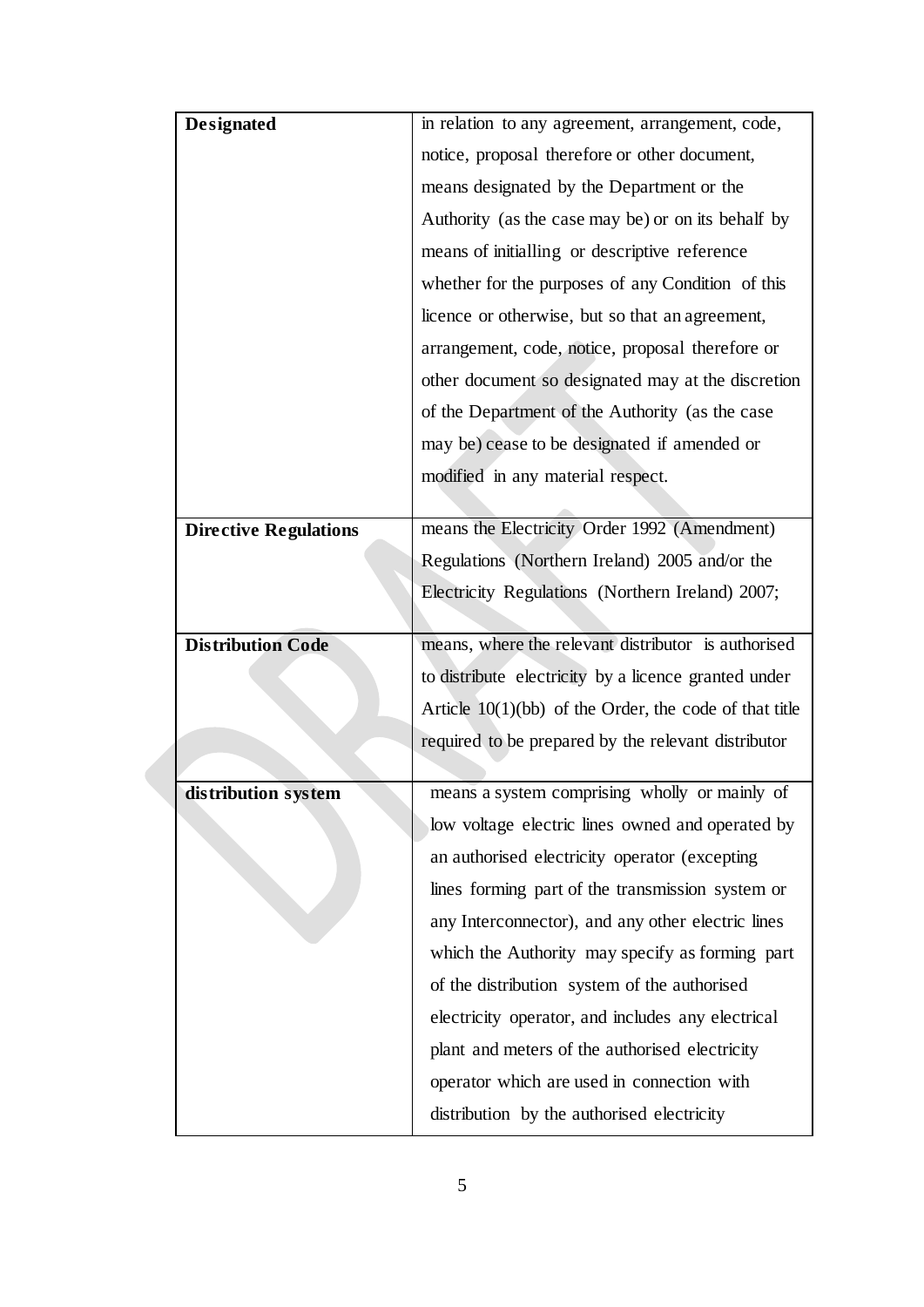|                            | operator;                                          |
|----------------------------|----------------------------------------------------|
|                            |                                                    |
|                            |                                                    |
|                            |                                                    |
| <b>Distribution System</b> | means the person authorised, from time to time, to |
| Operator                   | distribute electricity under the successor         |
|                            | distribution licence.                              |
|                            |                                                    |
| electricity sale contract  | shall include (without limitation) any contract or |
|                            | arrangement under which provision is made for the  |
|                            | making or receipt of payments by reference to the  |
|                            | difference between:                                |
|                            | (a)<br>an amount specified or ascertainable        |
|                            | under the terms of such contract or                |
|                            | arrangement; and                                   |
|                            |                                                    |
|                            | (b)<br>the price at which electricity is sold or   |
|                            | purchased under, pursuant to or as                 |
|                            | required or permitted by the Single                |
|                            | Electricity<br>Market<br>Trading<br>and            |
|                            | Settlement Code                                    |
|                            |                                                    |
|                            | or any component of either of such prices.         |
|                            |                                                    |
| emissions                  | means the discharge of substances into the air.    |
| <b>Energy Order</b>        | means the Energy (Northern Ireland) Order 2003.    |
|                            |                                                    |
| enforcement matter         | means any matter in respect of which any           |
|                            | functions of the Authority under Article 42 and    |
|                            | Article 45 of the Energy Order are or may be       |
|                            | exercisable;                                       |
|                            |                                                    |
| financial year             | has the meaning given in paragraph 1 of Condition  |
|                            | 2.                                                 |
|                            |                                                    |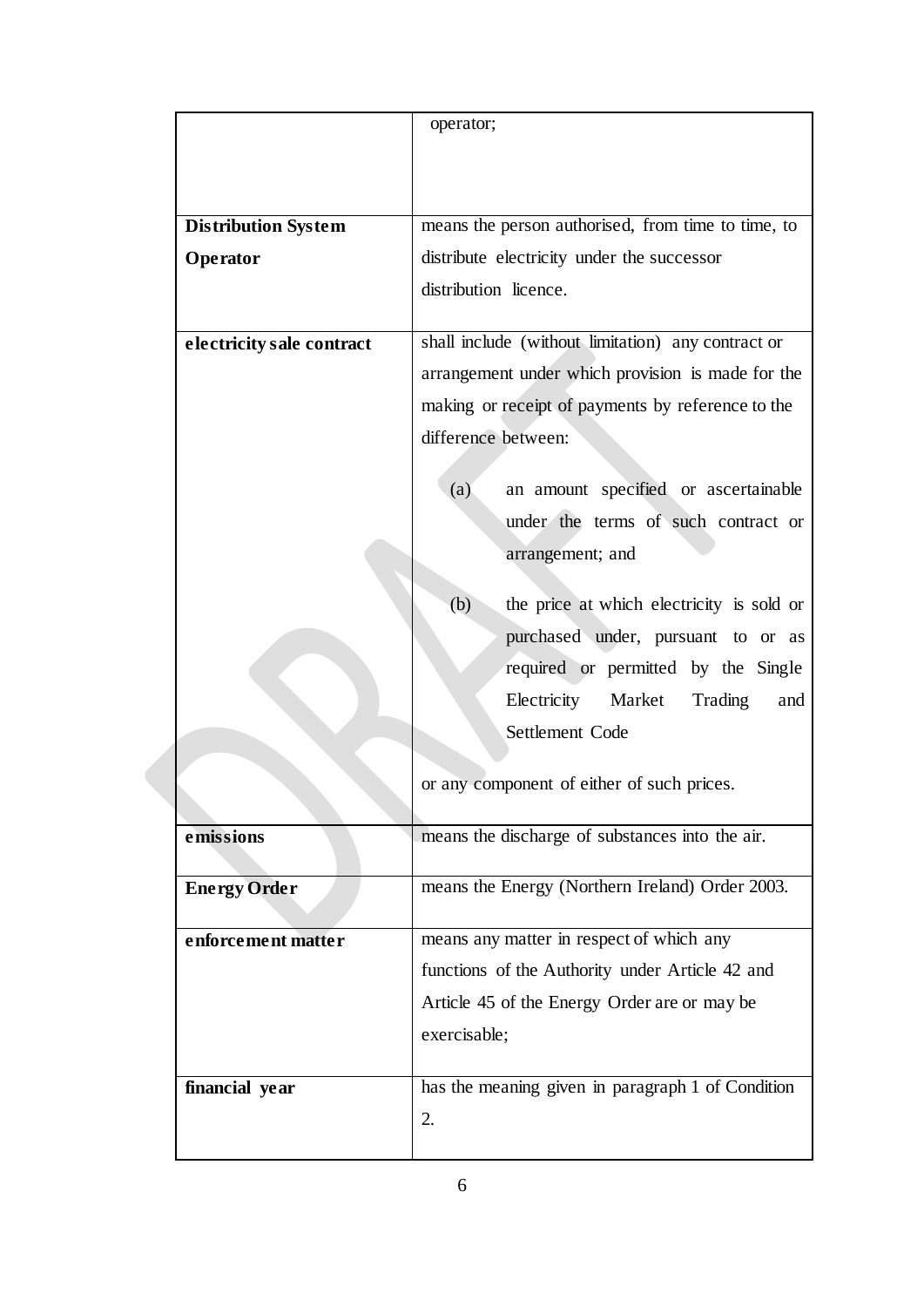| <b>General Consumer Council</b> | means the General Consumer Council for Northern      |
|---------------------------------|------------------------------------------------------|
|                                 | Ireland.                                             |
|                                 |                                                      |
| generating unit agreement       | means a power purchase agreement between a           |
|                                 | generator and the Power Procurement Business in      |
|                                 | respect of a generation set or combination of        |
|                                 | generation sets.                                     |
|                                 |                                                      |
| <b>Generation Business</b>      | means the authorised business of the Licensee or     |
|                                 | any affiliate or related undertaking of the Licensee |
|                                 | in the generation of electricity or the provision of |
|                                 | <b>System Support Services.</b>                      |
|                                 |                                                      |
| generation set                  | means any plant or apparatus for the production of   |
|                                 | electricity.                                         |
|                                 |                                                      |
| generator                       | means a person authorised by a licence granted       |
|                                 | under Article $10(1)(a)$ of the Order.               |
| <b>Grid Code</b>                | means the code of that title required to be prepared |
|                                 |                                                      |
|                                 | by the Transmission System Operator, in its          |
|                                 | capacity as the operator of the transmission         |
|                                 | system, in accordance with the Transmission          |
|                                 | System Operator Licence.                             |
|                                 | means a holding company within the meaning of        |
| holding company                 |                                                      |
|                                 | section 1159 of the Companies Act 2006.              |
| <i>interconnector</i>           | means electric lines and electrical plant and meters |
|                                 | used for conveying electricity only directly to or   |
|                                 | from a substation or converter station on the Island |
|                                 | of Ireland into or out of the Island of Ireland, and |
|                                 |                                                      |
|                                 | (for the avoidance of doubt) does not include the    |
|                                 |                                                      |
|                                 | North/South Circuits.                                |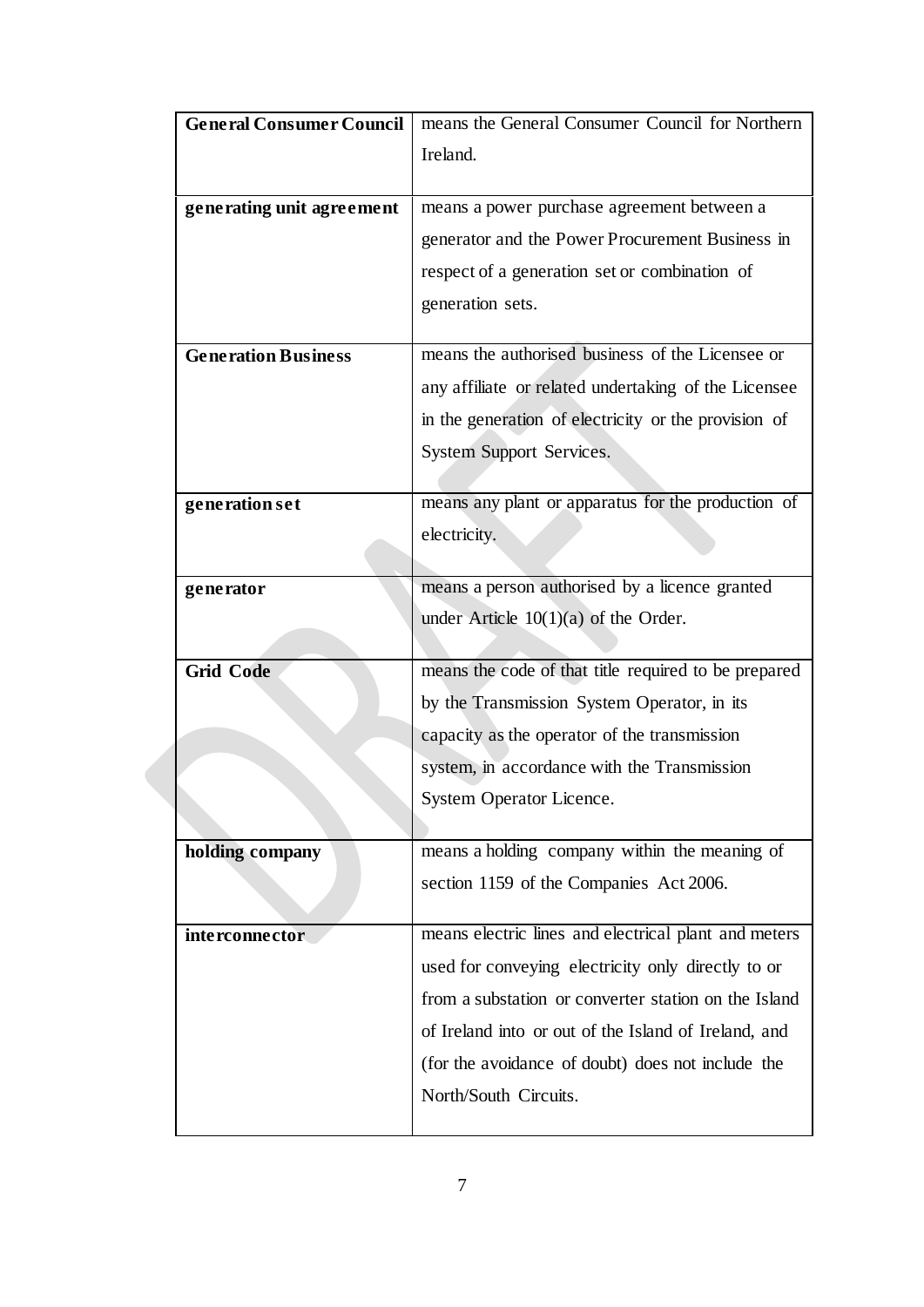| <b>Island of Ireland</b>      | means Northern Ireland and the Republic of            |
|-------------------------------|-------------------------------------------------------|
|                               | Ireland.                                              |
|                               |                                                       |
| licensed electricity supplier | means a person authorised to supply electricity by    |
|                               | a licence granted under Article $10(1)(c)$ of the     |
|                               | Order.                                                |
|                               |                                                       |
| <b>Licensee</b>               | means the person identified as such in the Grant      |
|                               | and Terms of this Licence, and (where the context     |
|                               | so requires) shall include any business in respect    |
|                               | of which the Licensee is a successor company.         |
|                               |                                                       |
| modification                  | includes addition, omission, amendment and            |
|                               | substitution; and cognate expressions shall be        |
|                               | construed accordingly.                                |
|                               |                                                       |
| <b>NIE Energy Supply</b>      | means the licence granted under Article $10(1)(c)$ of |
| <b>Licence</b>                | the Order to Northern Ireland Electricity plc on 31   |
|                               | March 1992 and transferred to NIE Energy              |
|                               | Limited (a body corporate registered in Northern      |
|                               | Ireland under company number NI27394) on 1            |
|                               | November 2007 pursuant to a statutory transfer        |
|                               | scheme.                                               |
|                               |                                                       |
| <b>North/South Circuits</b>   | means the electric lines and electrical plant and     |
|                               | meters used for conveying electricity directly to or  |
|                               | from a substation or converter station within         |
|                               | Northern Ireland directly to or from a substation or  |
|                               | converter station within the Republic of Ireland.     |
|                               |                                                       |
| <b>Northern Ireland Fuel</b>  | means the document of that title designated as such   |
| <b>Security Code</b>          | by the Department as from time to time amended        |
|                               | in accordance with its provisions, dealing with the   |
|                               | co-operation of licence holders in strategic          |
|                               | contingency planning in respect of fuel stocks, the   |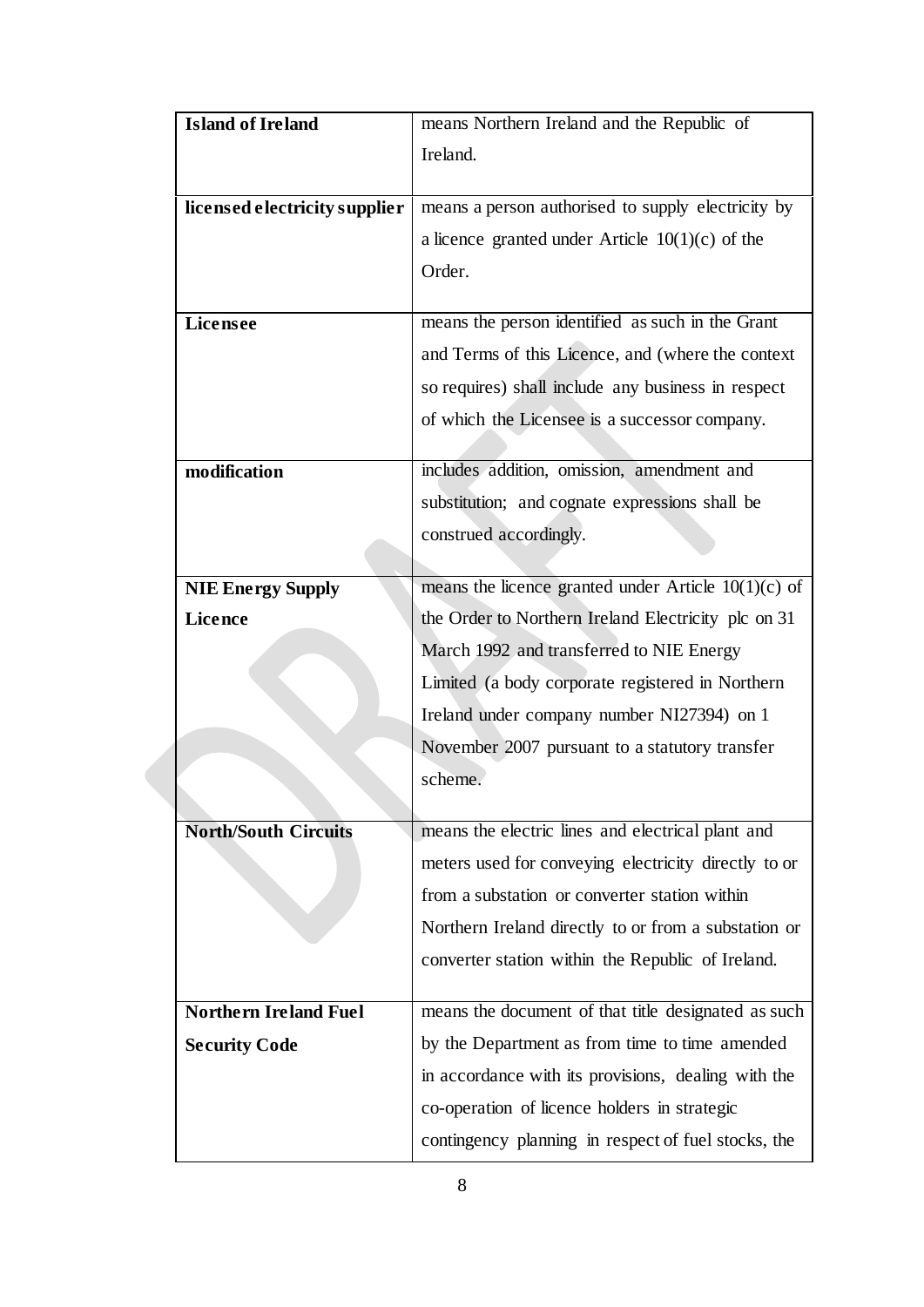|                                | modification of the merit order and certain other    |
|--------------------------------|------------------------------------------------------|
|                                | systems and procedures under the Grid Code           |
|                                | during periods when the Department has given and     |
|                                | there is in force one or more directions under       |
|                                | Article $37(4)$ of the Order, the entitlement of the |
|                                | Licensee and other authorised electricity operators  |
|                                | to and the collection of certain payments in         |
|                                | anticipation of, during and after the expiry of any  |
|                                | such periods, and connected matters.                 |
|                                |                                                      |
| notice                         | means (unless otherwise specified) notice given      |
|                                | either in writing or by electronic data transfer.    |
|                                |                                                      |
| <b>Northern Ireland Market</b> | means the licence granted, under Article $10(1)(d)$  |
| <b>Operator Licence</b>        | of the Order, to SONI Limited (a body corporate      |
|                                | registered in Northern Ireland under company         |
|                                | number NI038715) on 3 July 2007.                     |
|                                |                                                      |
| Order                          | means the Electricity (Northern Ireland) Order       |
|                                | 1992;                                                |
|                                |                                                      |
| <b>Power Procurement</b>       | has the meaning given to it in the NIE Energy        |
| <b>Business</b>                | Supply Licence.                                      |
|                                |                                                      |
| power purchase agreement       | means a contract for the provision to the Licensee   |
|                                | or any other authorised electricity operator of the  |
|                                | whole or any part of the available capacity and/or   |
|                                | the sale or other disposal to the Licensee or any    |
|                                | other authorised electricity operator of the whole   |
|                                | or any part of the output of a generation set or     |
|                                | combination of generation sets.                      |
|                                |                                                      |
| power station agreement        | means:                                               |
|                                |                                                      |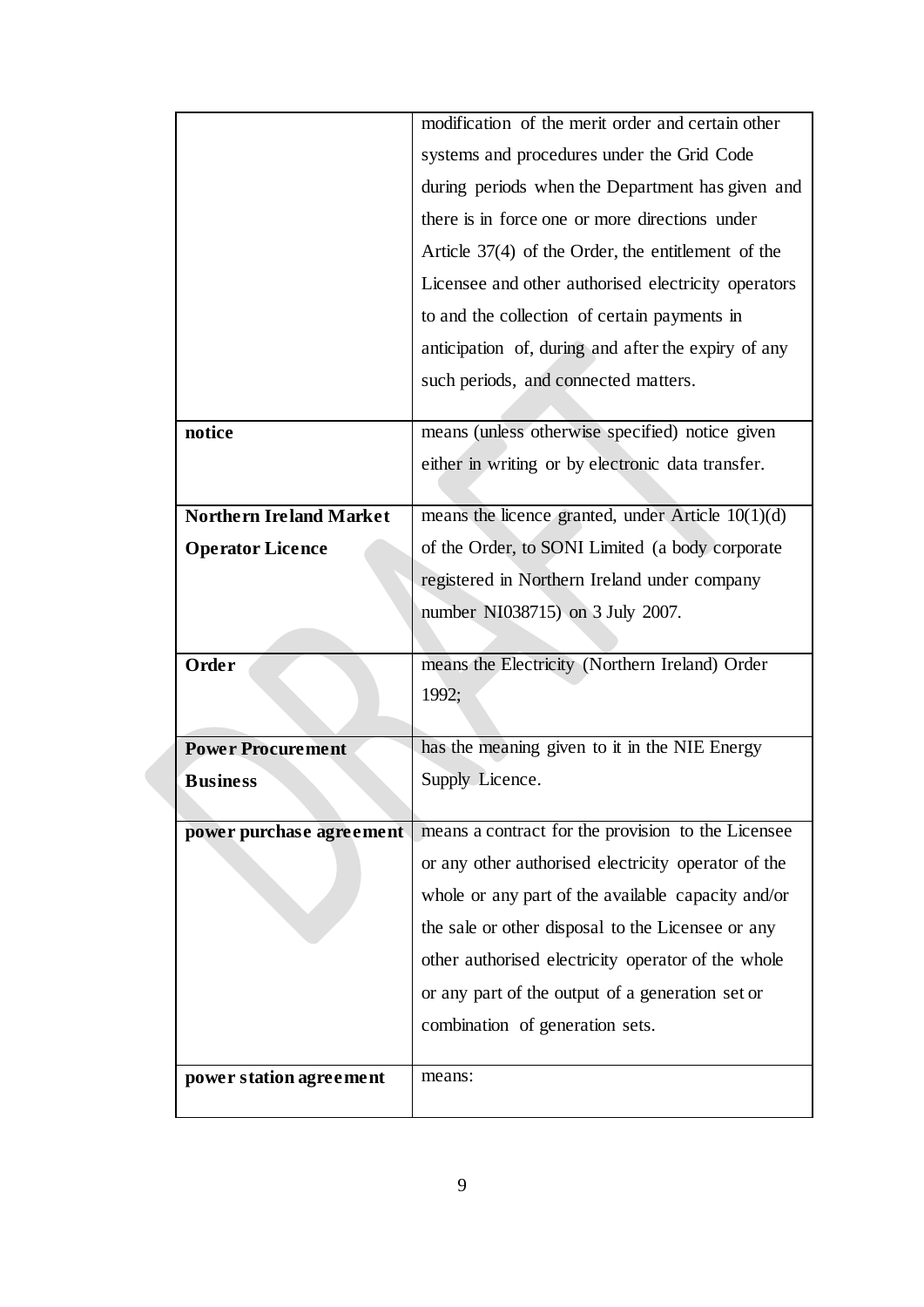|                       | (a)            | in relation to the Licensee, an agreement                                    |
|-----------------------|----------------|------------------------------------------------------------------------------|
|                       |                | made with effect from 1 April 1992                                           |
|                       |                | between the Licensee and the Power                                           |
|                       |                | Procurement Business in relation to                                          |
|                       |                | matters concerning a generating station                                      |
|                       |                | and designated for the purposes of this                                      |
|                       |                | licence, as amended from time to time;                                       |
|                       |                | and                                                                          |
|                       |                |                                                                              |
|                       | (b)            | in relation to any other generator, an                                       |
|                       |                | agreement made with effect from 1                                            |
|                       |                | April 1992 between that generator and                                        |
|                       |                | the Power Procurement Business in                                            |
|                       |                | relation to<br>matters<br>concerning<br>a                                    |
|                       |                | generating station and designated for the                                    |
|                       |                | purposes of this licence, as amended                                         |
|                       |                | from time to time.                                                           |
|                       |                |                                                                              |
| related undertaking   |                | in relation to any person means any undertaking in                           |
|                       |                | which that person has a participating interest                               |
|                       |                | within the meaning of section 421A of the                                    |
|                       |                | Financial Services and Markets Act 2000.                                     |
|                       |                |                                                                              |
| relevant distributor  |                | means the owner and operator of the distribution                             |
|                       |                | system to which any generation set of the Licensee                           |
|                       |                | is, or is to be, connected.                                                  |
| relevant exempt self- |                | means a relevant exempt self supplier within the                             |
| <i>supplier</i>       |                | meaning of the Electricity (Class Exemptions from                            |
|                       |                | the Requirement for a Licence) Order (Northern                               |
|                       | Ireland) 2013. |                                                                              |
|                       |                |                                                                              |
| relevant supplier     |                | means a licensed electricity supplier or a relevant<br>exempt self supplier. |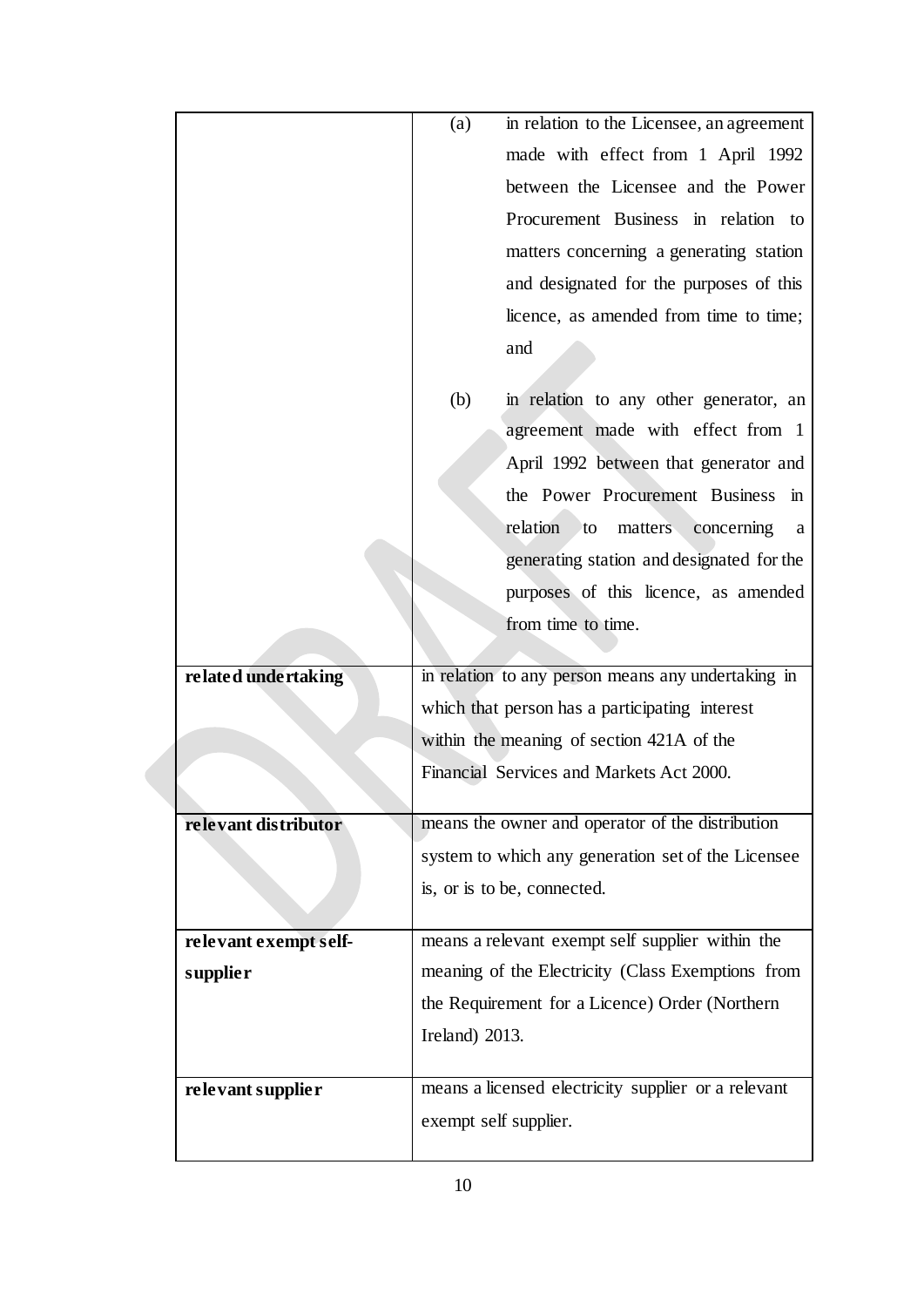| representation                   | includes any objection or any other proposal made      |
|----------------------------------|--------------------------------------------------------|
|                                  | in writing.                                            |
|                                  |                                                        |
| <b>SEM Go-Live</b>               | means the time and date designated as such by the      |
|                                  | Authority (with the consent of the Department) for     |
|                                  | the purpose of licences granted under the Order,       |
|                                  | being the commencement date for a number of            |
|                                  | matters including the Single Electricity Market.       |
|                                  |                                                        |
| <b>SEM Order</b>                 | means the Electricity (Single Wholesale Market)        |
|                                  | (Northern Ireland) Order 2007.                         |
|                                  |                                                        |
| <b>Separate Business</b>         | means each of the Generation Business and the          |
|                                  | Supply Business (if any) each taken separately         |
|                                  | from one another and from any other business of        |
|                                  | the Licensee or any affiliate or related undertaking   |
|                                  | of the Licensee, but so that where all or any part of  |
|                                  | such business is carried on by an affiliate or related |
|                                  | undertaking of the Licensee such part of the           |
|                                  | business as is carried on by that affiliate or related |
|                                  | undertaking shall be consolidated with any other       |
|                                  | such business of the Licensee (and of any other        |
|                                  | affiliate or related undertaking of the Licensee) so   |
|                                  | as to form a single Separate Business.                 |
|                                  |                                                        |
| <b>Single Electricity Market</b> | means the single wholesale electricity market for      |
|                                  | the Island of Ireland, implemented in Northern         |
|                                  | Ireland pursuant to Section 23 of the Northern         |
|                                  | Ireland (Miscellaneous Provisions) Act 2006;           |
|                                  |                                                        |
| <b>Single Electricity Market</b> | has the meaning given to that term in the Northern     |
| <b>Trading and Settlement</b>    | Ireland Market Operator Licence.                       |
| Code                             |                                                        |
|                                  |                                                        |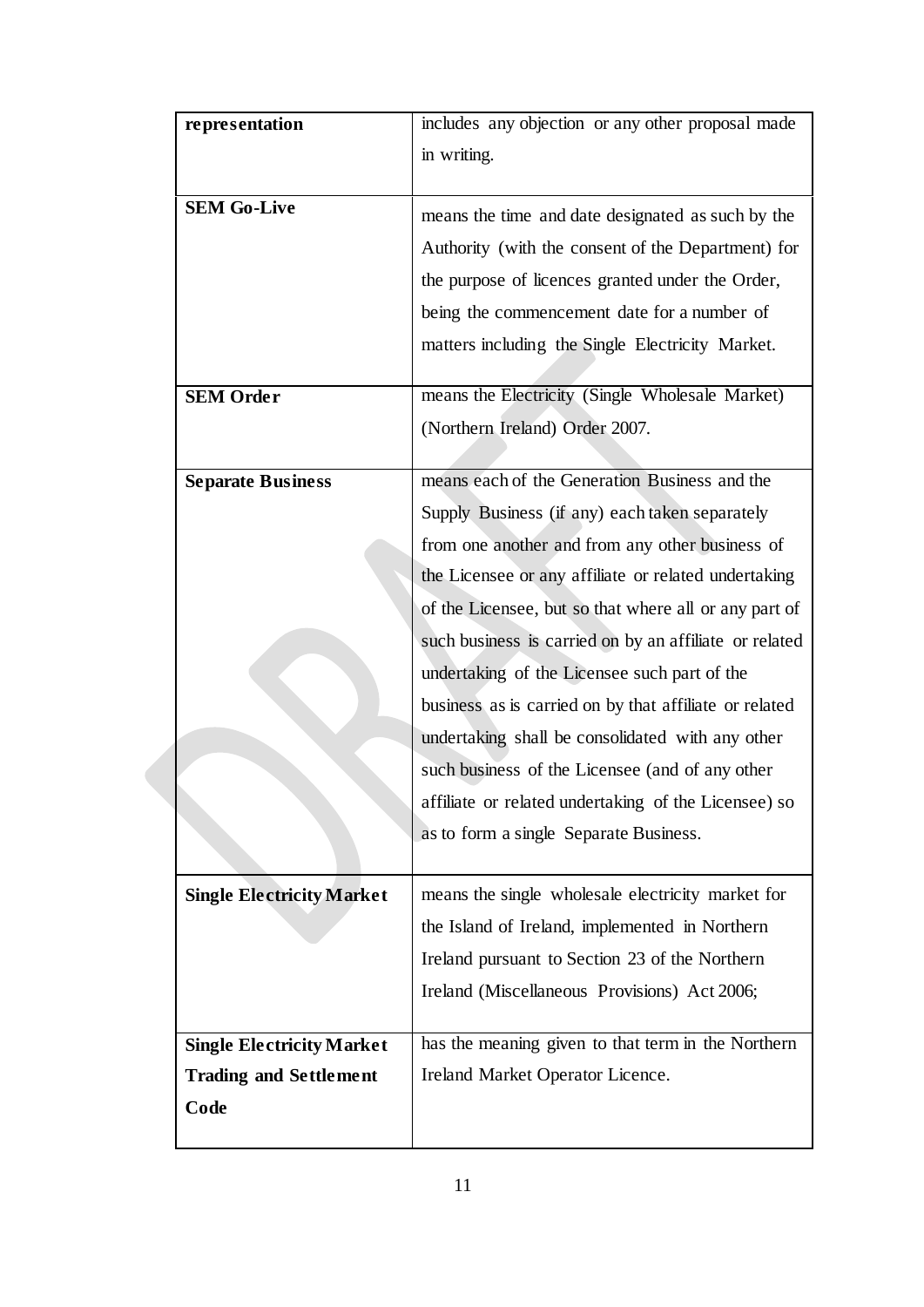| subsidiary                     | means a subsidiary within the meaning of section     |  |  |  |
|--------------------------------|------------------------------------------------------|--|--|--|
|                                | 1159 of the Companies Act 2006.                      |  |  |  |
|                                |                                                      |  |  |  |
| successor company              | bears the meaning ascribed to it for the purposes of |  |  |  |
|                                | Part III of the Order.                               |  |  |  |
|                                |                                                      |  |  |  |
| successor distribution         | means the licence, held by Northern Ireland          |  |  |  |
| licence                        | Electricity Limited, which has effect under Article  |  |  |  |
|                                | $10(1)(bb)$ of the Order (to distribute electricity) |  |  |  |
|                                | pursuant to Regulation $90(1)(b)$ of the Gas and     |  |  |  |
|                                | Electricity (Internal Markets) Regulations           |  |  |  |
|                                | (Northern Ireland) 2011 [SR2011/155].                |  |  |  |
|                                |                                                      |  |  |  |
| successor transmission         | means the licence which has effect as a licence      |  |  |  |
| licence                        | under Article $10(1)(b)$ of the Order pursuant to    |  |  |  |
|                                | Regulation $90(1)(b)$ of the Internal Markets        |  |  |  |
|                                | Regulations and is held by Northern Ireland          |  |  |  |
|                                | Electricity Limited (a body corporate registered in  |  |  |  |
|                                | Northern Ireland under company number                |  |  |  |
|                                | NI026041).                                           |  |  |  |
|                                |                                                      |  |  |  |
| <b>Supply Business</b>         | means the authorised business (if any) of the        |  |  |  |
|                                | Licensee or any affiliate or related undertaking of  |  |  |  |
|                                | the Licensee as a licensed electricity supplier.     |  |  |  |
|                                |                                                      |  |  |  |
| <b>System Support Services</b> | means:                                               |  |  |  |
|                                | spinning reserve, fast start, black start,<br>(a)    |  |  |  |
|                                | reactive power, frequency control and                |  |  |  |
|                                |                                                      |  |  |  |
|                                | such other services as the Licensee may              |  |  |  |
|                                | be required to have available as system              |  |  |  |
|                                | support services in association with any             |  |  |  |
|                                | generation set pursuant to the Grid Code             |  |  |  |
|                                | the Distribution<br>Code, including<br><b>or</b>     |  |  |  |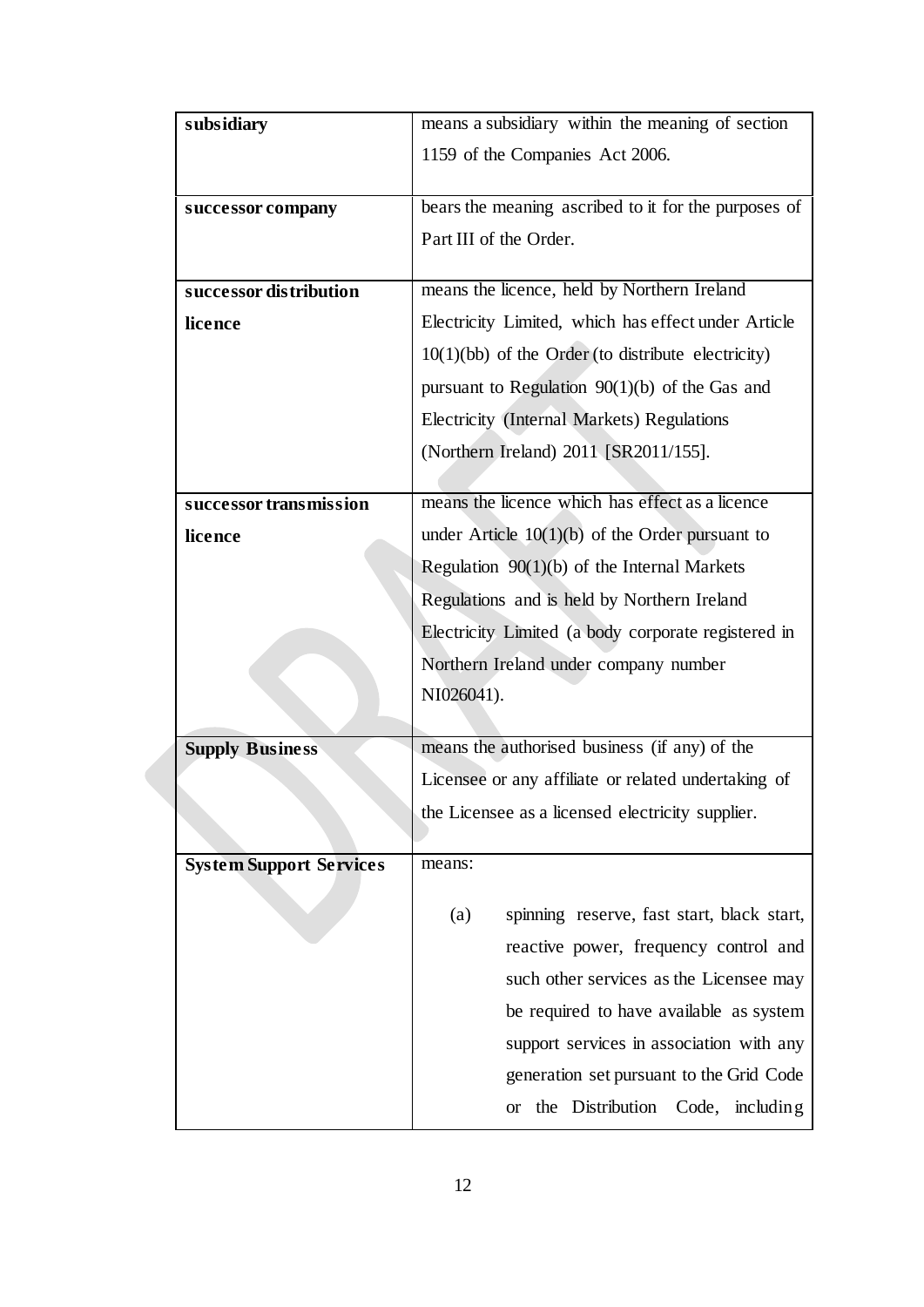|                           |           | outage                                  | planning                                            | incentive |
|---------------------------|-----------|-----------------------------------------|-----------------------------------------------------|-----------|
|                           |           | arrangements;                           |                                                     |           |
|                           |           |                                         |                                                     |           |
|                           | (b)       |                                         | any services relating to a reduction of             |           |
|                           |           |                                         | demand or other demand side measures                |           |
|                           |           |                                         | that can be taken by a final consumer (or           |           |
|                           |           |                                         | any person acting on behalf and with the            |           |
|                           |           |                                         | authority of a final consumer);                     |           |
|                           | (c)       |                                         | any services that the Licensee may have             |           |
|                           |           |                                         | agreed to have available as being system            |           |
|                           |           |                                         | support services in association with any            |           |
|                           |           |                                         | generation set pursuant to an agreement             |           |
|                           |           |                                         | made with the Transmission                          | System    |
|                           |           |                                         | Operator or the Distribution                        | System    |
|                           |           | Operator,                               |                                                     |           |
|                           |           |                                         | and which may be required by or offered (whether    |           |
|                           |           |                                         | by way of sale or otherwise) to the Transmission    |           |
|                           |           |                                         | System Operator or, as the case may be, the         |           |
|                           |           |                                         | Distribution System Operator for the purpose of     |           |
|                           |           |                                         | securing stability of operation on the transmission |           |
|                           |           |                                         | system or the distribution system and/or on any     |           |
|                           |           |                                         | other system linked to the transmission system or   |           |
|                           |           |                                         | a distribution system by an interconnector.         |           |
|                           |           |                                         | means the transmission system, and the              |           |
| total system              |           |                                         |                                                     |           |
|                           |           |                                         | distribution system owned and operated by the       |           |
|                           |           |                                         | holder of the successor distribution licence, taken |           |
|                           | together. |                                         |                                                     |           |
| <b>Transmission Owner</b> |           |                                         | means the person authorised, from time to time,     |           |
|                           |           |                                         | under the successor transmission licence in its     |           |
|                           |           | capacity as the holder of that licence. |                                                     |           |
|                           |           |                                         |                                                     |           |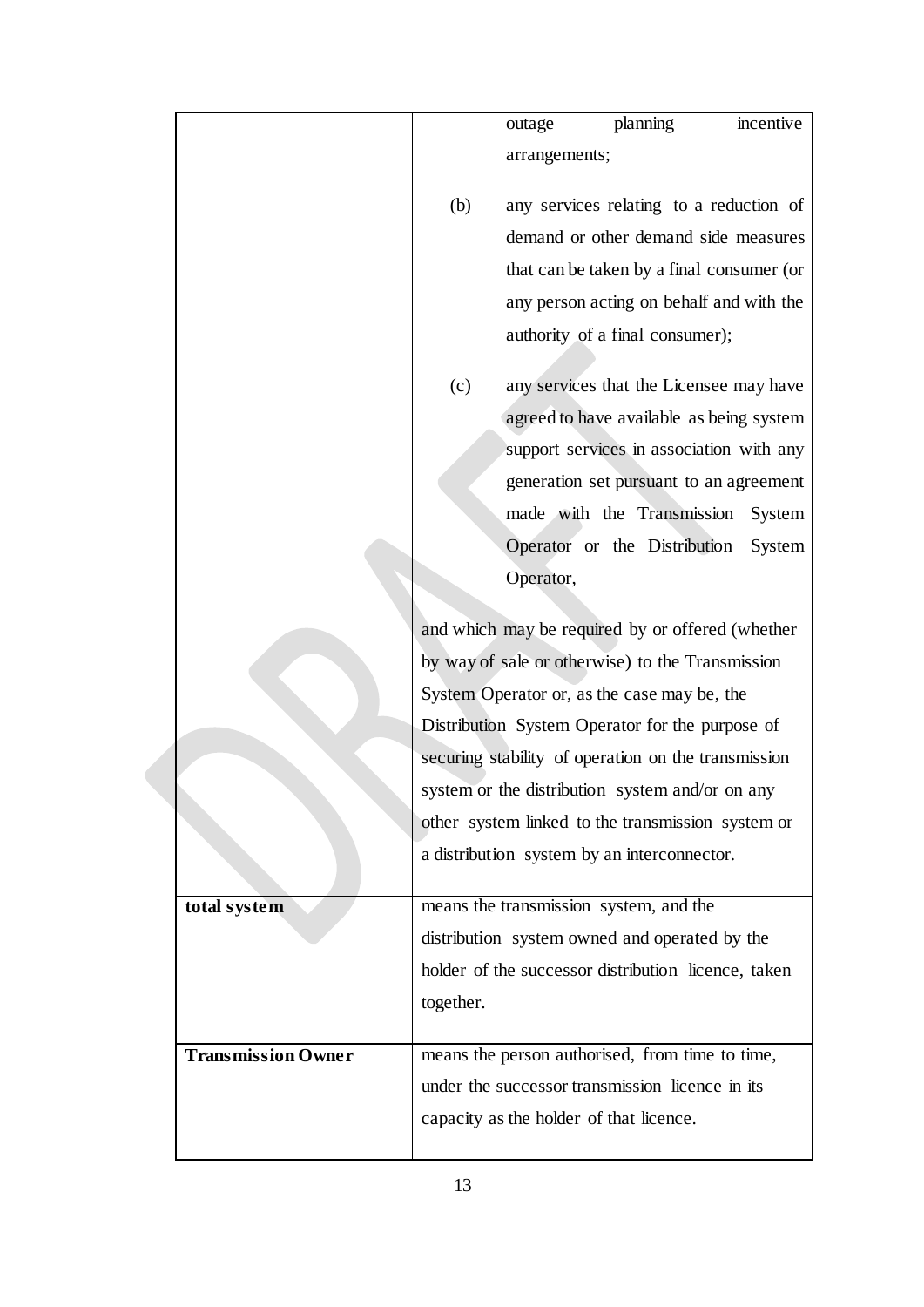| transmission system        | means the system of electric lines owned by the      |  |
|----------------------------|------------------------------------------------------|--|
|                            | Transmission Owner and comprising high voltage       |  |
|                            | lines and electrical plant and meters used for       |  |
|                            | conveying electricity from a generating station to a |  |
|                            | substation, from one generating station to another,  |  |
|                            | and from one substation to another within the        |  |
|                            | Transmission Owner's authorised transmission         |  |
|                            | area (including such part of the North/South         |  |
|                            | Circuits as is owned by the Transmission Owner)      |  |
|                            | (except any such lines which the Authority may       |  |
|                            | approve as being part of a distribution system) and  |  |
|                            | any other electric lines which the Authority may     |  |
|                            | specify as forming part of the transmission system   |  |
|                            | but shall not include any interconnector.            |  |
|                            |                                                      |  |
|                            |                                                      |  |
| <b>Transmission System</b> | means the person authorised, from time to time, to   |  |
| Operator                   | participate in the transmission of electricity under |  |
|                            | the Transmission System Operator Licence, in its     |  |
|                            | capacity as the holder of that licence.              |  |
|                            |                                                      |  |
| <b>Transmission System</b> | means the licence granted under Article $10(1)(b)$   |  |
| <b>Operator Licence</b>    | of the Order, to SONI Limited (a body corporate      |  |
|                            | registered in Northern Ireland under company         |  |
|                            | number NI038715) on 3 July 2007.                     |  |
|                            |                                                      |  |
| undertaking                | bears the meaning ascribed to it by section 1161 of  |  |
|                            | the Companies Act 2006.                              |  |

- 4. Unless otherwise specified:
	- (a) any reference to a numbered Condition or to a numbered Schedule is respectively a reference to the Condition or the Schedule bearing that number in this licence;
	- (b) any reference to a numbered paragraph is a reference to the paragraph bearing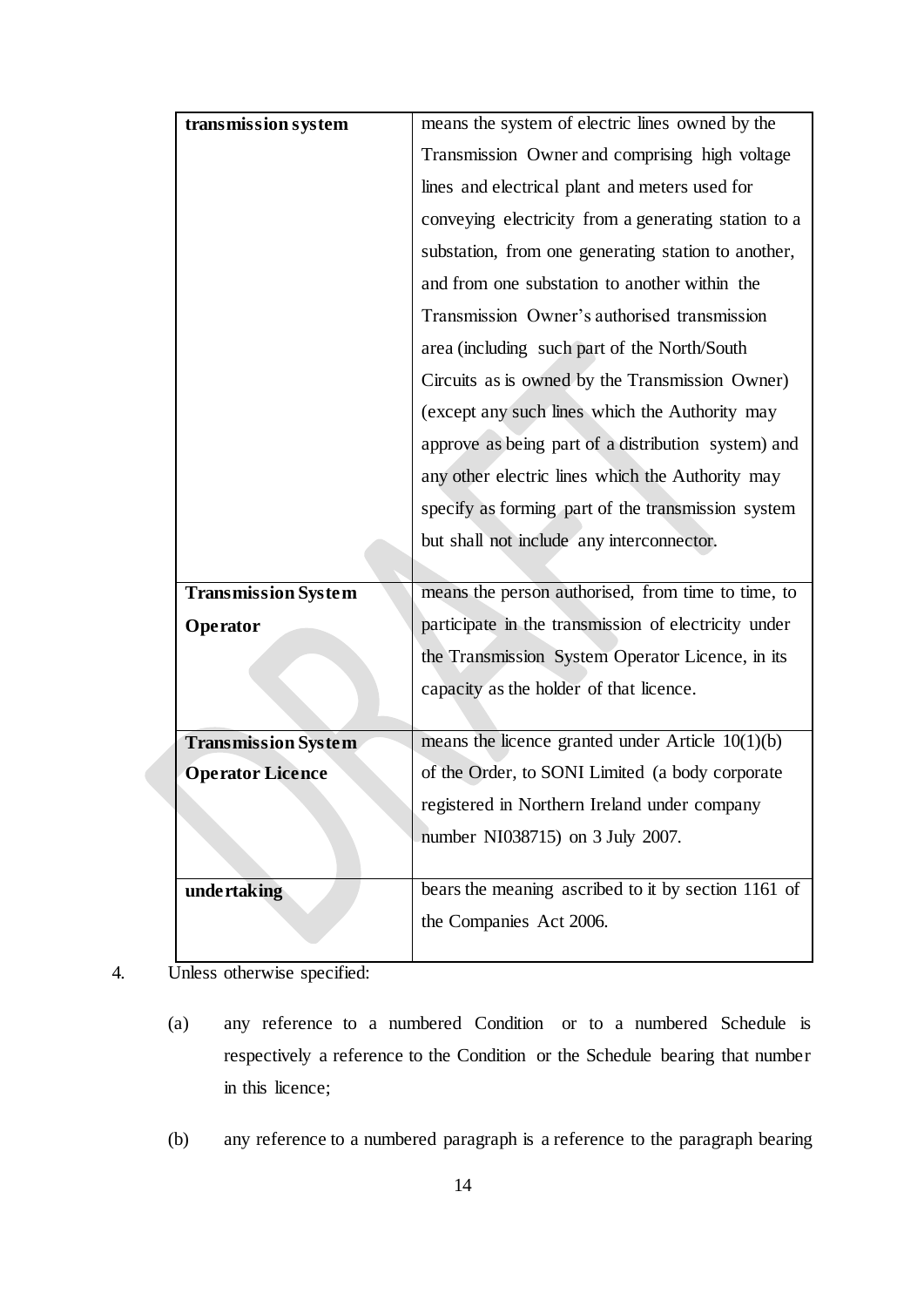that number in the Condition or Schedule in which the reference occurs; and

- (c) (without prejudice to any provision which restricts such variation, supplement or replacement) any reference to any agreement, licence (other than this licence), code or other instrument shall include a reference to such agreement, licence, code or other instrument as varied, supplemented or replaced from time to time.
- 5. The heading or title of any Part, Condition, Schedule or paragraph shall not affect the construction thereof.
- 6. Where any obligation of the Licensee is expressed to require performance within a specified time limit that obligation shall continue to be binding and enforceable after that time limit if the Licensee fails to perform that obligation within that time limit (but without prejudice to all rights and remedies available against the Licensee by reason of the Licensee's failure to perform within the time limit).
- <span id="page-16-0"></span>7. The provisions of section 24 of the Interpretation Act (Northern Ireland) 1954 shall apply for the purposes of the delivery or service of any document, direction or notice to be delivered or served pursuant to this licence and directions issued by the Authority pursuant to any Condition shall be delivered or served as aforesaid.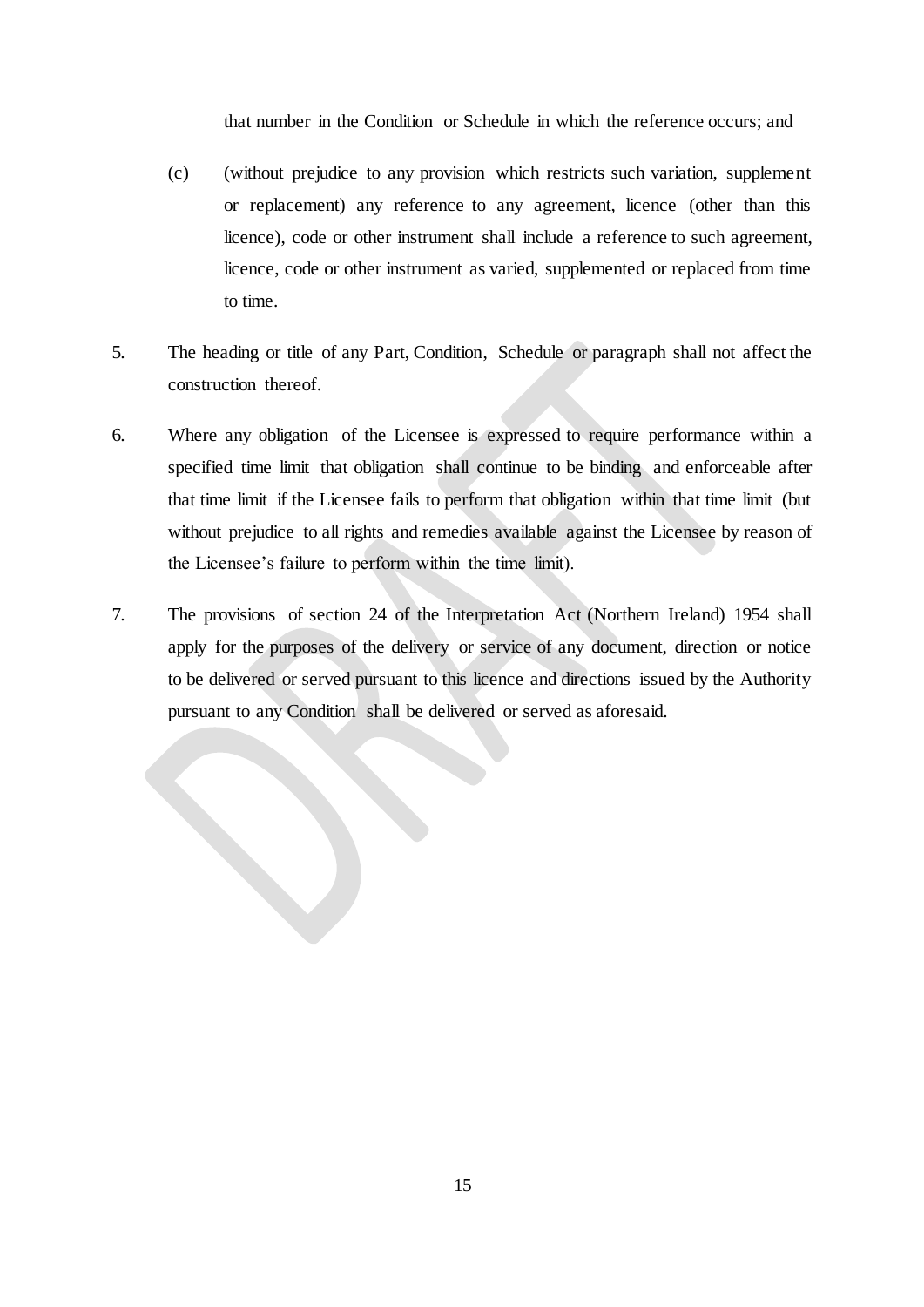#### **Condition 2: Separate accounts for Separate Businesses**

- 1. The first financial year of the Licensee shall run from the date of grant to 31 May 2022 and thereafter each financial year of the Licensee shall run from 01 June to the following 31 May.
- 2. The remaining paragraphs of this Condition apply for the purpose of ensuring that the Licensee (and any affiliate or related undertaking of the Licensee) maintains accounting and reporting arrangements which enable separate accounts to be prepared for each Separate Business and showing the financial affairs of each such Separate Business.
- 3. The Licensee shall in respect of each Separate Business:
	- (a) keep or cause to be kept for the period referred to in section 388 of the Companies Act 2006 and in the manner referred to in that section such accounting records in respect of each Separate Business as would by section 386 of the Companies Act 2006 be required to be kept in respect of each such business if it were carried on by a separate company, so that the revenues, costs, assets, liabilities, reserves and provisions of, or reasonably attributable to, each Separate Business are separately identifiable in the books of the Licensee (and any affiliate or related undertaking of the Licensee) from those of any other business; and

## (b) prepare on a consistent basis from such accounting records in respect of:

- (i) each financial year, accounting statements comprising a profit and loss account, a balance sheet and a cash flow statement, together with notes thereto, and showing separately in respect of each Separate Business and in appropriate detail the amounts of any revenue, cost, asset, liability, reserve or provision, which has been either:
	- (A) charged from or to any other business (whether or not a Separate Business) together with a description of the basis of that charge; or
	- (B) determined by apportionment or allocation between any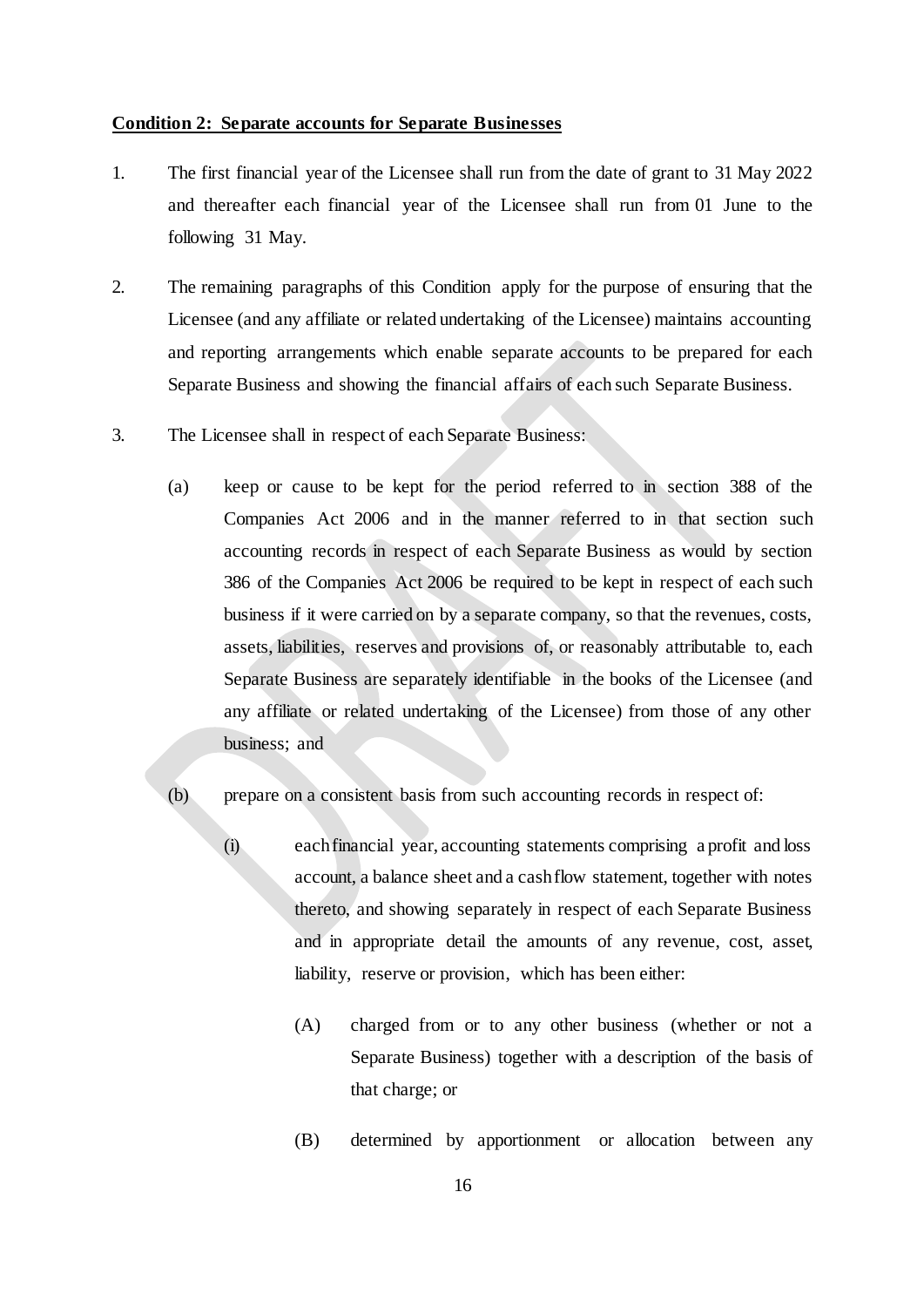Separate Business and any other business (whether or not a Separate Business) together with a description of the basis of the apportionment or allocation; and

- (ii) the first six months of each financial year, an interim profit and loss account; and
- (iii) each financial year, sufficient accounting information in respect of each separate business to allow the preparation of consolidated accounting statements for each separate business of the Licensee or, where applicable, the ultimate holding company of the Licensee. Such information shall include a profit and loss account, a statement of total recognised gains and losses, a balance sheet, and a cash flow statement together with notes thereto;
- (c) procure, in respect of the accounting statements prepared in accordance with this Condition in respect of a financial year, a report by the Auditors and addressed to the Authority stating whether in their opinion those statements have been properly prepared in accordance with this Condition and give a true and fair view of the revenues, costs, assets, liabilities, reserves and provisions of, or reasonably attributable to, the Separate Business to which the statements relate; and
- (d) deliver to the Authority a copy of the account referred to in sub-paragraph  $(b)(ii)$ , the Auditors' report referred to in sub-paragraph  $(c)$  and the accounting statements referred to in sub-paragraph (b)(i) as soon as reasonably practicable, and in any event not later than three months after the end of the period to which it relates in the case of the account referred to in sub-paragraph (b)(ii) and six months after the end of the financial year to which they relate in the case of the accounting statements and Auditors' report referred to in sub-paragraphs (b)(i) and (c).
- 4. (a) The Licensee shall not in relation to the accounting statements in respect of a financial year change the bases of charge, apportionment or allocation referred to in sub-paragraph 3(b)(i) from those applied in respect of the previous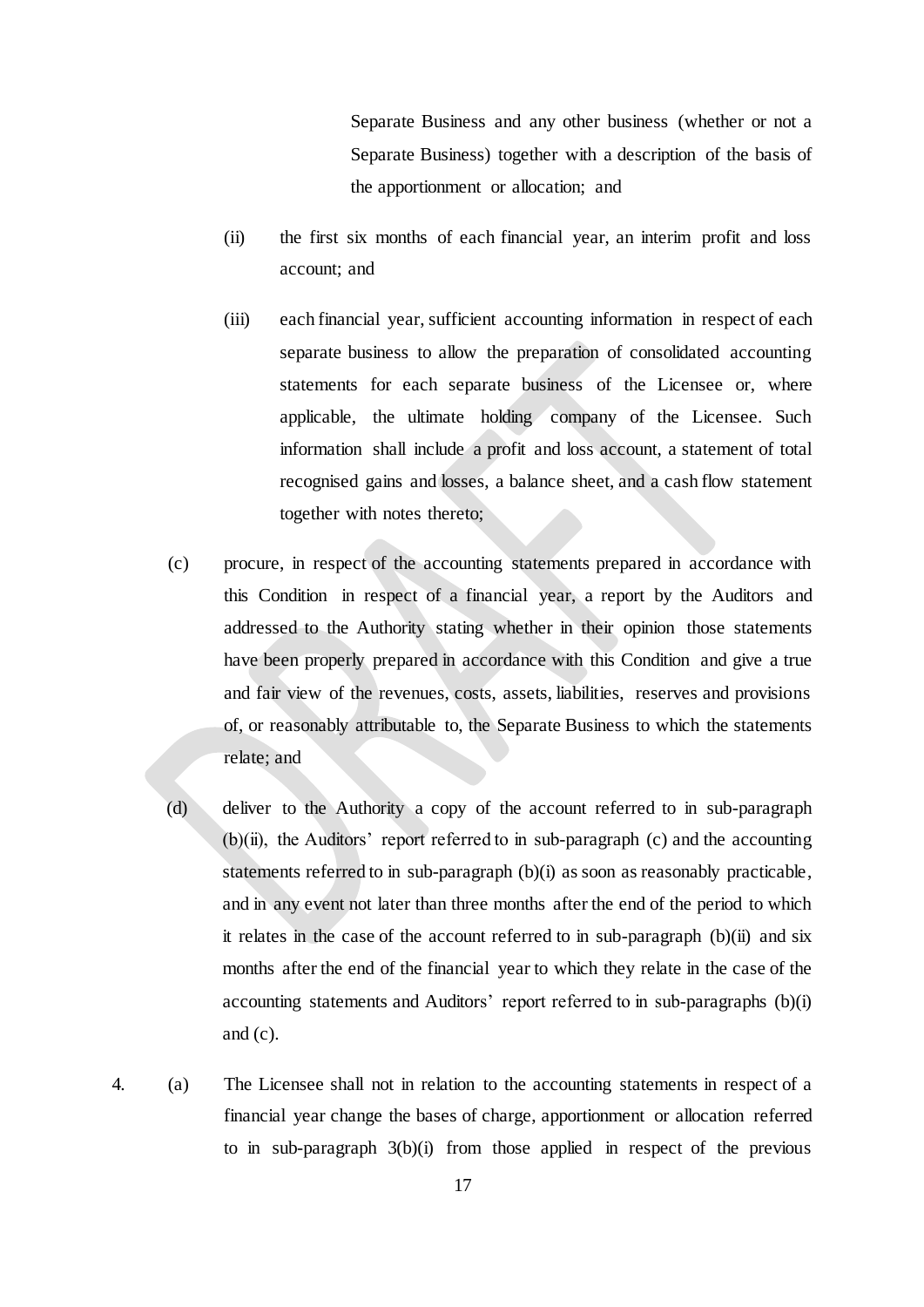financial year, unless the Authority shall previously have issued directions for the purposes of this Condition directing the Licensee to change such bases in a manner set out in the directions or the Authority gives its prior written approval to the change in such bases. The Licensee shall comply with any directions issued for the purposes of this Condition.

- (b) Where, in relation to the accounting statements in respect of a financial year, the Licensee has changed such bases of charge, apportionment or allocation from those adopted for the immediately preceding financial year, the Licensee shall, if so directed in directions issued by the Authority for the purposes of this Condition, in addition to preparing accounting statements on those bases which it has adopted, prepare such accounting statements on the bases which applied in respect of the immediately preceding financial year.
- 5. Accounting statements in respect of a financial year prepared under sub-paragraph 3(b)(i) shall, so far as reasonably practicable and unless otherwise approved by the Authority having regard to the purposes of this Condition:
	- (a) have the same content and format (in relation to each Separate Business) as the annual accounts of the Licensee (and any affiliate or related undertaking of the Licensee) prepared under Part 15 of the Companies Act 2006 and conform to the best commercial accounting practices including Statements of Accounting Practice issued or adopted by the Accounting Standards Board currently in force; and
	- (b) state the accounting policies adopted; and
	- (c) (with the exception of the part of such statements which shows separately the amounts charged, apportioned or allocated and describes the bases of charge or apportionment or allocation respectively), be published with the annual accounts of the Licensee.
- 6. Unless the accounting statements prepared under sub-paragraph 3(b)(i) are prepared on the current cost basis as provided by the alternative accounting rules, the Licensee shall, unless otherwise agreed by the Authority, in addition to preparing those accounting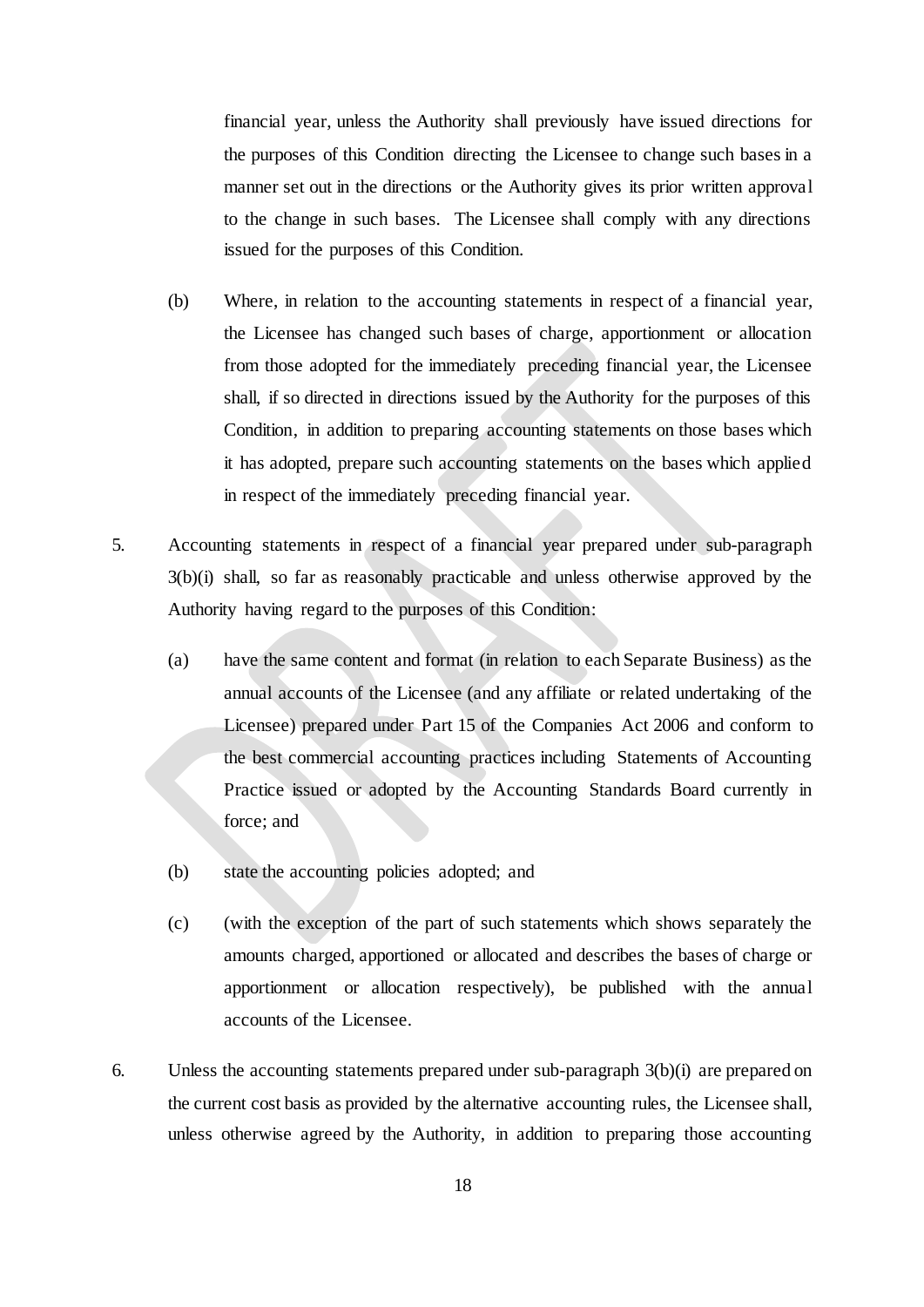statements under that paragraph, prepare accounting statements for each Separate Business covering the same period, which shall comprise and show separately:

- (a) a profit and loss account, a balance sheet and a cash flow statement, together with notes thereto, which shall:
	- (i) include in respect of current cost assets amounts determined on the current cost basis as provided by the alternative accounting rules; and
	- (ii) show or disclose the information and other matters required by the alternative accounting rules to be shown or disclosed in accounts where the amounts included in respect of assets covered by any items shown in those accounts have been determined on any basis mentioned in paragraph 32 of Section C of Part 2 of Schedule 1 to the Accounting Regulations applicable to the Licensee ;
- (b) in respect of each Separate Business the adjusted amount of any such provision for depreciation as is referred to in paragraph 33(2) of Section C of Part 2 of Schedule 1 to the Accounting Regulations applicable to the Licensee and the items shown in the profit and loss account of the Separate Business for the relevant period which are affected by the determination of amounts on the current cost basis as provided by the alternative accounting rules, including the profit (or loss) before taxation; and
- (c) such other current cost information as is referred to in the Handbook as the Authority may reasonably require;

and shall deliver the same, together with an Auditors' report prepared in relation to the current cost basis accounting statements in the form referred to in sub-paragraph 3(c), to the Authority within the time limits referred to in sub-paragraph 3(d) and shall (with the exception of the part of such statements which shows separately the amounts charged, apportioned or allocated and describes the basis of charge or apportionment or allocation respectively) publish the same with the annual accounts of the Licensee.

7. References in this Condition to costs or liabilities of, or reasonably attributable to, any Separate Business shall be construed as excluding taxation, capital liabilities which do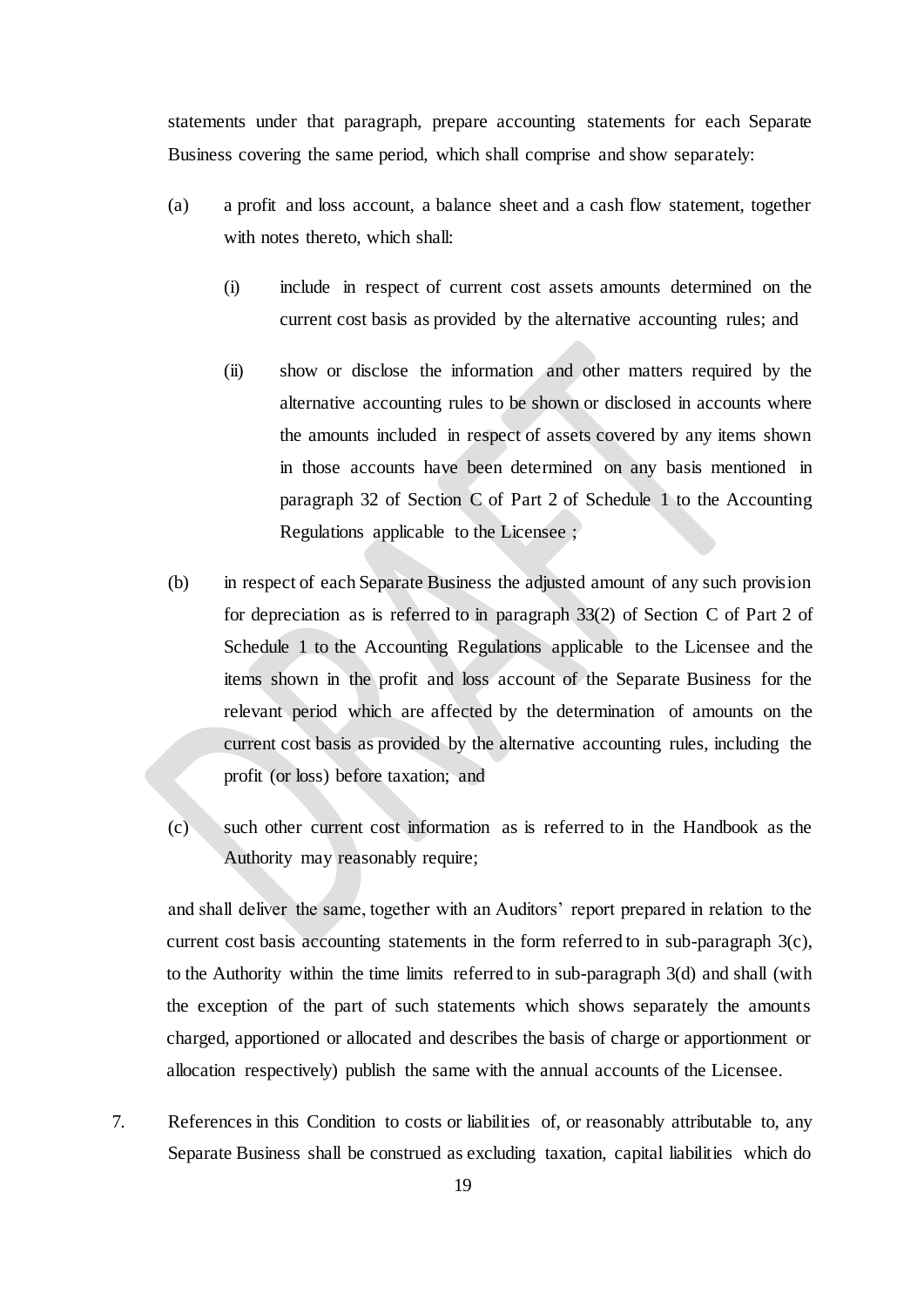not relate principally to a particular Separate Business and interest thereon; and references to any accounting statement shall be construed accordingly.

- 8. Without prejudice to any other provision of this Condition, the Licensee shall, on request, give the Authority and/or the Department (as the case may be) access to the Licensee's accounting records, policies and statements referred to in this Condition
- 9 For the purposes of paragraph 6:

| <b>Accounting Regulations</b> | means the Large and Medium-sized Companies         |  |
|-------------------------------|----------------------------------------------------|--|
|                               | and Groups (Accounts and Reports) Regulations      |  |
|                               | 2008 or the Small Companies and Groups             |  |
|                               | (Accounts and Directors' Report) Regulations       |  |
|                               | 2008.                                              |  |
|                               |                                                    |  |
| alternative accounting rules  | means the rules set out in Section C of Part II of |  |
|                               | Schedule 1 to the Accounting Regulations.          |  |
|                               |                                                    |  |
| current cost assets           | means assets of any description mentioned in       |  |
|                               | paragraph 32 of Section C of Part 2 of Schedule 1  |  |
|                               | to the Accounting Regulations.                     |  |
|                               |                                                    |  |
| the Handbook                  | means the handbook issued or adopted by the        |  |
|                               | Accounting Standards Board<br><b>or</b><br>any     |  |
|                               | successor body entitled Accounting for             |  |
|                               | the effects of changing prices: a                  |  |
|                               | <b>Handbook</b> in its current edition for the     |  |
|                               | time being or in the event that no such            |  |
|                               | handbook shall be in issue such guidance           |  |
|                               | or publication<br>as may be issued in              |  |
|                               |                                                    |  |
|                               | replacement or substitution therefore.             |  |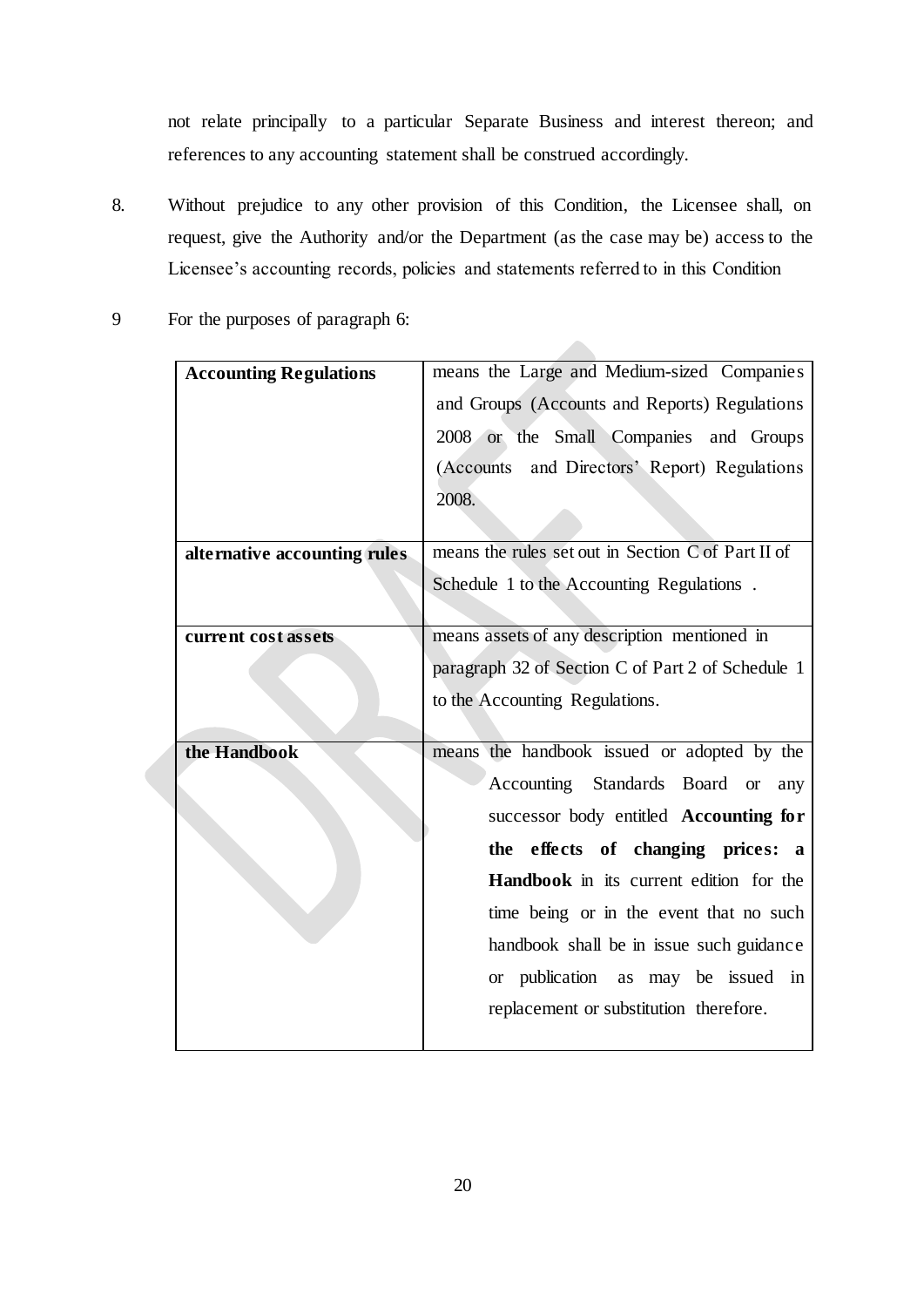#### <span id="page-22-0"></span>**Condition 3: Prohibition of cross-subsidies and of discrimination**

- 1. The Licensee shall procure that no Separate Business gives any cross-subsidy to, or receives any cross-subsidy from, any other business of the Licensee or of an affiliate or related undertaking of the Licensee (whether or not a Separate Business).
- 2. The Licensee shall not and shall procure that its affiliates and related undertakings shall not provide or offer to provide electricity to any person (including, without limitation, any Supply Business of the Licensee or any affiliate or related undertaking of the Licensee) or class of persons on terms as to price or on other terms affecting the financial value of the supply which are materially more or less favourable than those on which the Licensee or any such affiliate or related undertaking shall provide or offer to provide electricity to comparable purchasers within the Island of Ireland. For these purposes, due regard shall be had to the circumstances of such provision including (without limitation):
	- (i) in the case of supply as part of any Supply Business of the Licensee or any affiliate or related undertaking of the Licensee, volumes, load factors, conditions of interruptibility, location and number of the premises being supplied and date and duration of the relevant agreement; and
	- (ii) in the case of any electricity sale contract as referred to in sub-paragraph  $3(a)(ii)$ , the date and duration of such contract and the circumstances by reference to which the rights of the person to whom such electricity is provided are exercisable.
- 3. For the purpose of paragraph 2:
	- (a) the provision of electricity shall (without limitation) include:
		- (i) supply to customers of any Supply Business of the Licensee or any affiliate or related undertaking of the Licensee; and
		- (ii) the provision of electricity by means of the entry by the Licensee or any affiliate or related undertaking of the Licensee into an electricity sale contract;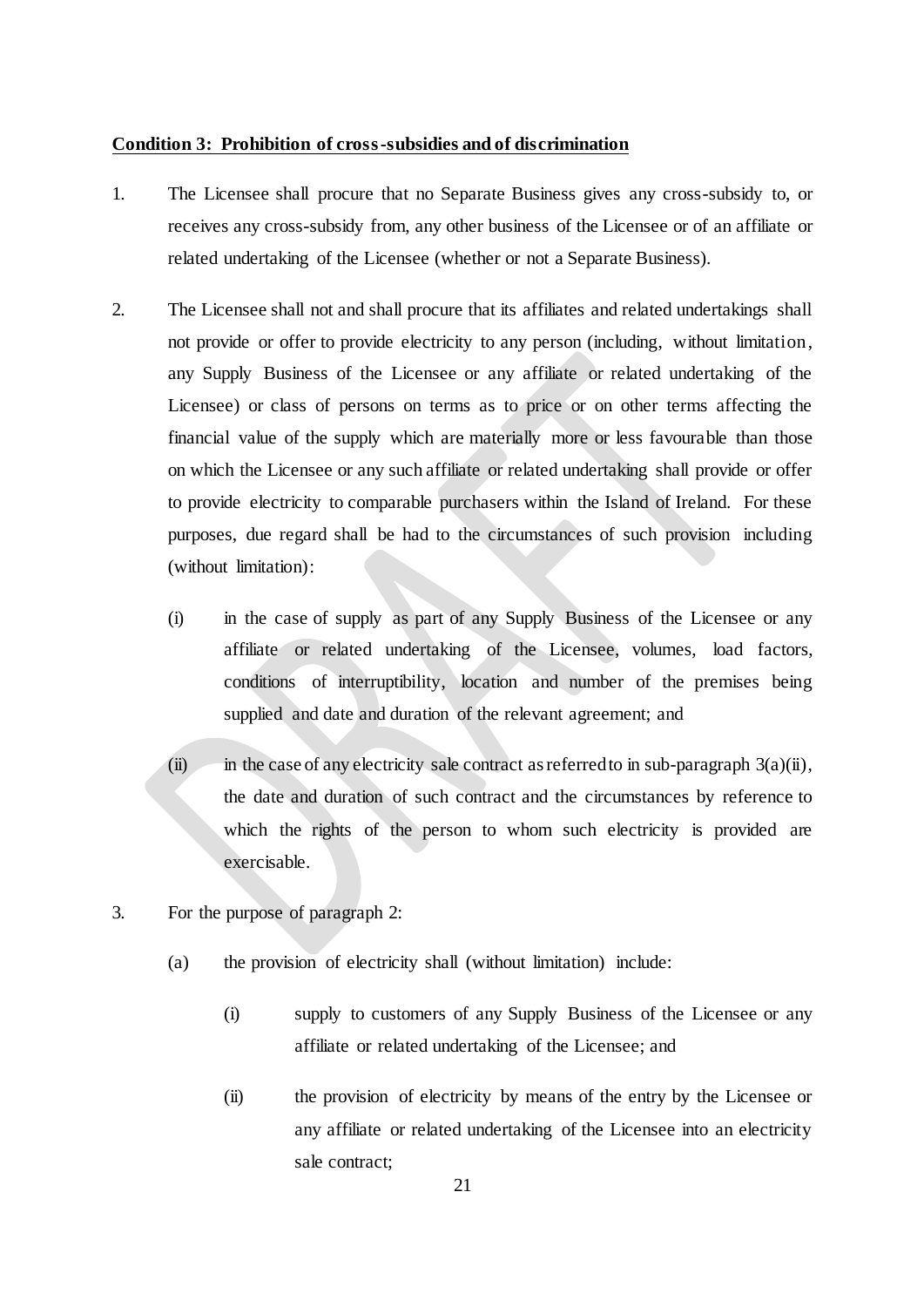- (b) in determining the price at which the Licensee or any affiliate or related undertaking of the Licensee shall provide electricity in the manner referred to in sub-paragraph (a)(ii), there shall be taken into account both any price received by the Licensee or such affiliate or related undertaking in relation to sales of electricity pursuant to the arrangements established, permitted or required by the Single Electricity Market Trading and Settlement Code and any payments received or made by the Licensee or such affiliate or related undertaking for the grant of or pursuant to any such contract.
- 4. Paragraphs 2 and 3 shall apply so long as this licence continues in force but shall cease to have effect (in whole or in part, as the case may be) if the Licensee delivers to the Authority a request (a "Disapplication Request") made in accordance with this Condition and:
	- (a) the Authority agrees in writing to the request; or
	- (b) their application (in whole or in part) is terminated by a notice (a "Disapplication Notice") given by the Licensee in accordance with paragraph 7 and not withdrawn.
- 5. Save where the Authority otherwise agrees, no disapplication following delivery of a Disapplication Request shall have effect earlier than that date (the "Disapplication Date") which is the later of:
	- (a) the date being not less than 18 months after delivery of the disapplication request; and
	- (b) the fifth anniversary of the date of grant of this licence.
- 6. A Disapplication Request pursuant to this Condition shall:
	- (a) be in writing addressed to the Authority;
	- (b) specify paragraphs 2 and 3, or such parts of them to which the request relates; and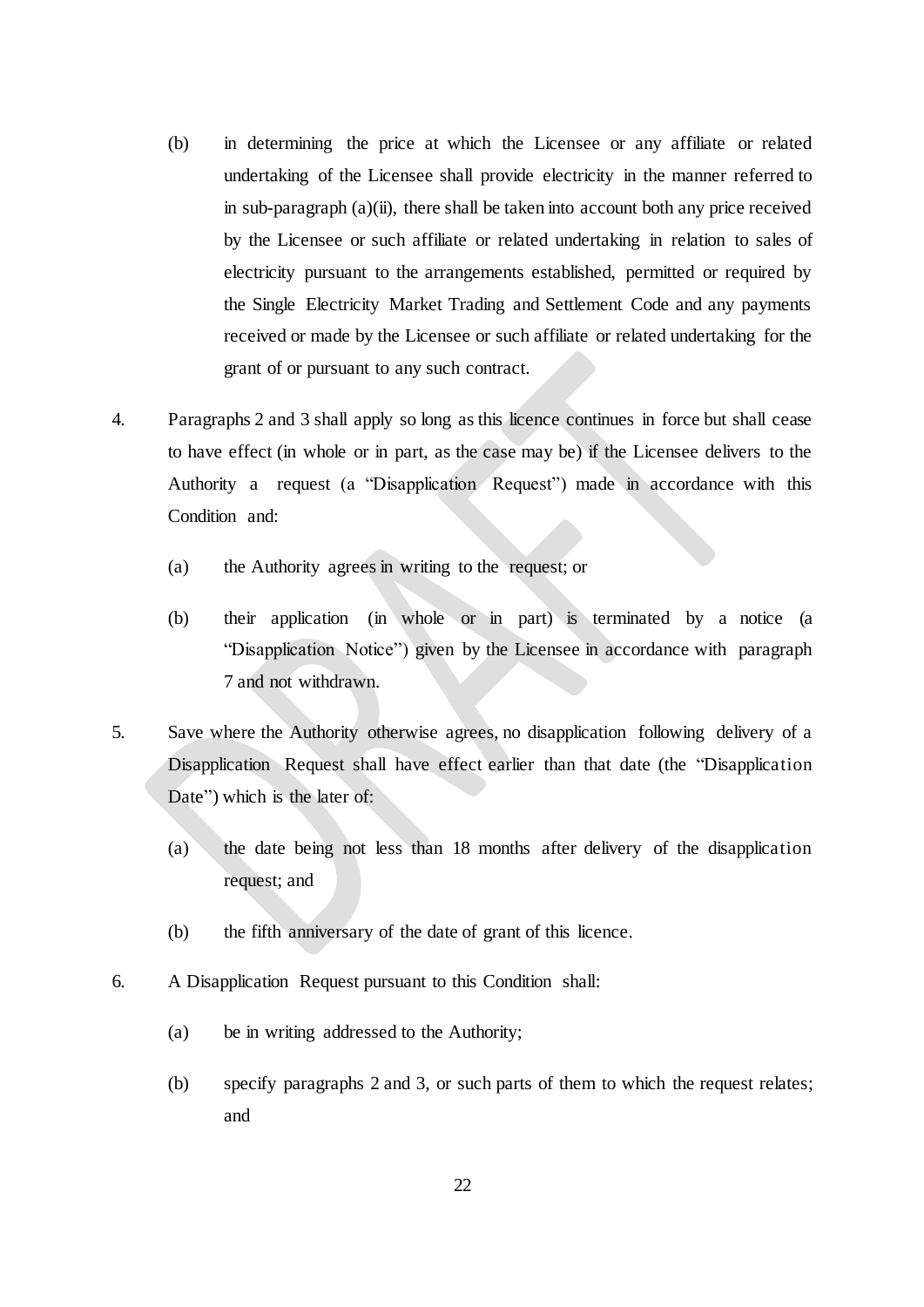- (c) state the date from which the Licensee wishes the Authority to agree that paragraphs 2 and 3 (or the specified part of them) shall cease to have effect.
- 7. A Disapplication Notice pursuant to this Condition:
	- (a) may be given in the circumstances described in either paragraph 8 or 9;
	- (b) may be withdrawn by the Licensee at any time prior to the Disapplication Date: and
	- (c) where it is given shall:
		- (i) be in writing addressed to the Authority;
		- (ii) specify paragraphs 2 and 3 (or any part of them, which shall comprise only such part as was specified in the Disapplication Request) to which the notice relates; and
		- (iii) state the date from which the Licensee wishes the notice to take effect, which shall not be earlier than the Disapplication Date.
- 8. The circumstances described in this paragraph are that, by the beginning of the period of six months which will end with the Disapplication Date, the Authority has not in response to the Disapplication Request published a decision under Article 14(8) of the Order to modify:
	- (a) paragraphs 2 and 3, or any part of them to which the request relates; or
	- (b) paragraphs 4 to 7, so as to remove the right of the Licensee to give to the Authority a Disapplication Notice in respect of the relevant Disapplication Request.
- 9. The circumstances described in this paragraph are that:
	- (a) by no later than the beginning of the period of six months which will end with the Disapplication Date, the Authority has in response to the Disapplication Request published a decision of a type referred to in paragraph 8;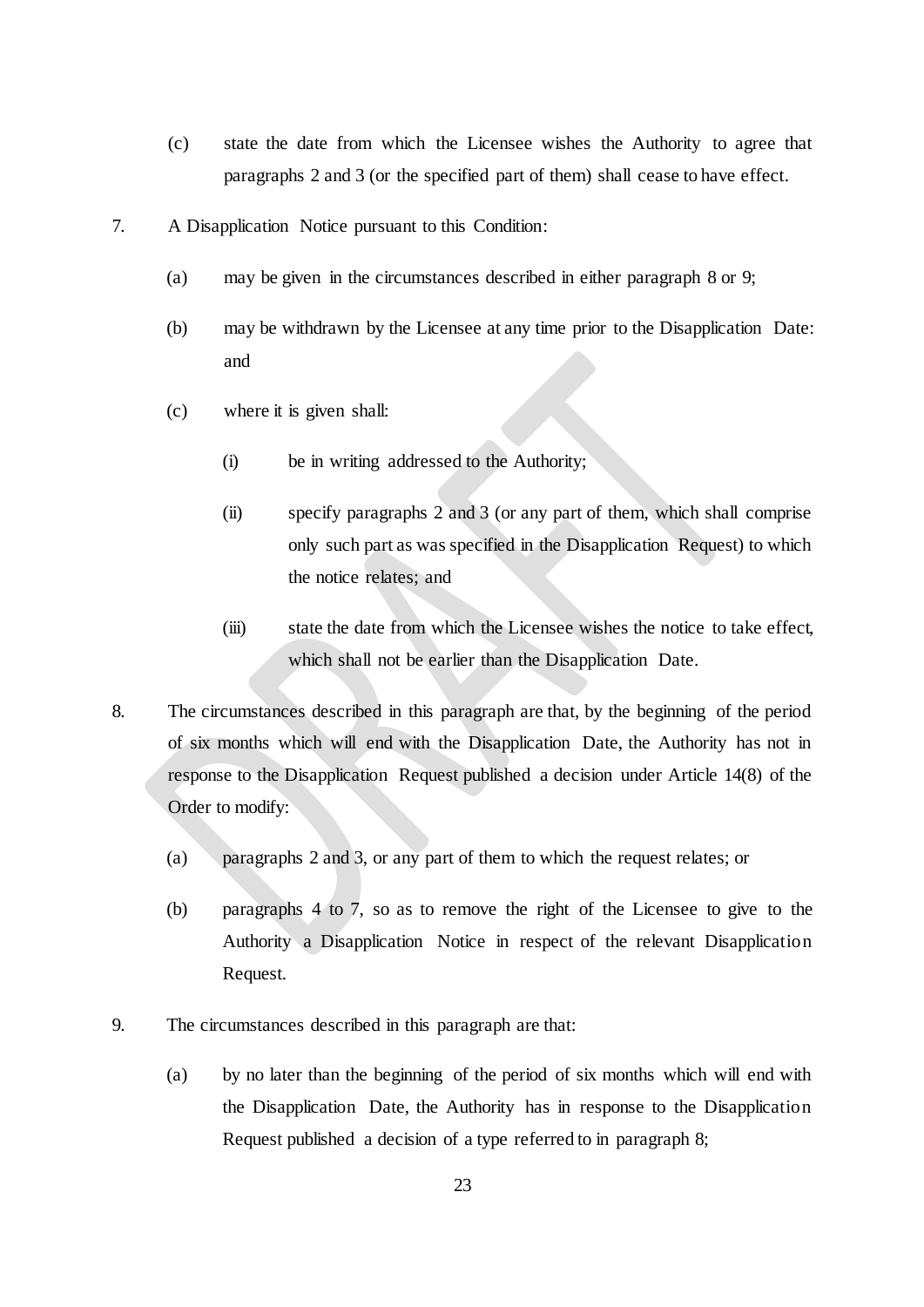- (b) the Licensee has exercised its right to appeal to the CMA against that decision in accordance with Article 14B of the Order;
- (c) the CMA has, in respect of the provisions to which the Disapplication Request relates:
	- (i) quashed the decision of the Authority under Article  $14E(2)(a)$  of the Order; and
	- (ii) neither remitted the matter back to the Authority under Article 14E(2)(b) of the Order nor substituted its own decision for that of the Authority under Article  $14E(2)(c)$  of the Order; and
- (d) no more than 30 days has elapsed since the date on which the CMA quashed the decision of the Authority.
- 10. For the purposes of this Condition, a purchaser shall be treated as a single purchaser notwithstanding that the premises at which a supply of electricity is given to him may be located in more than one place.
- 11. In this Condition, references to the provision of electricity to any person shall include the provision of available capacity of any generation set.
- 12. Paragraph 1 of this Condition shall not apply for so long as:
	- (a) the installed generation capacity of the Licensee and any affiliate or related undertaking of the Licensee shall not exceed 20 per cent of the aggregate total installed capacity of generators in the Island of Ireland; or
	- (b) the Licensee and any affiliate or related undertaking of the Licensee shall not hold a licence under Article  $10(1)(c)$  of the Order.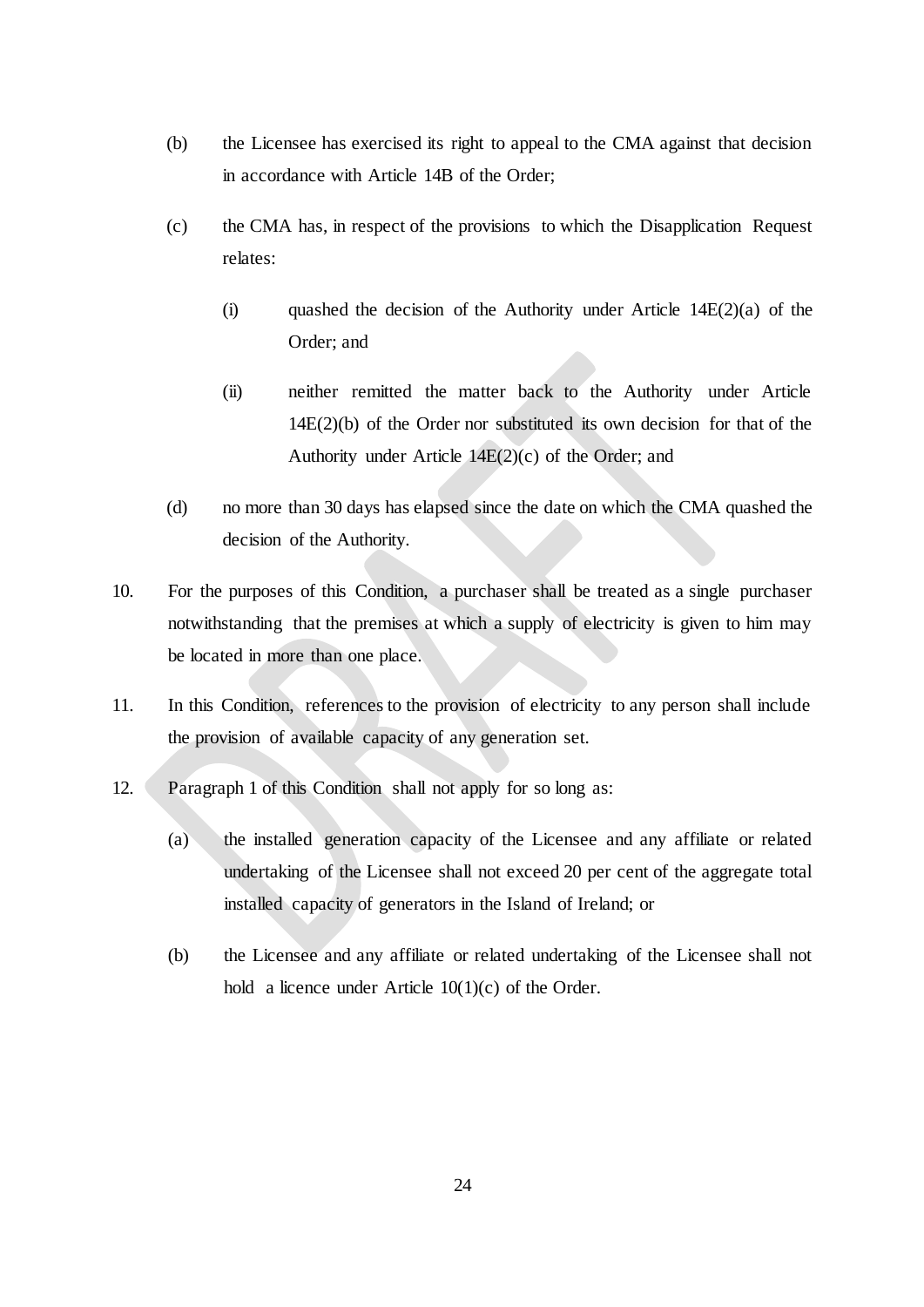### <span id="page-26-0"></span>**Condition 4: Compliance with Grid Code and, where applicable, Distribution Code**

- 1. The Licensee shall comply with the provisions of the Grid Code and the Distribution Code insofar as applicable to it.
- 2. The Authority may:
	- (a) following consultation with the Transmission System Operator and the Transmission Owner, issue directions relieving the Licensee of its obligation under paragraph 1 above in respect of such parts of the Grid Code and to such extent as may be specified in those directions; and
	- (b) following consultation with the relevant distributor issue directions relieving the Licensee of its obligation under paragraph 1 above in respect of such parts of the Distribution Code and to such extent as may be specified in those directions.
- 3. The Authority shall be entitled, in order to implement the requisite arrangements referred to in Condition 15, to issue directions to the Transmission System Operator requiring it to revise the Grid Code in such manner and with effect from such date as may be specified in the directions, provided that such revisions shall not affect the rights and obligations of any party to:
	- (a) a power purchase agreement which is not a cancellable generating unit agreement; or
	- (b) a cancellable generating unit agreement which has not, at the relevant time, been the subject of a cancellation direction,

under that agreement beyond what may reasonably be regarded as de minimis in relation to that person.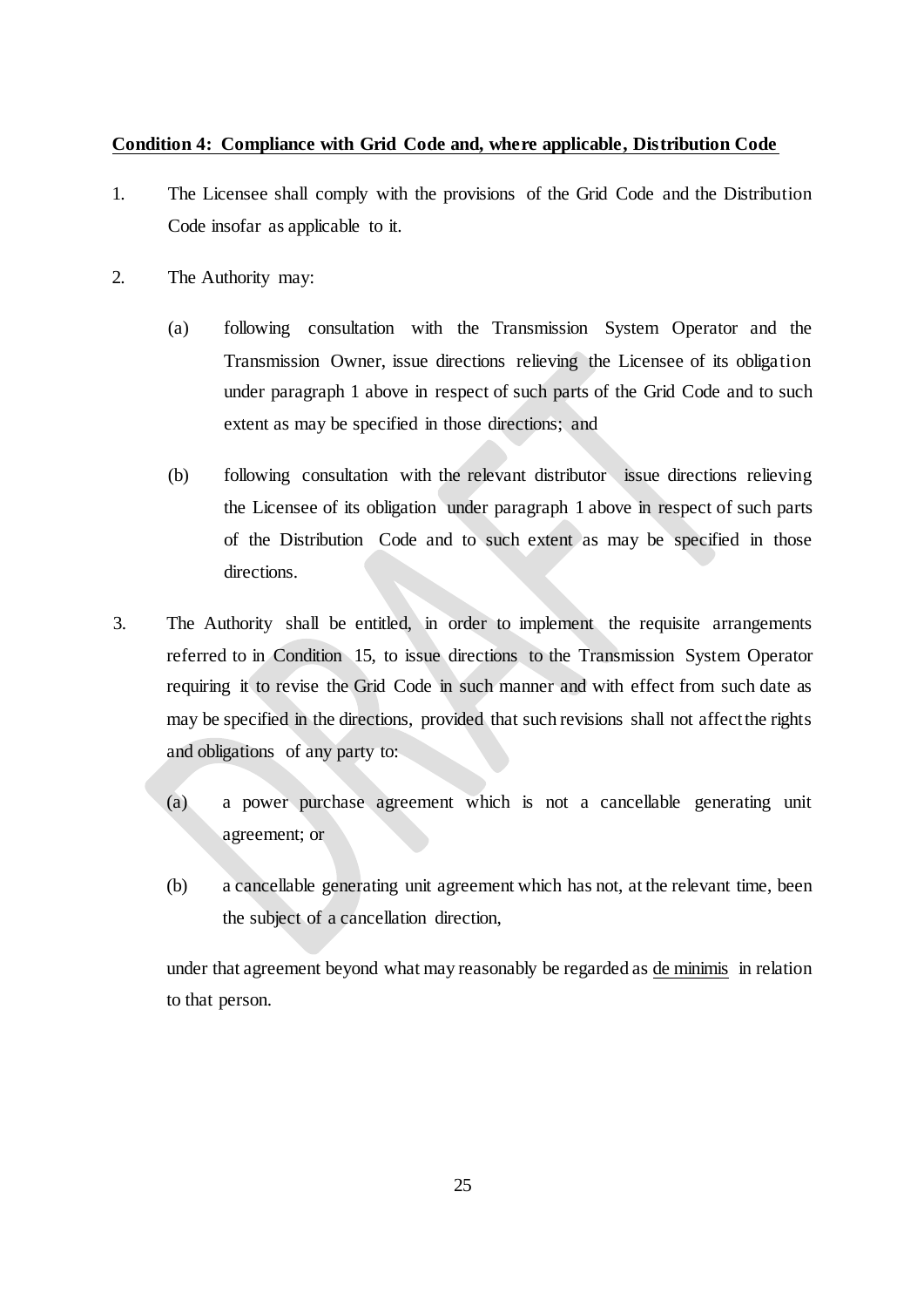## <span id="page-27-0"></span>**Condition 5: Security Arrangements**

- 1. The Licensee shall comply with the provisions of the Northern Ireland Fuel Security Code and such provisions shall have effect as if they were set out in this licence.
- 2. The Northern Ireland Fuel Security Code may be amended in accordance with its provisions.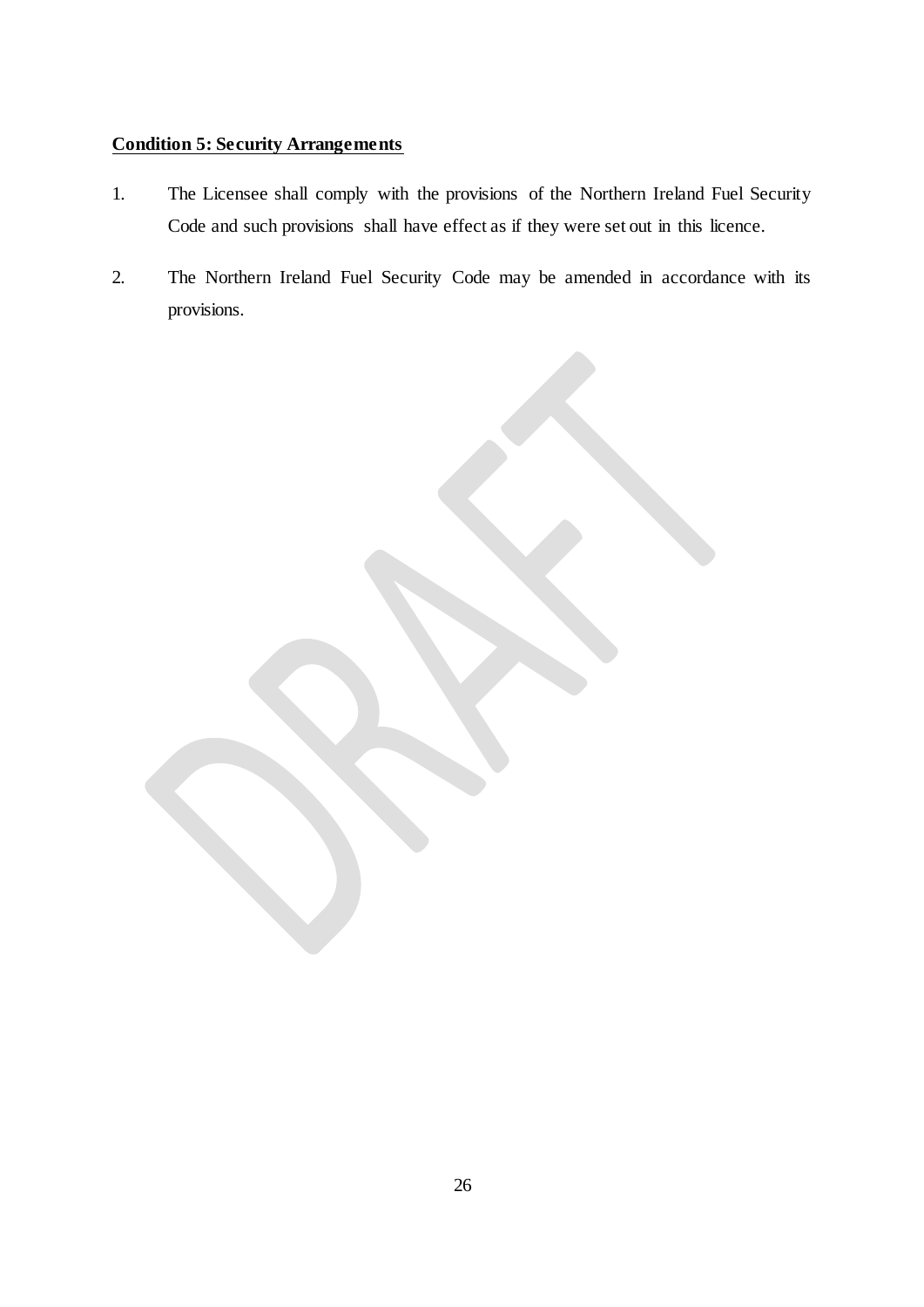## <span id="page-28-0"></span>**Condition 6: Central despatch and merit order**

- 1. The Licensee shall submit all available generation sets in Northern Ireland and all interconnector transfers from or into Northern Ireland to central despatch by the Transmission System Operator.
- 2. The Licensee shall at such times and in such manner as may be provided under the Grid Code provide the Transmission System Operator with all information reasonably required by it to enable it, in conformity with the conditions of the Transmission System Operator licence:
	- (a) to operate the system of central despatch; and
	- (b) to operate the merit order system.
- 3. In this Condition:

<span id="page-28-1"></span>

| available               | has the meaning given to it from time to time |  |
|-------------------------|-----------------------------------------------|--|
|                         | in the Grid Code.                             |  |
|                         |                                               |  |
| central despatch        | has the meaning given to it from time to time |  |
|                         | in the Grid Code.                             |  |
|                         |                                               |  |
| interconnector transfer | has the meaning given to it from time to time |  |
|                         | in the Grid Code.                             |  |
|                         |                                               |  |
| merit order system      | has the meaning given to it from time to time |  |
|                         | in the Grid Code.                             |  |
|                         |                                               |  |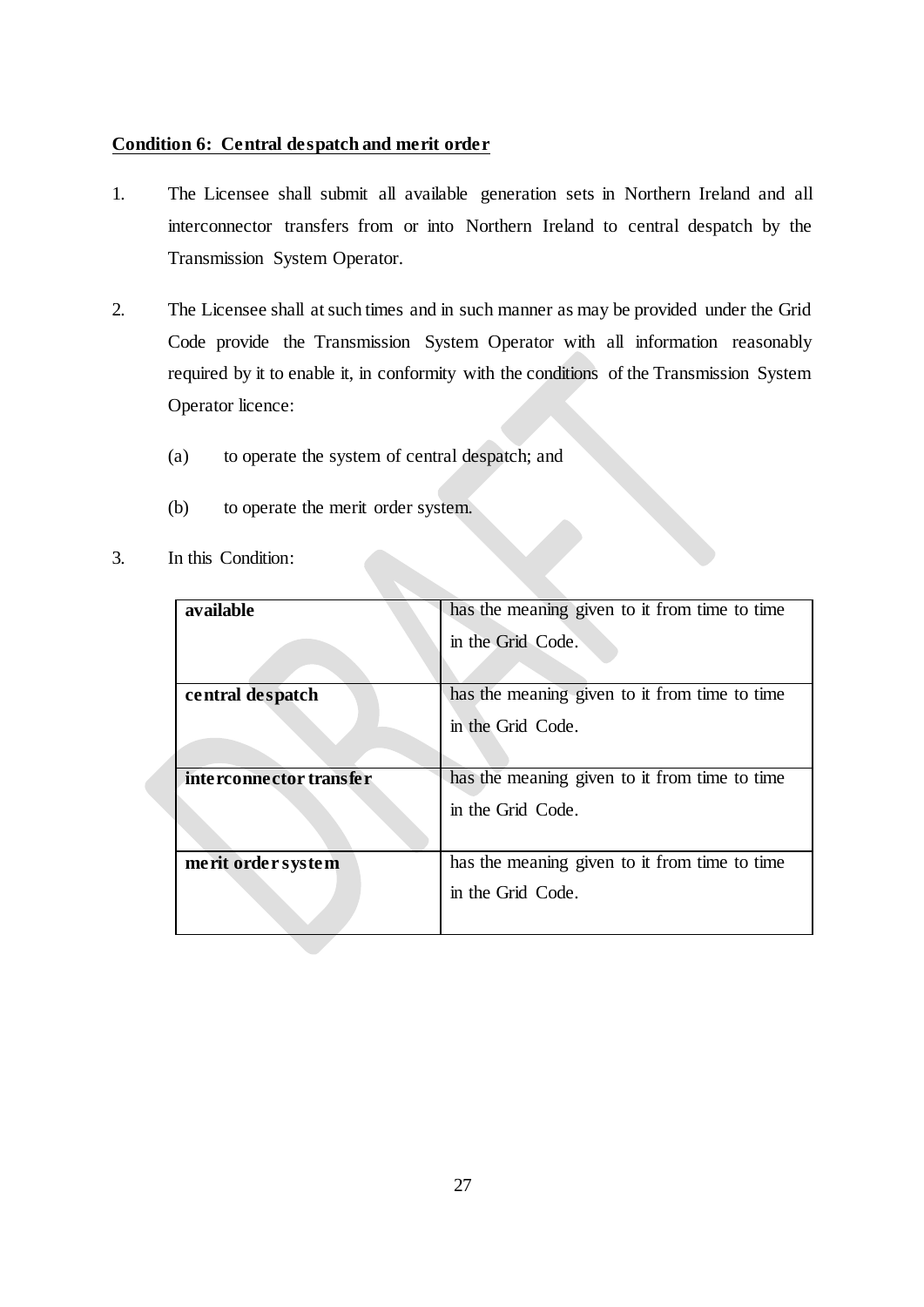#### **Condition 7: System Support Services**

- 1. The Licensee shall from time to time upon request by the Transmission System Operator or the Distribution System Operator offer terms for the provision by the Licensee of System Support Services from any generation set of the Licensee which is capable of operating.
- 2. The Licensee shall from time to time upon request of the Authority provide to the Authority a report containing details of:
	- (a) prices offered pursuant to paragraph 1 for the provision of System Support Services from each generation set of the Licensee; and
	- (b) an explanation of the factors justifying the prices offered including (without limitation) details of the Licensee's costs associated with making available such System Support Services in conformity with the Grid Code and/or the Distribution Code and of providing the same to the Transmission System Operator or the Distribution System Operator.
- 3. Paragraphs 1 and 2 shall only have effect from such date as the Authority shall specify in directions issued to the Licensee for the purpose of this Condition and in relation to the provision by the Licensee of System Support Services other than those for which, at the date so specified, it shall already have contracted.
- 4. Upon the application of the Transmission System Operator or the Distribution System Operator wishing to question the terms offered pursuant to paragraph 1, the Authority may pursuant to Article  $11(3)(c)$  of the Order, settle any terms of the agreement in dispute between the Transmission System Operator or the Distribution System Operator (as the case may be) and the Licensee in such manner as appears to the Authority to be reasonable.
- 5. Insofar as the Transmission System Operator or the Distribution System Operator (as the case may be) wishes to proceed on the basis of the terms as settled by the Authority, the Licensee shall forthwith enter into and implement such agreement in accordance with its terms.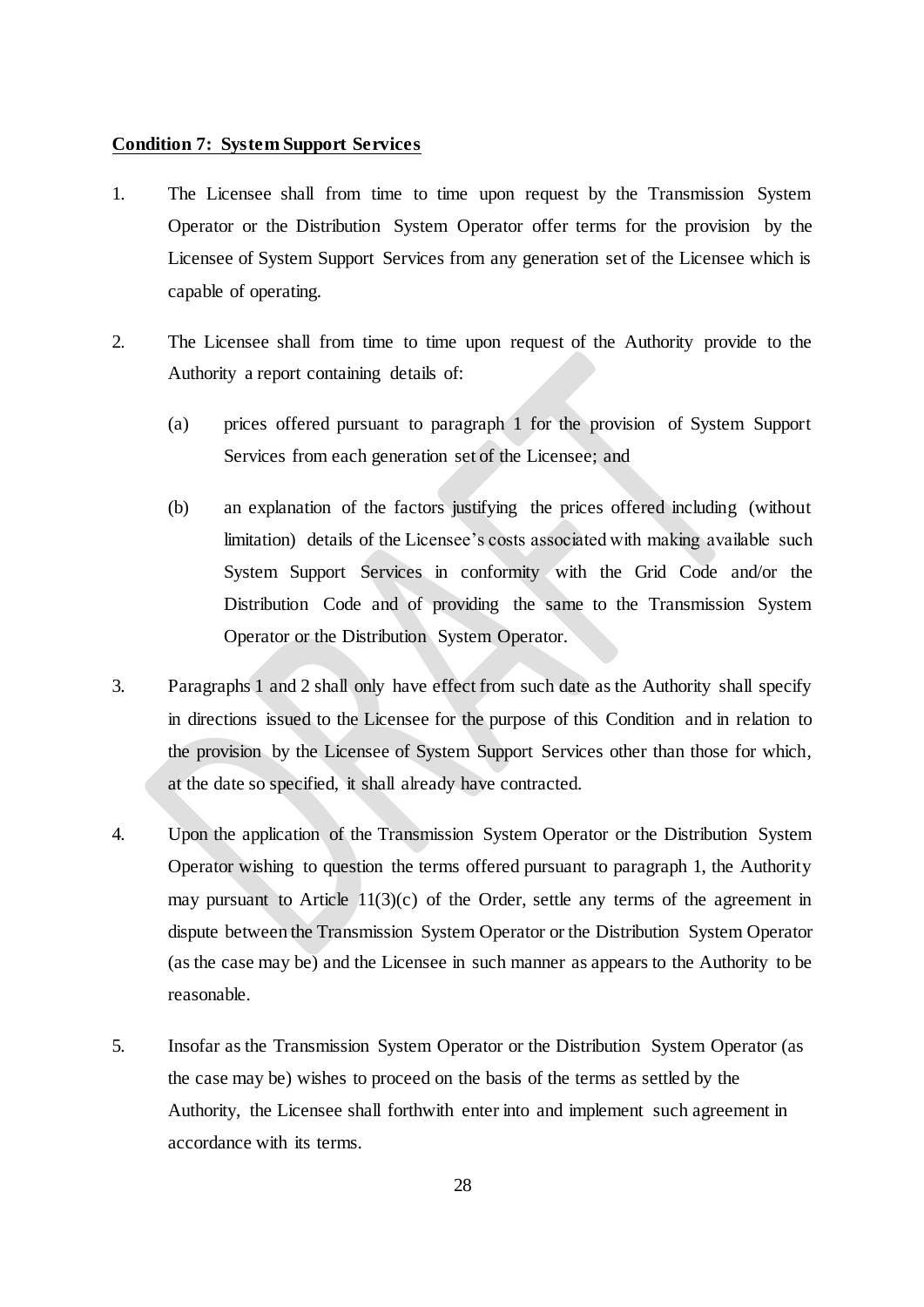#### <span id="page-30-0"></span>**Condition 8: Compulsory Acquisition of Land**

- 1 Subject to paragraphs 5, the powers and rights conferred by or under the provisions of Schedule 3 of the Order (compulsory acquisition of land) shall have effect for the purposes set out in paragraph 2.
- 2. The purposes referred to in paragraph 1 are:
	- (a) the construction or extension of a generating station;
	- (b) activities connected with the construction or extension of a generating station or connected with the operation of a generating station; and
	- (c) the installation, maintenance, removal or replacement of electric lines, and electrical plant associated with them, connecting a generating station with:
		- (i) the transmission system; or
		- (ii) the system for the distribution of electricity of any other authorised electricity operator.
- 3. In paragraph 2:
	- (a) the references to **generating station** are to an electricity generating station which:
		- (i) has, or will have when its construction or extension is completed, a capacity of not less than two megawatts or such other capacity as may be specified in relation thereto by order of the Department under Article 39(3) of the Order; and
		- (ii) is, or will be when its construction or extension is completed, operated by or for the Licensee; and
	- (b) **extension** in relation to a generating station includes the use by the person operating the station of any land (wherever situated) for a purpose directly related to the generation of electricity by that station.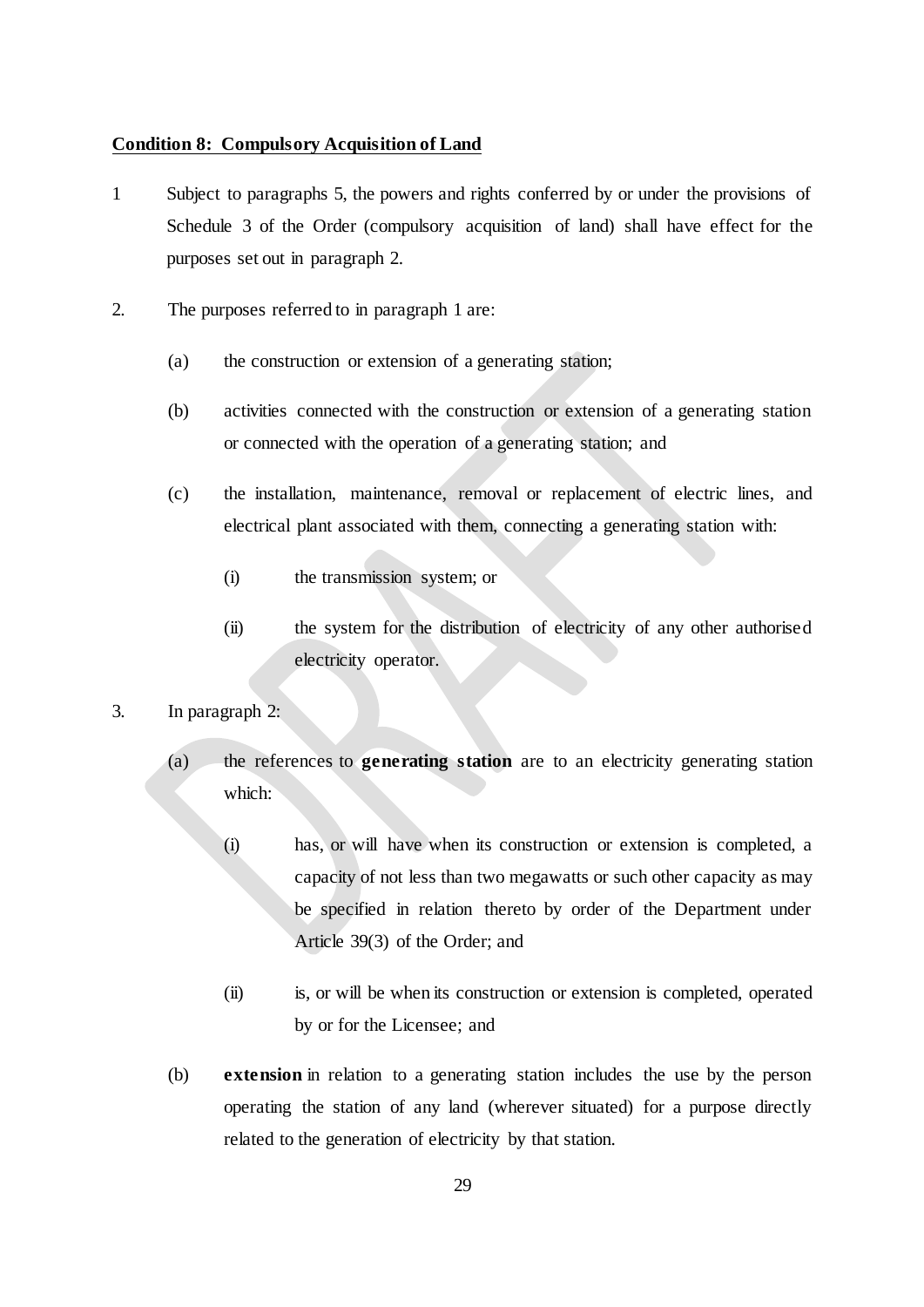- 4. If the Authority shall be satisfied that it shall be desirable, having regard to the proximity of the land in question to any other land occupied by the Licensee under a relevant lease, that any land acquired by the Licensee, whether or not using the powers referred to in paragraph 1, should be held by the Licensee under a relevant lease, it may issue directions to the Licensee requiring the Licensee to transfer to the holder of the successor distribution licence the freehold interest in the land in question upon condition that there shall be immediately granted to the Licensee out of such freehold interest a leasehold interest upon the same terms as the relevant lease to which the Licensee is already a party of the land which shall be closest to the land acquired by the Licensee using the powers referred to in paragraph 1.
- 5. The powers referred to in paragraph 1 shall not apply to land forming part of the land bank.
- 6. Paragraphs 1 to 5 inclusive may be brought into effect on such date as the Authority shall specify in directions issued to the Licensee for the purposes of this Condition and shall cease to have effect on such date as the Authority shall specify in directions issued to the licensee for the purpose of this condition.

| Land      | includes any right, easement or other interest in    |
|-----------|------------------------------------------------------|
|           | land and any wayleave.                               |
| land bank | means the land more fully described in Schedule 3    |
|           | of the successor distribution licence, together with |
|           | such additional land as shall be acquired by the     |
|           | holder of the successor distribution licence, by     |
|           | virtue of any requirement that a generator shall     |
|           | transfer to it a freehold interest in any land.      |
|           |                                                      |
| Lease     | includes an underlease and a sub-underlease.         |

7. In this Condition: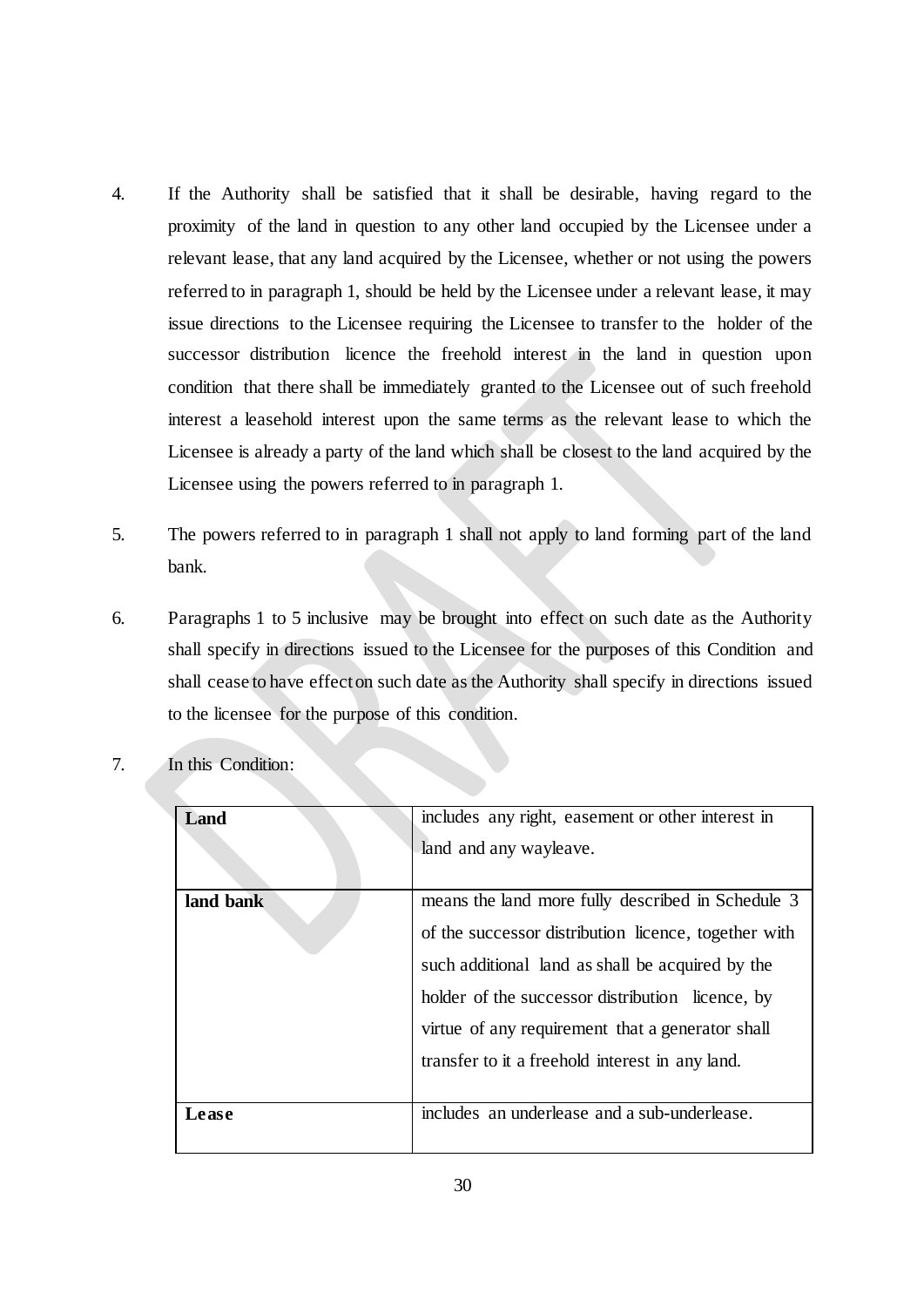| relevant lease | means a lease of any land or building granted                                                     |
|----------------|---------------------------------------------------------------------------------------------------|
|                | pursuant to the transfer scheme under Article $69(1)$                                             |
|                | of the Order or granted or assigned pursuant to<br>directions issued by the Authority pursuant to |
|                |                                                                                                   |
|                | Condition 23 of the successor distribution licence.                                               |
|                |                                                                                                   |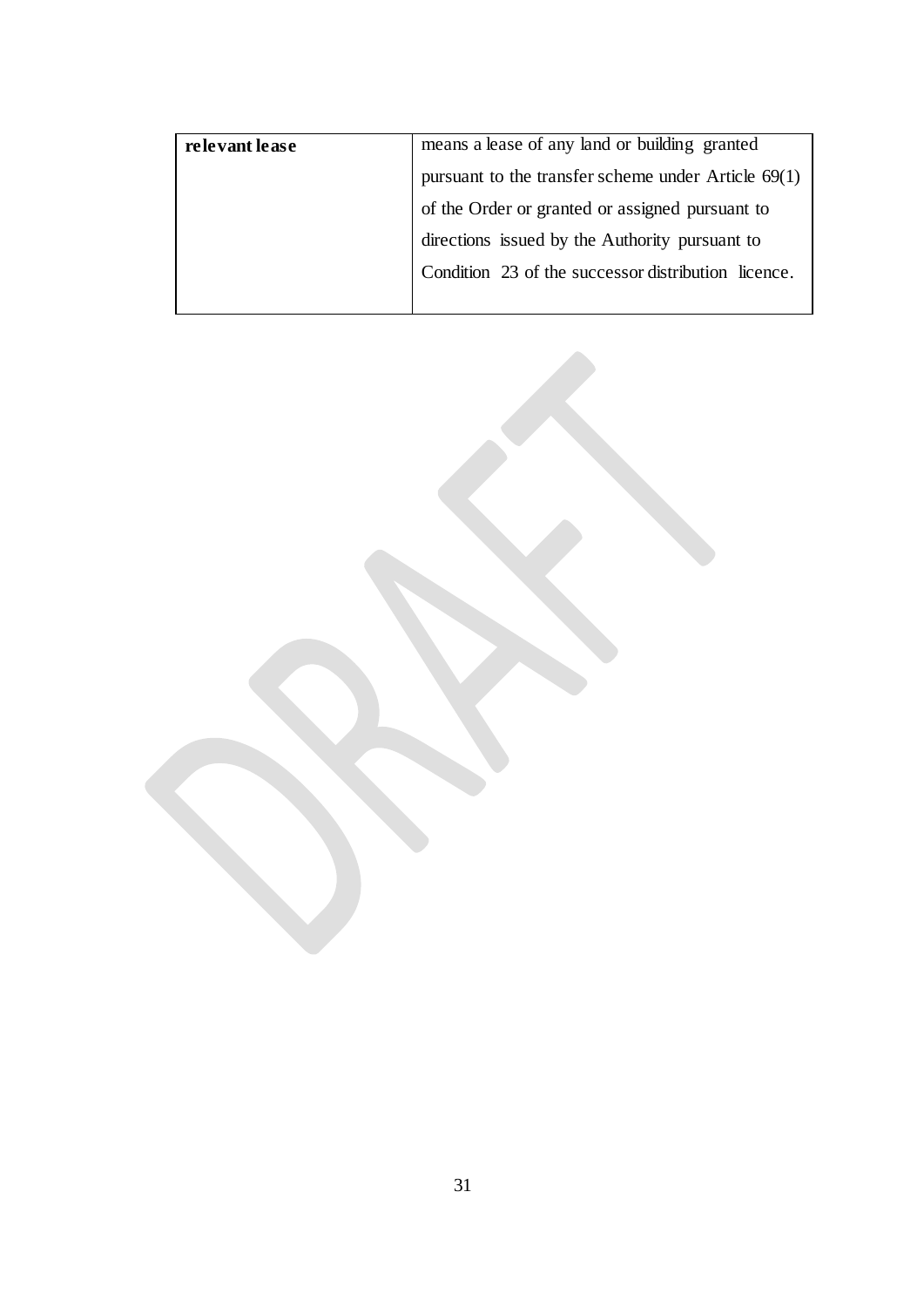#### <span id="page-33-0"></span>**Condition 9: Powers to Carry out Road Works etc**

- 1. Subject to paragraph 5 and for the purpose of enabling the Licensee to carry on its authorised activities, the powers and rights conferred by or under the provisions of Schedule 4 of the Order (other powers, etc., of licence holders) shall, subject to paragraph 3, have effect and may be exercised by carrying out works:
	- (a) in relation to, or in pursuance of, the installation, inspection, maintenance, adjustment, repair, alteration, replacement and removal of:
		- (i) electric lines specified in paragraph 2;
		- (ii) electrical plant associated with such lines; and
		- (iii) any structures for housing or covering such lines or plant;
	- (b) in relation to the installation of electrical plant to be used in connection with a generating station or the operation of such station;
	- (c) in relation to electric lines or electrical plant as if the references to them in Schedule 4 of the Order includes pipes used or intended to be used for conveying heat produced in association with electricity and steam produced from air and water heated by such heat and associated works in relation to such pipes and as if "**associated works**" had the meaning given in Article 13(3) of the Order.
- 2. Electric lines are specified for the purposes of sub-paragraph (a) of paragraph 1:
	- (a) if they connect, or will connect when installed, a generating station with:
		- (i) the transmission system; or
		- (ii) the distribution system of any authorised electricity operator; and
	- (b) where "**electric lines**" has the extended meaning given by paragraph 1(c), if they connect a generating station with any premises.
- 3. Paragraph 15 of Schedule 4 of the Order shall apply to the Licensee if: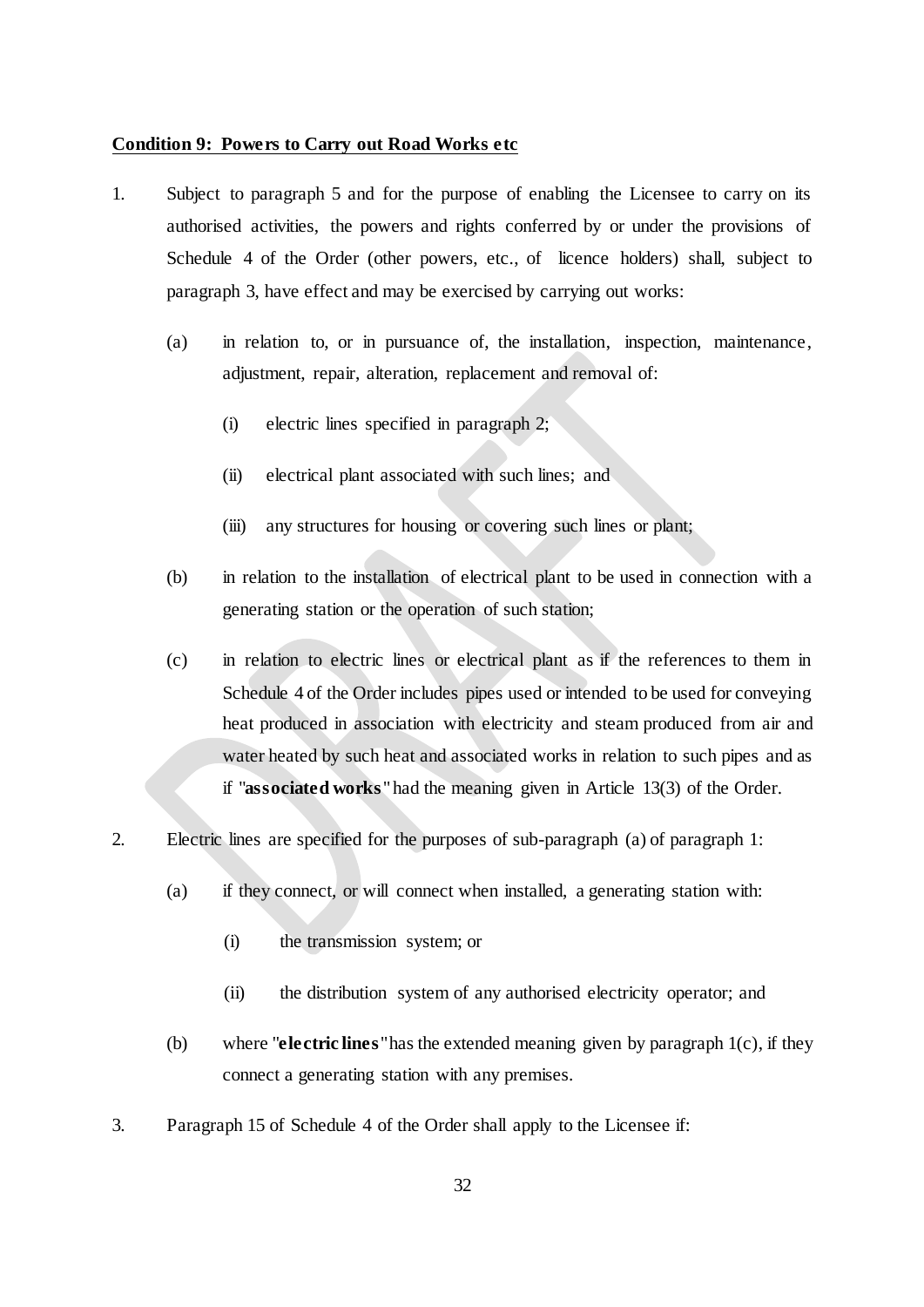- (a) it wishes to exercise its rights of entry on land for the purpose of establishing whether or not the land is suitable for the construction or extension of a generating station, and
- (b) it obtains the consent of the Authority before exercising those rights.
- 4. In this Condition:

| "authorised activities" | means the activities which the Licensee is authorised by |
|-------------------------|----------------------------------------------------------|
|                         | this licence to carry on, and shall include any purpose  |
|                         | connected with the supply to any premises of heat        |
|                         | produced in association with electricity and steam       |
|                         | produced from air and water heated by such heat; and     |

## "**generating station**"

and "**extension**" have the meanings given in paragraph 3 of Condition 8.

5 Paragraphs 1 to 4 inclusive may be brought into effect on such date as the Authority shall specify in directions issued to the Licensee for the purposes of this Condition and cease to have effect on such date as the Authority shall specify in directions issued to the Licensee for the purposes of this condition.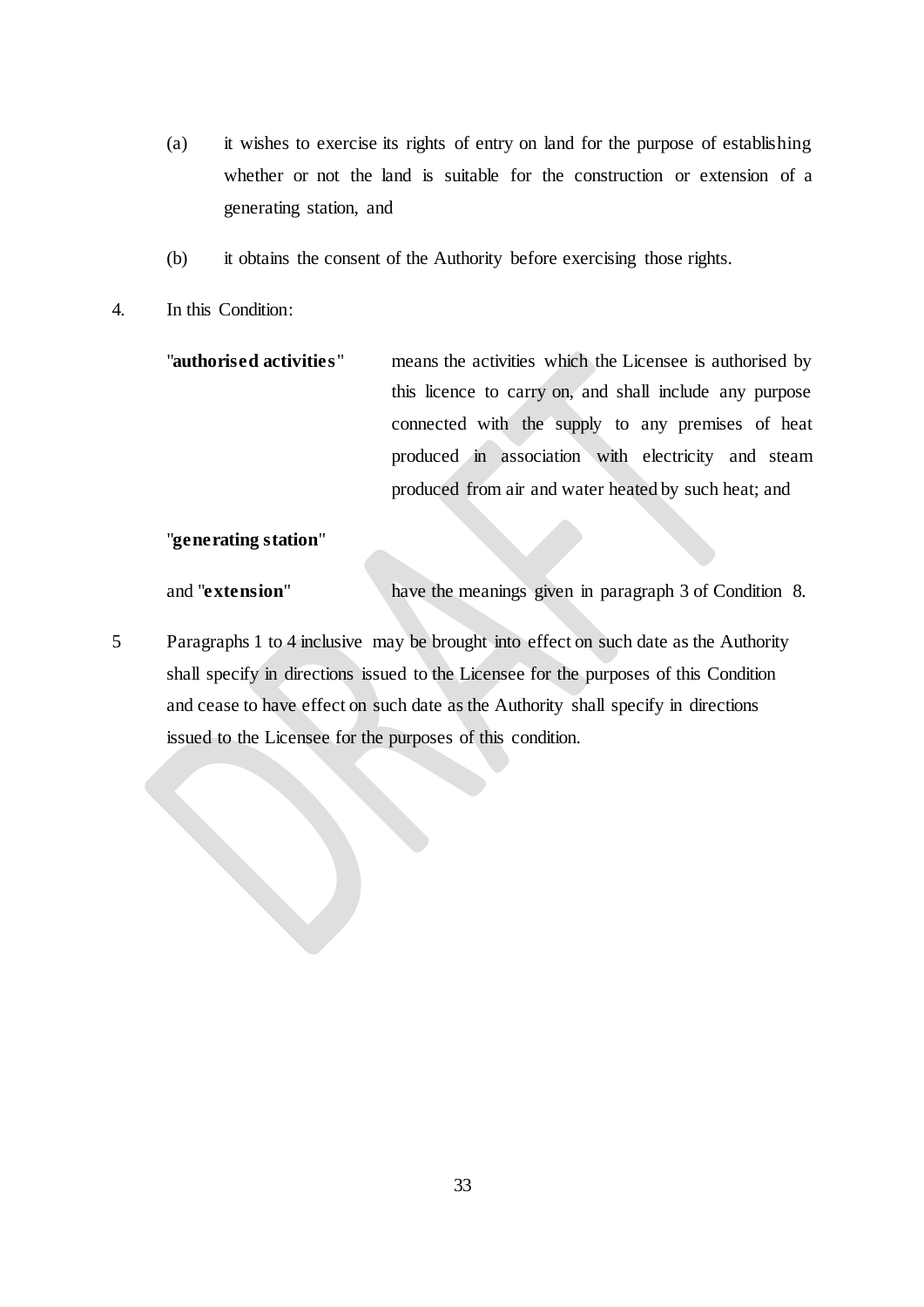## <span id="page-35-0"></span>**Condition 10: Health and Safety of Employees**

- 1. The Licensee shall:
	- (a) acting jointly and in co-operation with the holders of other licences granted under the Order, consider and discuss matters of mutual concern in respect of the health and safety of persons employed by them; and
	- (b) establish and maintain appropriate processes for consultation with representatives of the Licensee's employees in respect of the health and safety of those employees.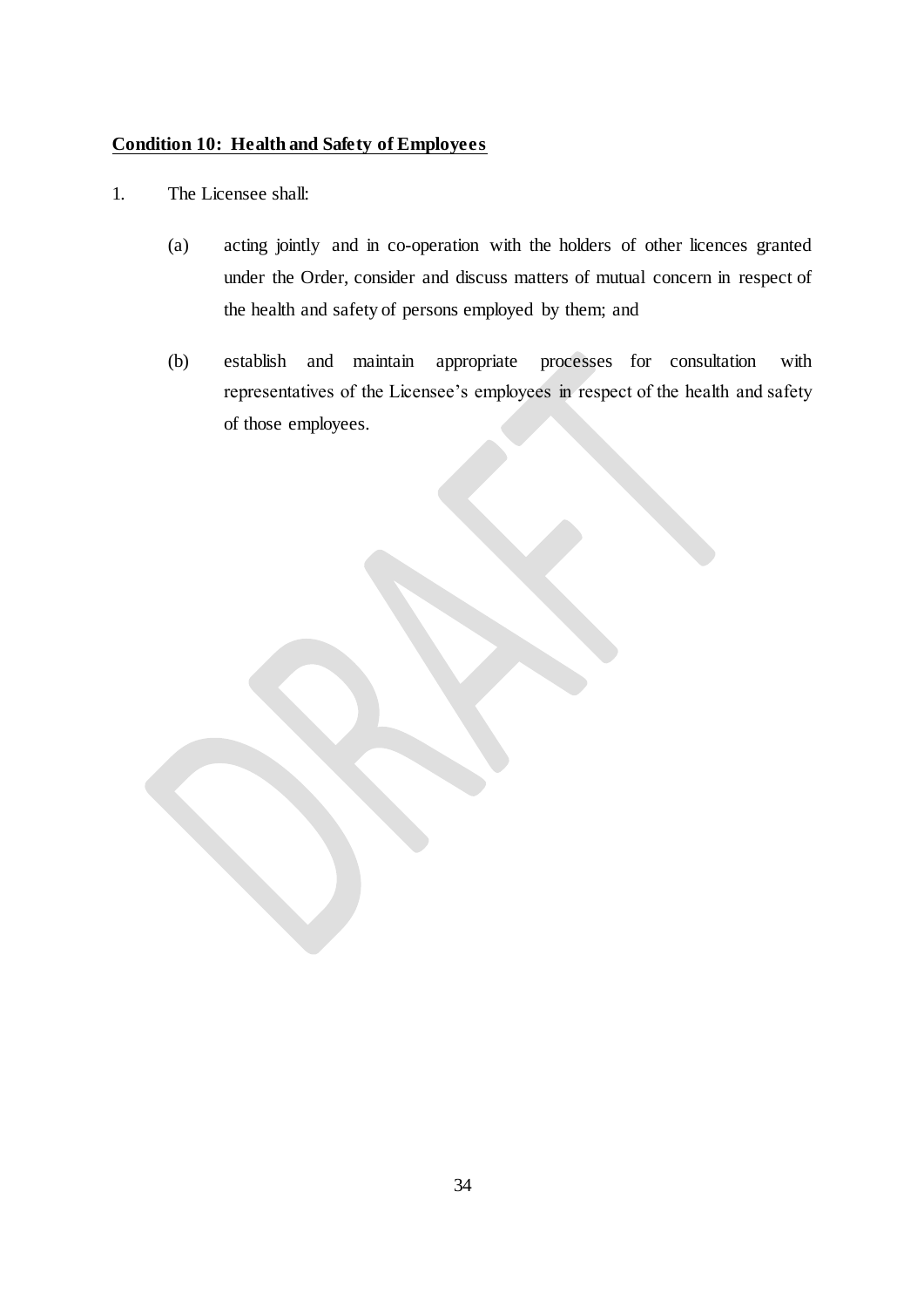#### <span id="page-36-0"></span>**Condition 11: Provision of Information to the Authority**

- 1. Subject to paragraph 3, the Licensee shall furnish to the Authority, in such manner and at such times as the Authority may require, such information and shall procure and furnish to it such reports, as the Authority may consider necessary in the light of the Conditions or as it may require for the purpose of performing the functions assigned or transferred to it by or under any legislation.
- 2. Without prejudice to the generality of paragraph 1, the Authority may call for the furnishing of accounting information which is more extensive than or differs from that required to be prepared and supplied to the Authority under Condition 2.
- 3. The Licensee may not be required by the Authority to furnish it under this Condition with any information required in relation to an enforcement matter which the Licensee could not be compelled to produce or give in evidence in civil proceedings in the High Court.
- 4. The power of the Authority to call for information under paragraph 1 is in addition to the power of the Authority to call for information under or pursuant to any other Condition.
- 5. The Licensee shall, in accordance with any direction that may from time to time be given by the Authority, retain information described or specified, for such minimum period as may be specified, in the direction.
- 6. In paragraphs 1 to 5 **information** shall include any documents, accounts, estimates, returns or reports (whether or not prepared specifically at the request of the Authority) of any description specified by the Authority.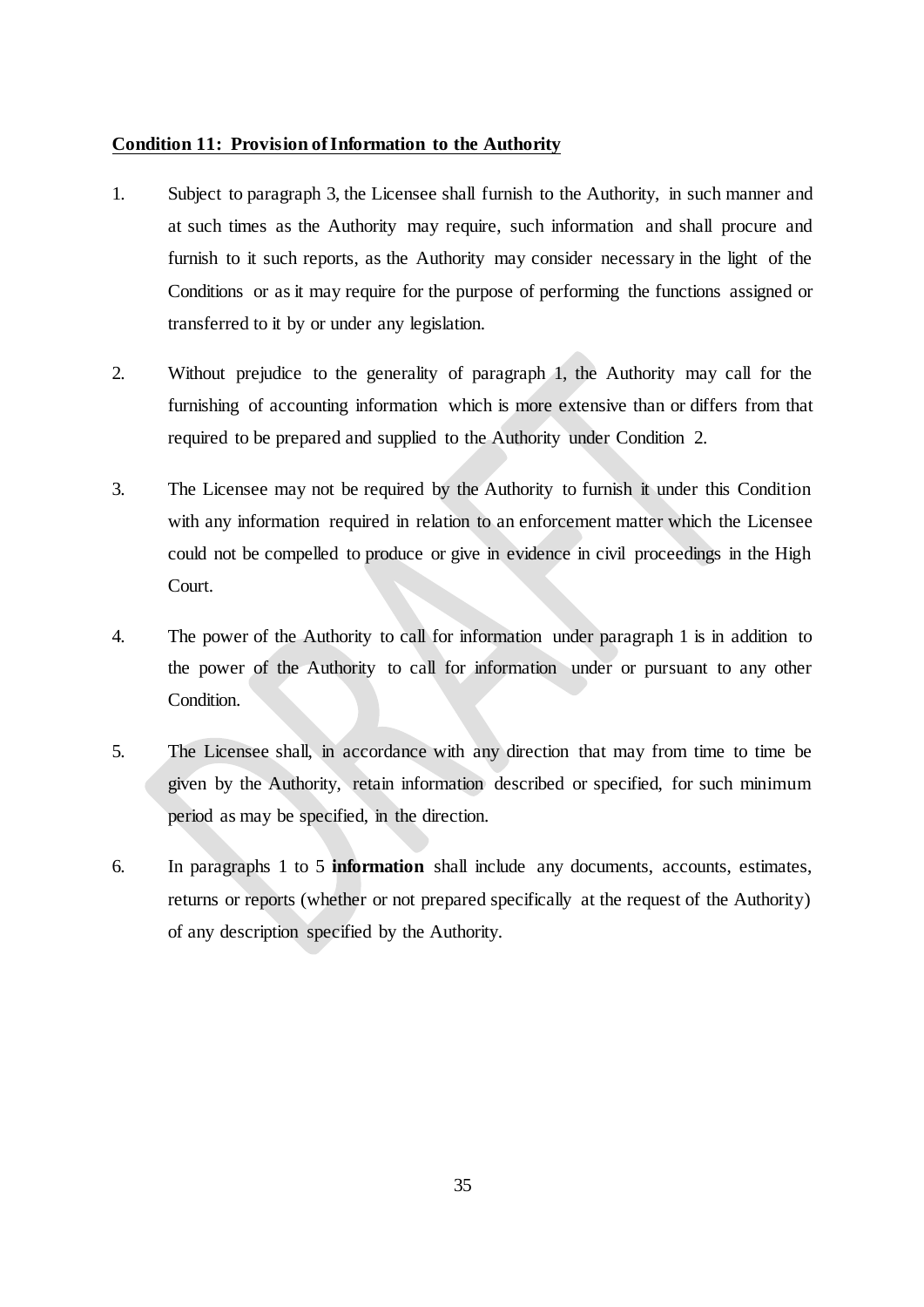#### <span id="page-37-0"></span>**Condition 12: Payment of Fees**

- 1 The Licensee shall, at the times stated hereunder, pay to the Authority fees of the amount specified in or determined under the following paragraphs of this Condition.
- 2 Within 30 days after the grant of this Licence but in any event before 01 April 2022, the Licensee shall pay to the Authority an initial fee of £1,500.
- 3 In respect of the year beginning on 1 April in the year following the grant of the licence and in each subsequent year, the Licensee shall pay to the Authority a fee which is the aggregate of the following amounts:
	- (a) an amount which is a proportion, as determined by the Authority, of the amount estimated by the Authority, according to a method which has previously been disclosed in writing to the Licensee, as likely to be its costs during the year in question in the exercise of its functions in relation to electricity as conferred on it, or assigned or transferred to it, by or under any legislation; and
	- (b) the difference (being a positive or a negative amount), if any, between:
		- (i) the amount of the fee paid by the Licensee in respect of the year immediately preceding the 1 April in question less any refund paid to the Licensee in respect of that year under paragraph 4; and
		- (ii) the amount which that fee would have been in respect of that year had the amount comprised therein under sub-paragraph (a) been calculated by reference to the total costs of the Authority in connection with the functions referred to in sub-paragraph (a) and the proportion thereof actually attributable to the Licensee,

(such total costs being apportioned as determined by the Authority according to a method previously disclosed in writing to the Licensee),

and the fee shall be paid by the Licensee to the Authority within one month of the Authority giving notice to the Licensee of its amount, provided that notice is given within six months of the beginning of the year in respect of which the fee is payable.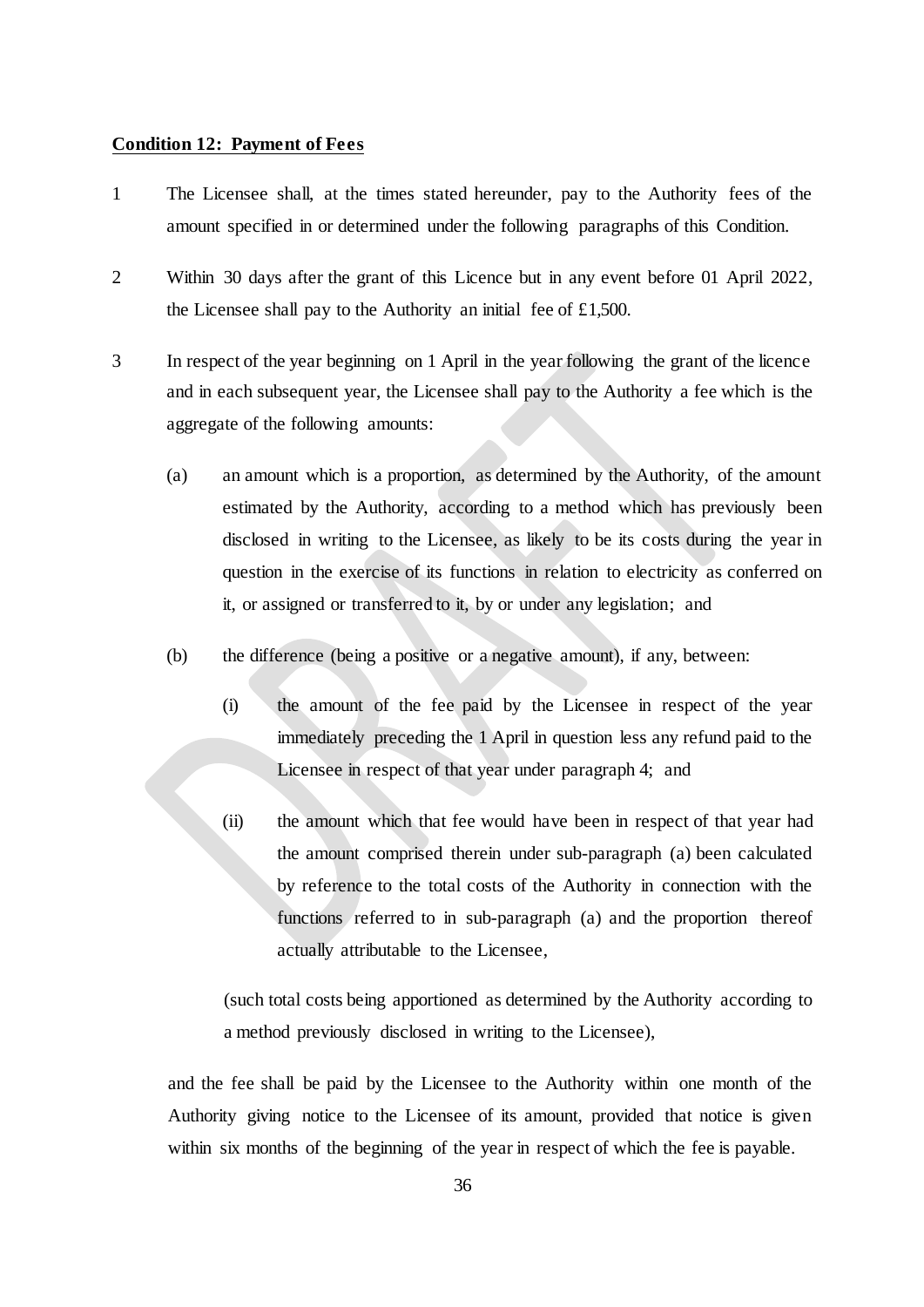- 4 In respect of the year beginning on 1 April of the year subsequent to the grant of the licence and for each subsequent year, the Authority may pay the Licensee an amount (**the refund**) calculated in accordance with the method previously disclosed in writing to the Licensee and by reference to the difference between:
	- (a) the proportion of the licence fee for that year paid by the Licensee which is attributable to the Authority's estimate of its costs in accordance with paragraph  $3(a)$ ; and
	- (b) the Authority's reasonable revised estimate of those costs provided that any such refund shall be paid to the Licensee on or before 31 March in the year to which the fee relates.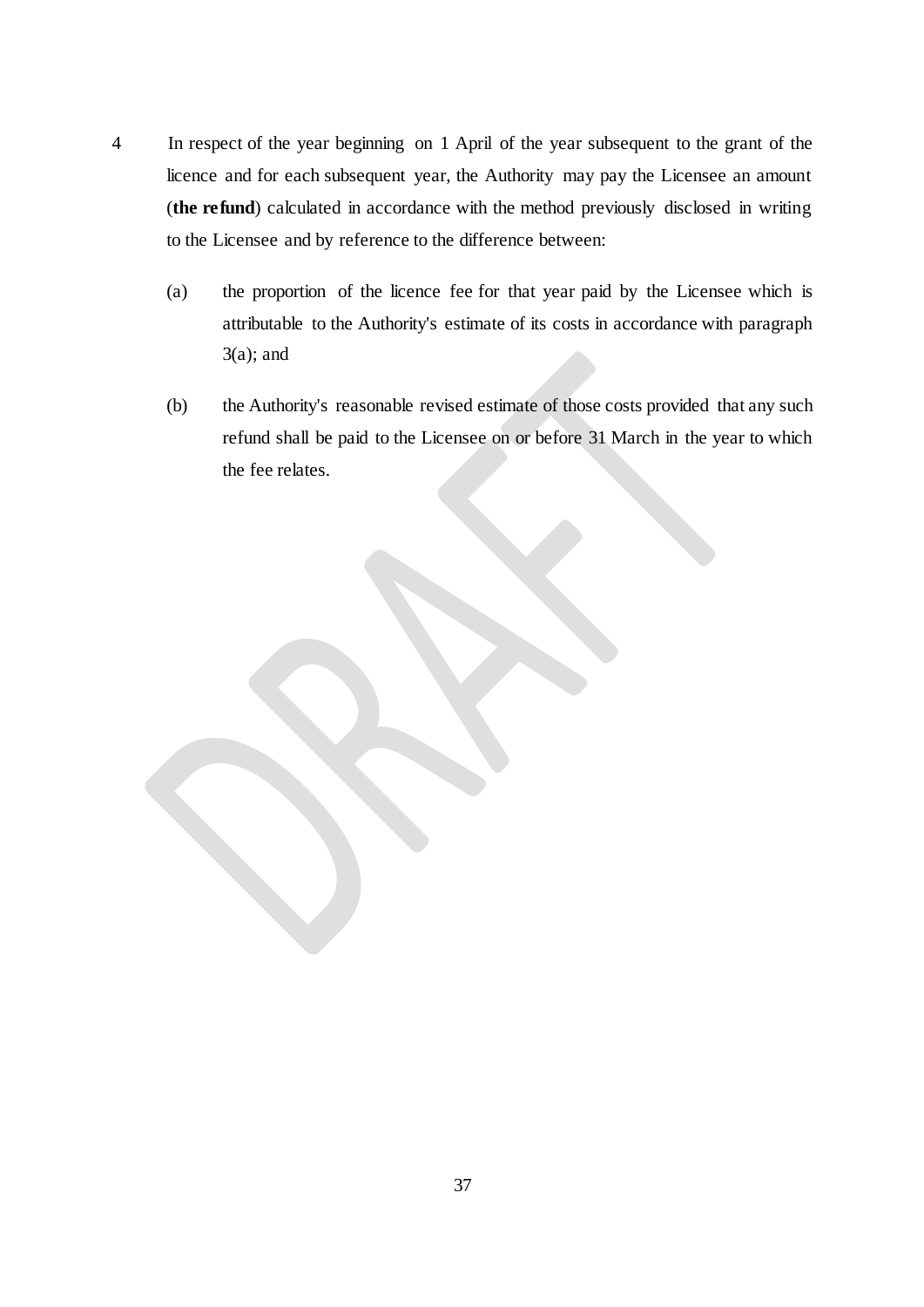<span id="page-39-0"></span>**Condition 13: Not Used**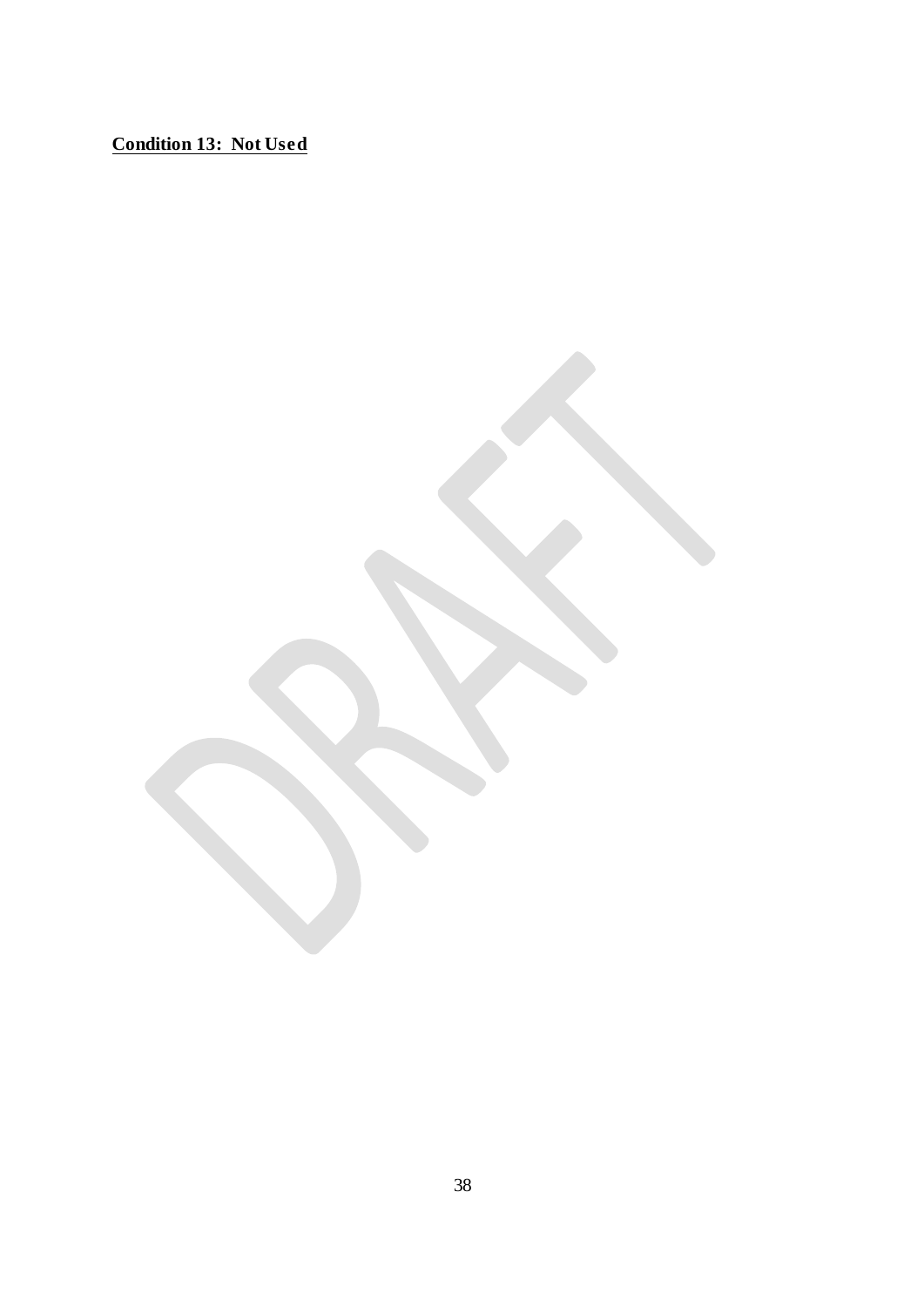## <span id="page-40-0"></span>**Condition 14: Single Electricity Market Trading and Settlement Code**

- 1 The Licensee shall, in respect of any generation set which is owned or operated by it, either:
	- (a) be a party to and, in so far as applicable to it in its capacity as the holder of a licence under Article  $10(1)(a)$  of the Order, comply with the Single Electricity Market Trading and Settlement Code; or
	- (b) with the prior consent of the Authority, enter into an agreement to appoint an appropriate person to act as an Intermediary under the Single Electricity Market Trading and Settlement Code in respect of any generation set (as owned or operated by the Licensee) specified in the agreement.
- 2 The Licensee shall ensure that the person appointed as an Intermediary under an agreement entered into in accordance with paragraph 1(b):
	- (a) becomes a party to the Single Electricity Market Trading and Settlement Code; and
	- (b) complies with its obligations, in relation to any generation set which is specified in the agreement, in the capacity of Intermediary under the Single Electricity Market Trading and Settlement Code.
- <span id="page-40-1"></span>3. In this Condition

| Intermediary | Has the meaning given in the Single Electricity<br>Market Trading and Settlement Code |
|--------------|---------------------------------------------------------------------------------------|
|              |                                                                                       |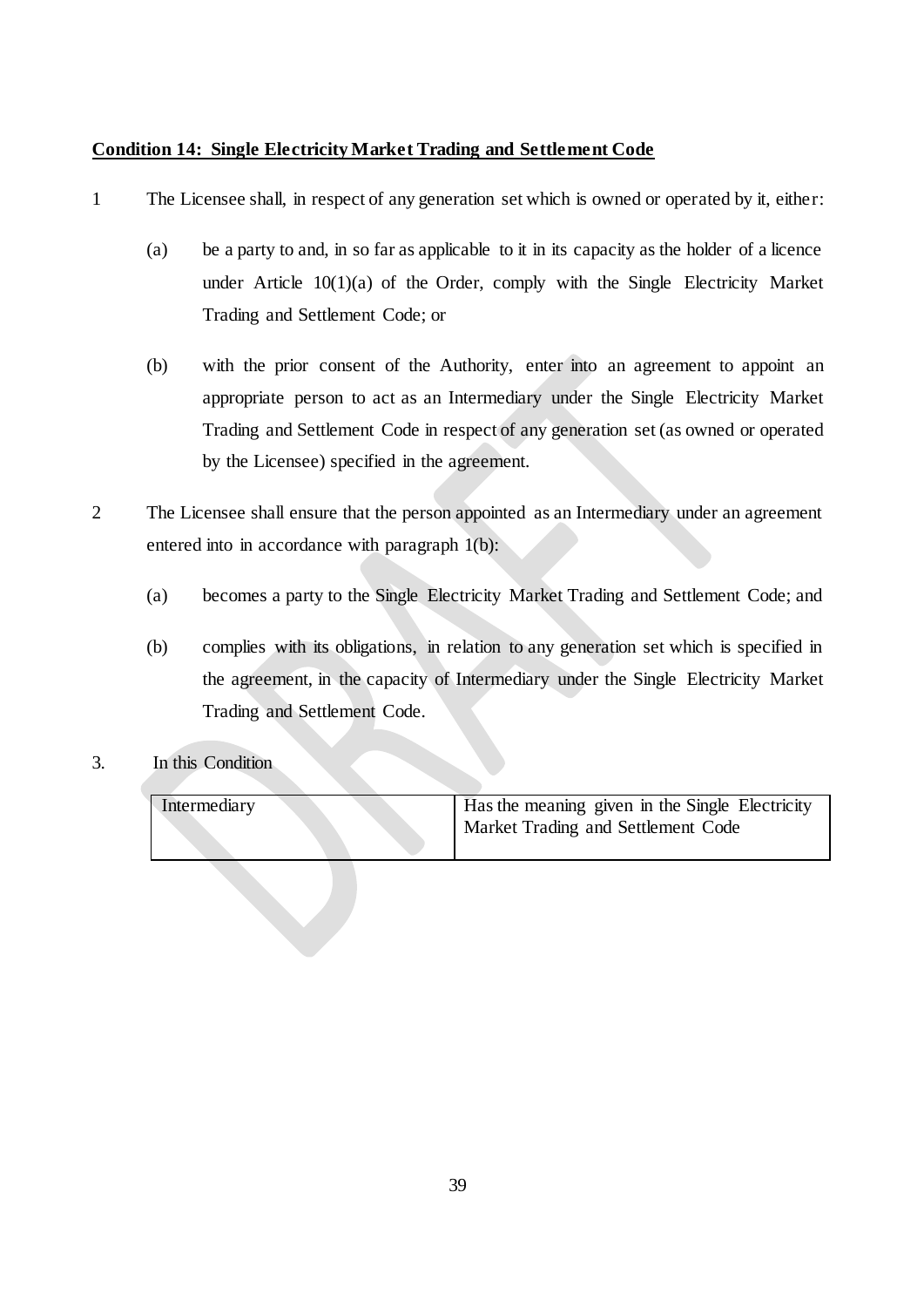## **Condition 15: Modification of Single Electricity Market Trading and Settlement Code and Cancellation of Contracts**

- 1 When the Authority shall have determined that the requisite arrangements have been developed and that they satisfy the requirements of paragraph 3, it shall be entitled to exercise the powers specified in paragraph 4, provided that the procedural requirements of paragraph 6 have been followed.
- 2 The requisite arrangements are arrangements which, if implemented by means of the making of modifications of the Single Electricity Market Trading and Settlement Code, the Grid Code and the Northern Ireland Fuel Security Code, or otherwise implemented (in whole or in part) under or by virtue of the powers contained in the Electricity (Single Wholesale Market) (Northern Ireland) Order 2007, would facilitate an increase in competition in the generation of electricity available for supply in Northern Ireland or the supply of electricity in Northern Ireland for the benefit of consumers of electricity in Northern Ireland in respect of the prices charged and the other terms of supply, the continuity of supply and the quality of the electricity supply services provided.
- 3. The requirements of this paragraph are:
	- (A) that there is available for immediate establishment an electricity trading system by which (except as provided in paragraph 7) all licence holders will be bound and which, in the opinion of the Authority, will:
		- (i) constitute proper and adequate arrangements for the trading of electricity and the calculation and settlement of payments due for the provision of available generating capacity and the delivery or supply of electricity;
		- (ii) ensure that adequate arrangements are in place for the provision by one or more relevant generators of all necessary System Support Services and the proper remuneration of those services;
		- (iii) be based upon a system of despatch of generation sets which is technically viable and will not prejudice the security and stability of the total system or any part of it;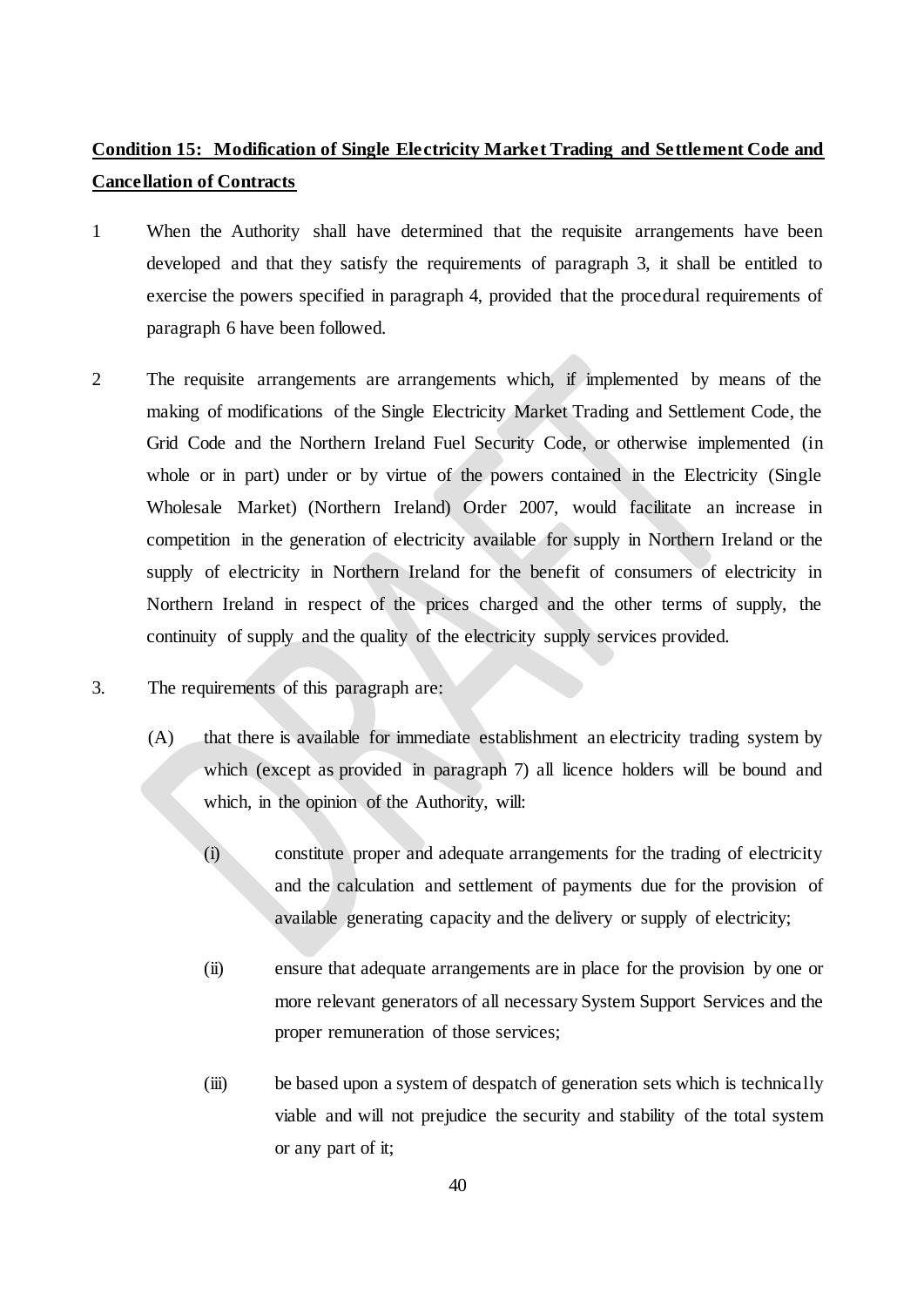- (iv) ensure that there are adequate incentives for relevant generators to make available such generation capacity as will in aggregate be at least sufficient to ensure that all reasonable demands for electricity in Northern Ireland are satisfied;
- (v) ensure that all generators and licensed electricity suppliers are contractually bound to comply with the provisions of the Northern Ireland Fuel Security Code or, to the extent superseded by any other code or arrangement, such other code or arrangement;
- (vi) ensure that either:
	- (a) licensed electricity suppliers shall contract for or acquire, in aggregate, amounts of generation capacity and quantities of electricity from the Power Procurement Business which are not less than the amounts of generation capacity and quantities of electricity for which the Power Procurement Business is committed to pay under:
		- A. the power purchase agreements to which the Power Procurement Business is a party and which are cancellable generating unit agreements which at all relevant times have not been cancelled; and
		- B. the power purchase agreements to which the Power Procurement Business is a party and which are not liable to be cancelled;
	- or:
	- (b) arrangements are in place pursuant to which the Power Procurement Business is entitled to recover monies equal to the shortfall (if any) between the sums it pays for amounts of generation capacity and quantities of electricity under: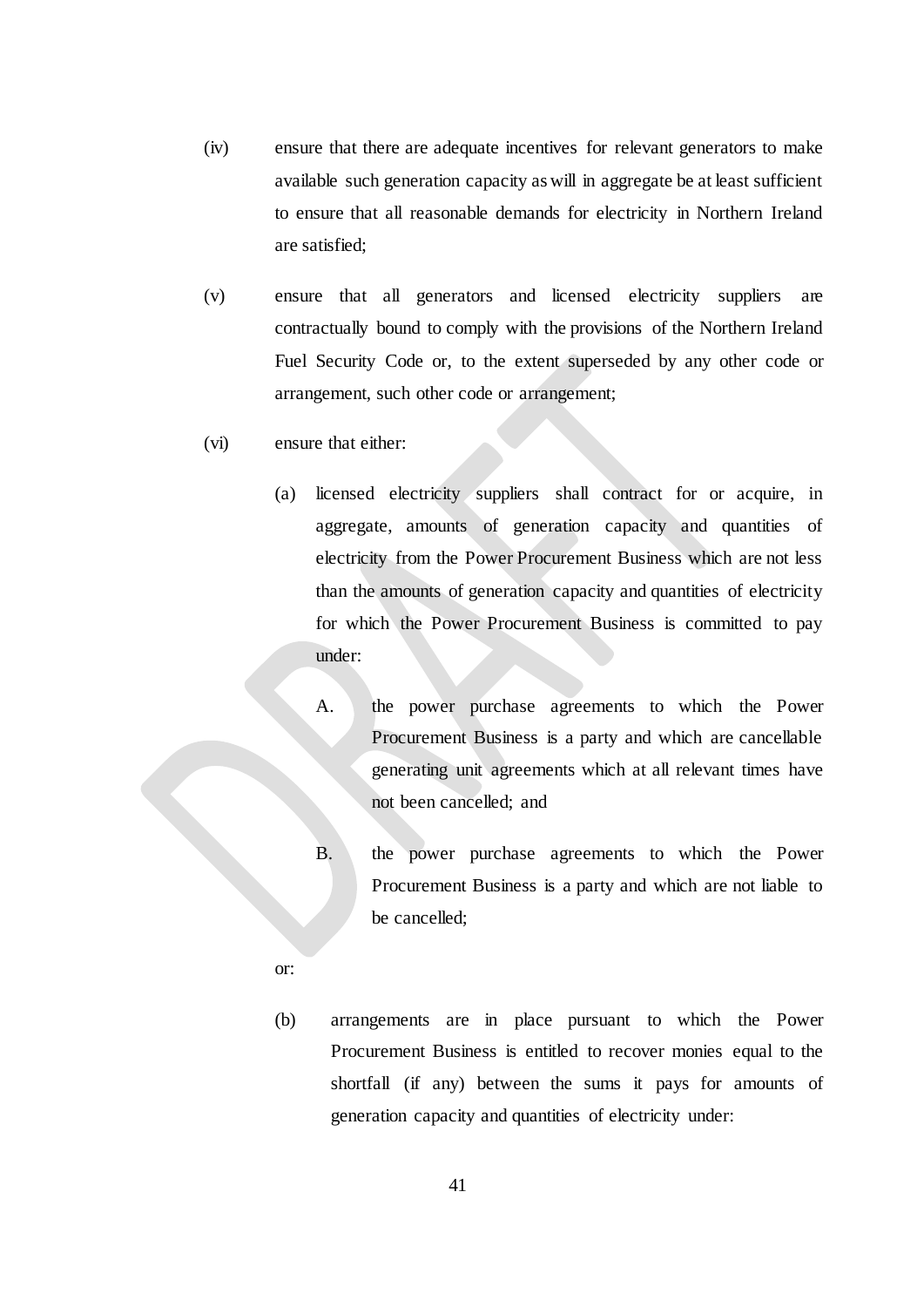- A. the power purchase agreements to which the Power Procurement Business is a party and which are cancellable generating unit agreements which at all relevant times have not been cancelled; and
- B. any power purchase agreements to which the Power Procurement Business is a party and which are not liable to be cancelled;

and the amounts it recovers for the provision of such generation capacity and the sale of such quantities of electricity;

- (vii) not in its operation require any generator to breach any obligation incumbent upon it under the Large Combustion Plants (Control of Emissions) Regulations (Northern Ireland) 1991 in relation to emissions;
- (viii) contain arrangements which will ensure that each generator which shall be a party to a cancellable generating unit agreement, for so long as such agreement shall not have been cancelled, shall be in no worse a financial position in respect of its rights under that cancellable generating unit agreement by reason of the operation of Clause 7.3.2 of each power station agreement;
- (ix) ensure that an appropriate share of the costs of the Land Bank Business shall be borne by each licensed electricity supplier;
- (x) not, in its operation, cause the Licensee to be unable to finance the carrying on of the activities which it is authorised by this Licence to carry on; and
- (B) that each generator which shall have applied for a licence under Article  $10(1)(a)$  of the Order to have effect from the date upon which any cancellable generating unit agreement to which it is a party is to be cancelled, shall have been granted such a licence, provided -
	- (a) the Authority shall at the relevant time have power under Article 10 of the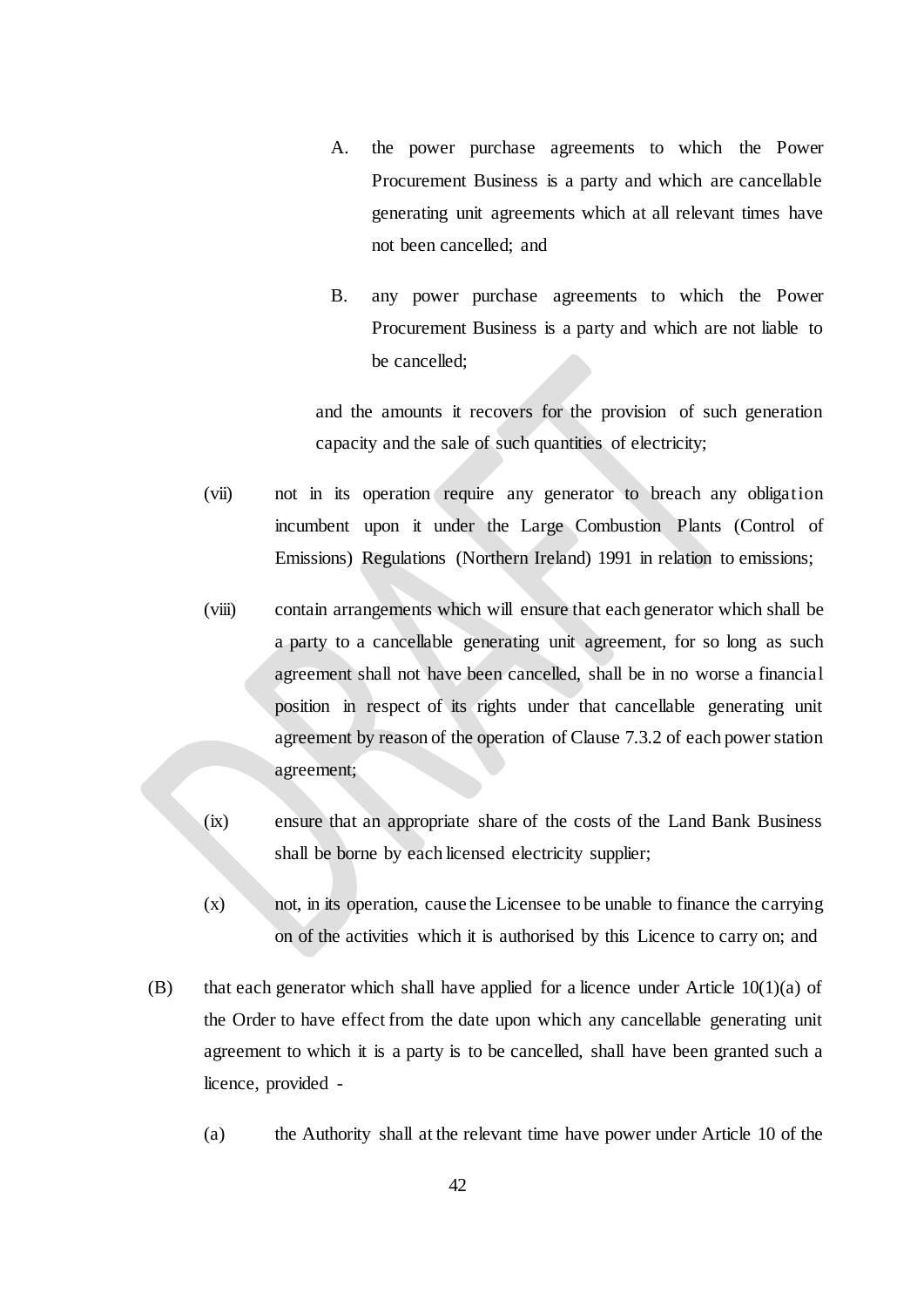Order to grant such a licence;

- (b) the criteria for the grant of such a licence shall otherwise have been satisfied at the date of the application and the date upon which it is first to have effect; and
- (c) there shall have been no material change in the circumstances of the applicant in any relevant respect between the date of the application and the date upon which the licence is to have effect.
- 4. The powers referred to in paragraph 1 are powers to serve upon the Power Procurement Business and the generator under a cancellable generating unit agreement a notice directing them to terminate the cancellable generating unit agreement pursuant to Clause 9.3 thereof upon such date or the happening of such event as shall be specified in the notice. The Licensee shall comply with such a direction addressed to him.
- 5. The powers specified in paragraph 4 may not be exercised in relation to any cancellable generating unit agreement in the table appearing in Annex 4 of the NIE Energy Supply Licence earlier than the date appearing opposite that cancellable generating unit agreement in that table. The Authority may, in relation to any cancellable generating unit agreement and upon the application of either party to that cancellable generating unit agreement, modify the table appearing in Annex 4 of the NIE Energy Supply Licence by substituting a later date for the date appearing opposite that agreement in that table.
- 6. The procedural requirements which require to have been followed for the purposes of paragraph 1 are:
	- (a) in its preparations for the making of the determination referred to in paragraph 1, the Authority shall have consulted with the Department, all licence holders, the General Consumer Council and such other persons as the Authority shall consider likely to be materially affected in relation to the steps that it believes require to be taken and the documentation and other obligations which it believes require to be entered into, imposed or assumed in order to satisfy the requirements of paragraph 3 and to create and implement the requisite arrangements;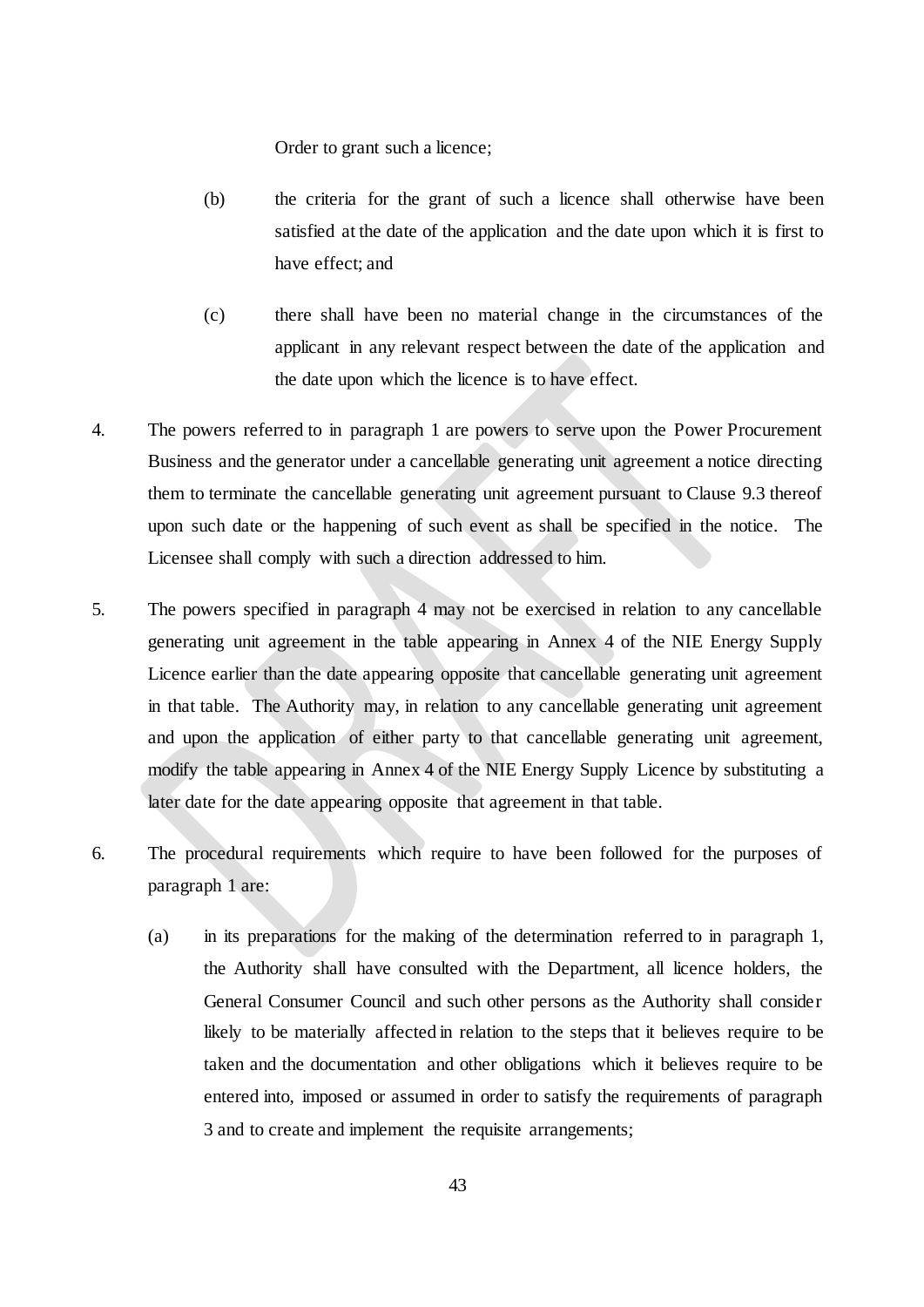- (b) in the consultations referred to in sub-paragraph (a) above, the Authority shall have made available to each person so consulted such drafts of the documentation in question and of the instruments or other means by which the obligations in question are to be imposed or assumed, as it shall consider are necessary so as properly to inform such persons of the detail of its proposals;
- (c) the Authority shall have given each person so consulted the opportunity to make representations in relation to the relevant steps and the relevant documentation and shall have taken into consideration all such representations (other than those which are frivolous or trivial) in making the determination;
- (d) the Authority shall have published its conclusions as to the relevant steps and the relevant documentation (including drafts of the relevant documentation) and its reasons for those conclusions;
- (e) the Authority shall, before exercising any power under paragraph 4, have given not less than 180 days' notice to the Department, the Power Procurement Business, every person who at the time it gives the notice is a licence holder, and the General Consumer Council that it intends to do so; and
- (f) the Authority shall, in publishing any statement of proposals or the reasons for them, have treated as confidential any representation (including any submission of any written material) which (and to the extent that) the person making the representation shall, by notice in writing to the Authority or by endorsement on the representation of words indicating the confidential nature of such representation, have specified as confidential information.
- 7. The rules of the electricity trading system referred to in paragraph 3(A) contained in the Single Electricity Market Trading and Settlement Code or in any instrument code, agreement or other document having effect (in whole or in part) under or by virtue of the powers contained in the Electricity (Single Wholesale Market) (Northern Ireland) Order 2007, may provide that they are to apply to all licence holders except if and to the extent that:
	- (a) they permit the Authority to relieve the licence holder in question from compliance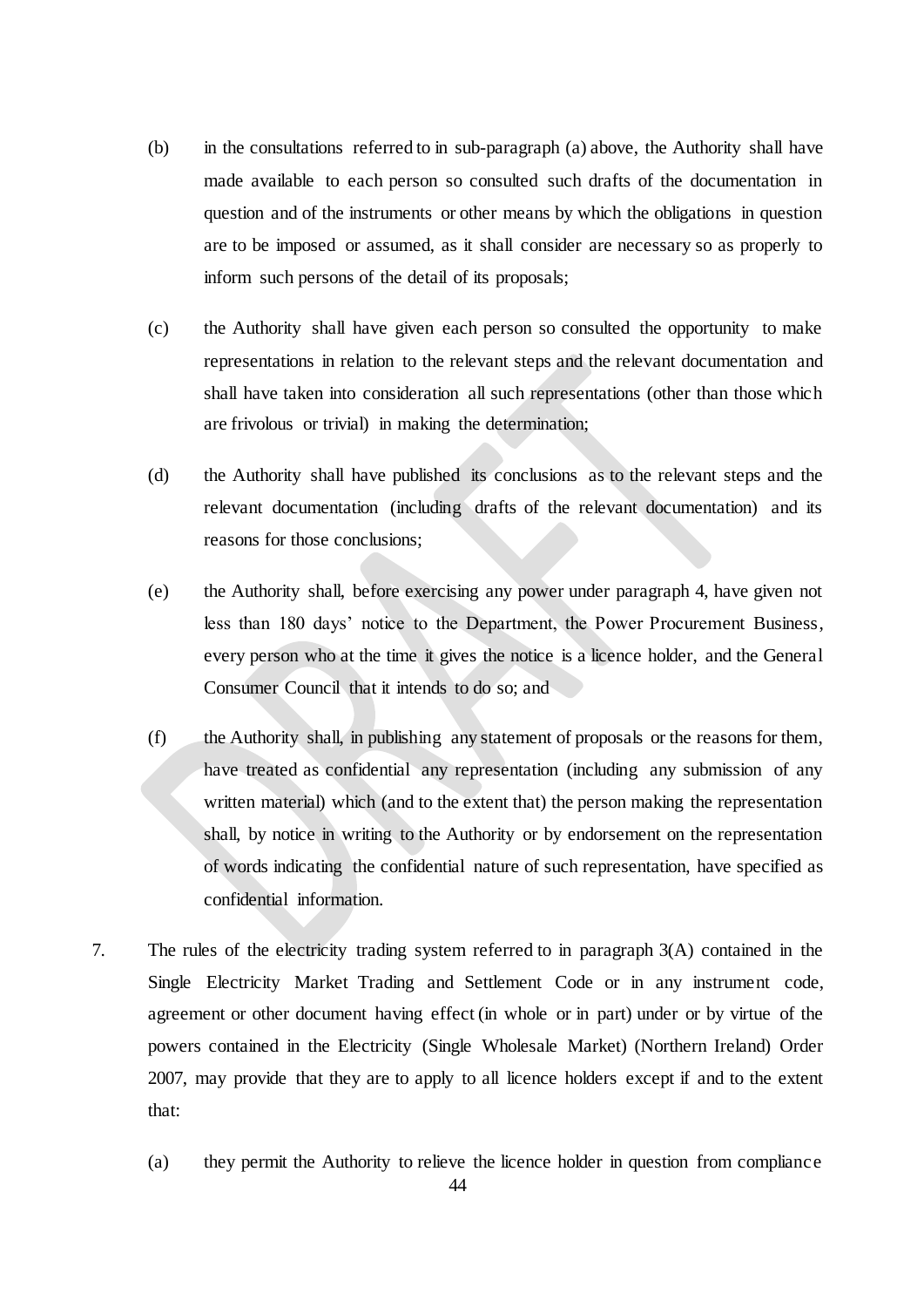with them or any of them; or

- (b) they make provision that they are to apply to particular licence holders or classes of licence holder differently from the way or ways in which they apply to other licence holders.
- 8. Notwithstanding paragraph 6, the Authority shall be entitled, after having carried out the consultations referred to in paragraph 6 and published its conclusions, both before and after it shall have given any notice of the kind referred to in sub-paragraph (e) of paragraph 6, to make any modification of the relevant documentation which either:
	- (a) is, in its opinion, necessary or desirable in order to refine the requisite arrangements;
	- (b) involves only a change of a technical nature in the requisite arrangements; and
	- (c) will not increase the liability or decrease the rights of any person bound or to be bound by the Single Electricity Market Trading and Settlement Code beyond what may be regarded as reasonable in relation to that person;

provided it gives due notice of such amendment or variation to such persons as appear to it to be likely to be affected thereby,

or

is made in accordance with the provisions of the relevant documentation being modified.

- 9. The implementation of the requisite arrangements may be secured (in whole or in part) either
	- (a) by the exercise by the Authority of its powers:
		- (i) to make or approve modifications of the Single Electricity Market Trading and Settlement Code);
		- (ii) under paragraph 5 of Condition 16 of the Transmission System Operator Licence (to direct the Transmission System Operator to revise the Grid Code);
			- 45 (iii) under paragraph 9 of Condition 46 of the NIE Energy Supply Licence (to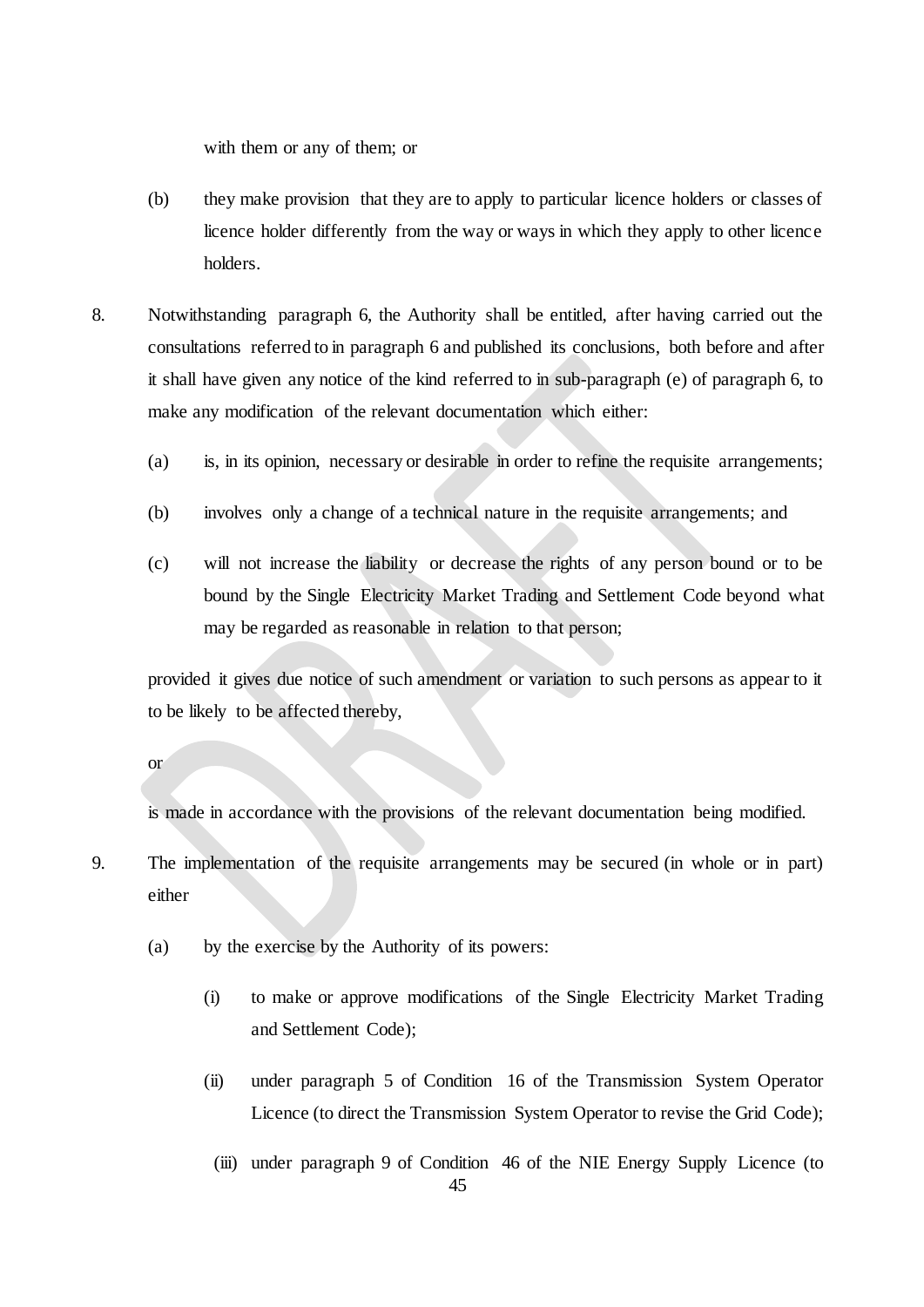direct that the economic purchasing obligation of NIE Energy Ltd shall come into force); and

(iv) under Clause 2.01(F) of Part 2 of the Northern Ireland Fuel Security Code (to make amendments to that Code);

or

- (b) by the exercise of powers under or by virtue of the Electricity (Single Market) Northern Ireland Order 2007.
- 10. The Licensee shall afford the Authority such co-operation as it shall in directions issued to the Licensee for the purposes of this Condition request in developing and testing its proposals for the establishment of the requisite arrangements and the electricity trading system referred to in paragraph 3(A).
- 11. The Licensee's reasonable direct costs of complying with a request made under paragraph 10 (incurred prior to the date upon which the Authority shall have first exercised its cancellation powers and for which an invoice shall have been submitted by the Licensee to the Market Operator or the Transmission System Operator not later than 2 months prior to the date upon which the first cancellation direction shall take effect) shall be audited in such manner as the Authority shall from time to time require and shall be recoverable from the Market Operator or the Transmission System Operator.
- 12. In this Condition:

| <b>Land Bank Business</b> | has the meaning given to that expression in<br>the successor distribution licence;                   |
|---------------------------|------------------------------------------------------------------------------------------------------|
| relevant documentation    | means the documentation and other<br>obligations referred to in sub paragraph (a)<br>of paragraph 6; |
| relevant generator        | means a generator and/or a person granted a<br>licence pursuant to section $14(1)(a)$ of the         |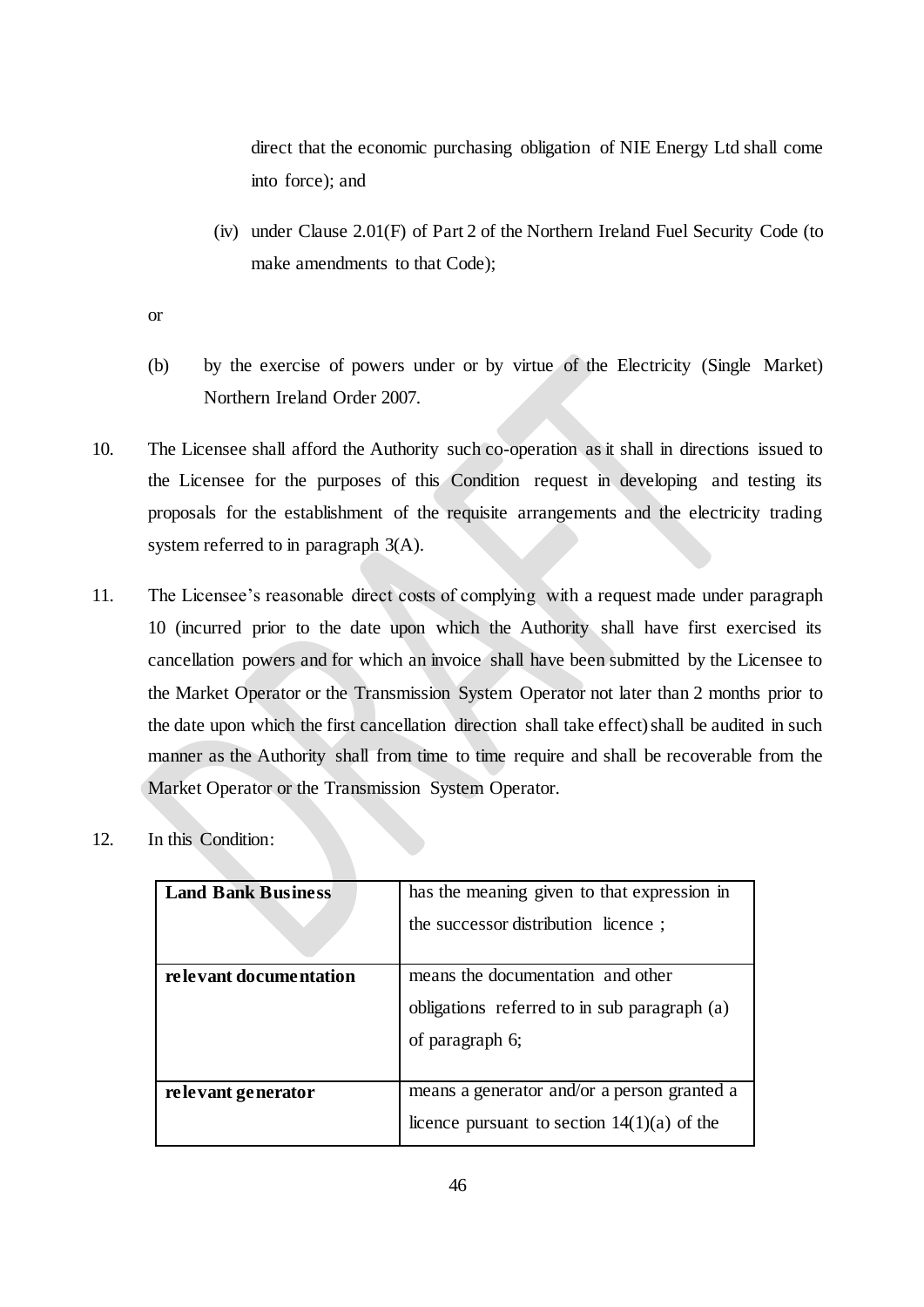|                        | Electricity Regulation Act 1999 to engage in |  |
|------------------------|----------------------------------------------|--|
|                        | the generation of electricity;               |  |
|                        |                                              |  |
| relevant steps         | means the steps referred to in sub paragraph |  |
|                        | $(a)$ of paragraph 6; and                    |  |
|                        |                                              |  |
| requisite arrangements | means the arrangements referred to as such   |  |
|                        | in paragraph 2.                              |  |
|                        |                                              |  |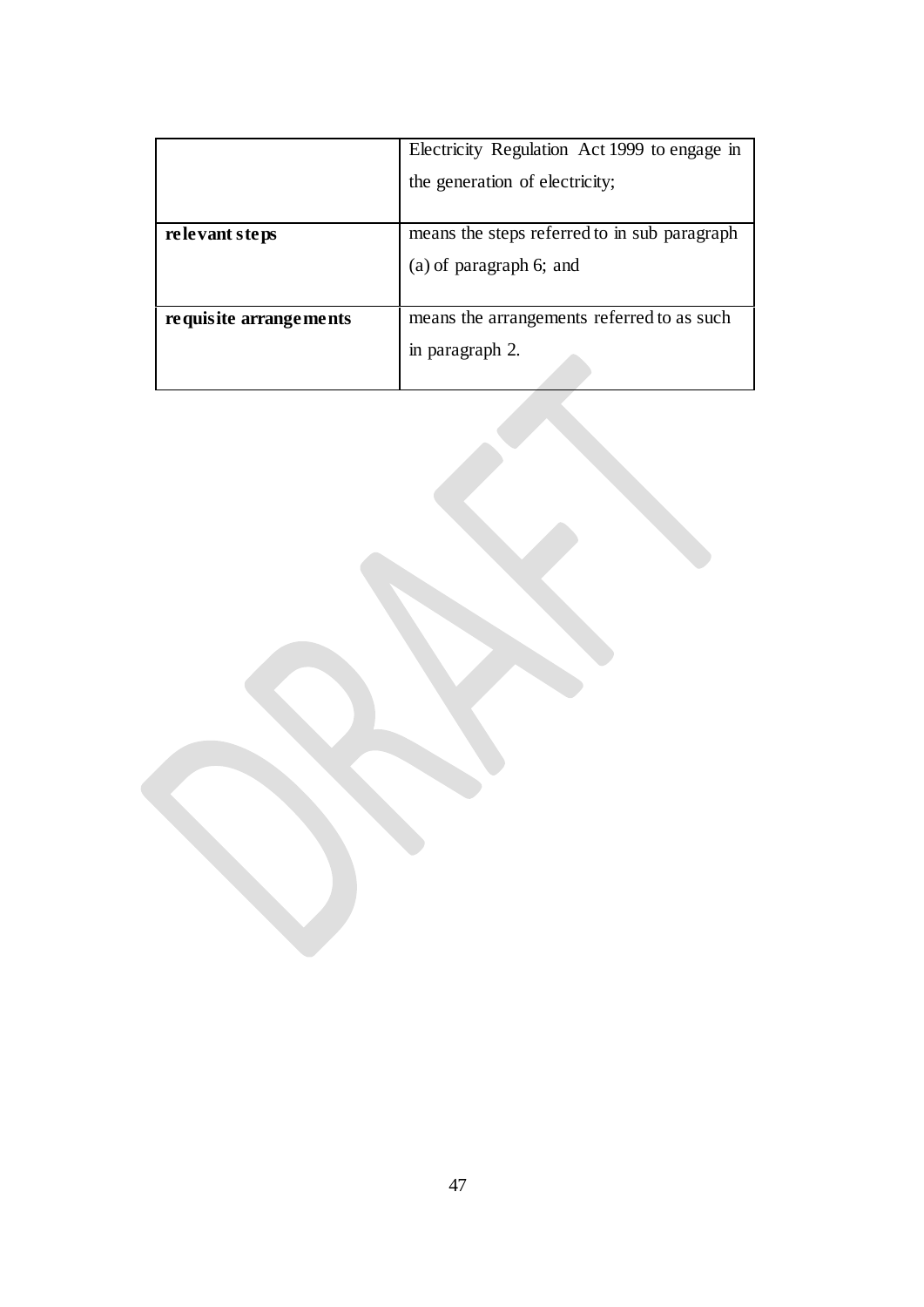## <span id="page-49-0"></span>**Condition 16: Provision of Information**

- 1. The Licensee shall furnish to the Transmission System Operator in such manner and at such times as may be required, such information as may reasonably be required, and which the Authority deems necessary, by the Transmission System Operator in order to comply with its obligations in relation to any authorised business or activity.
- 2. The information provided under paragraph 1 shall be furnished in accordance with directions issued by the Authority from time to time.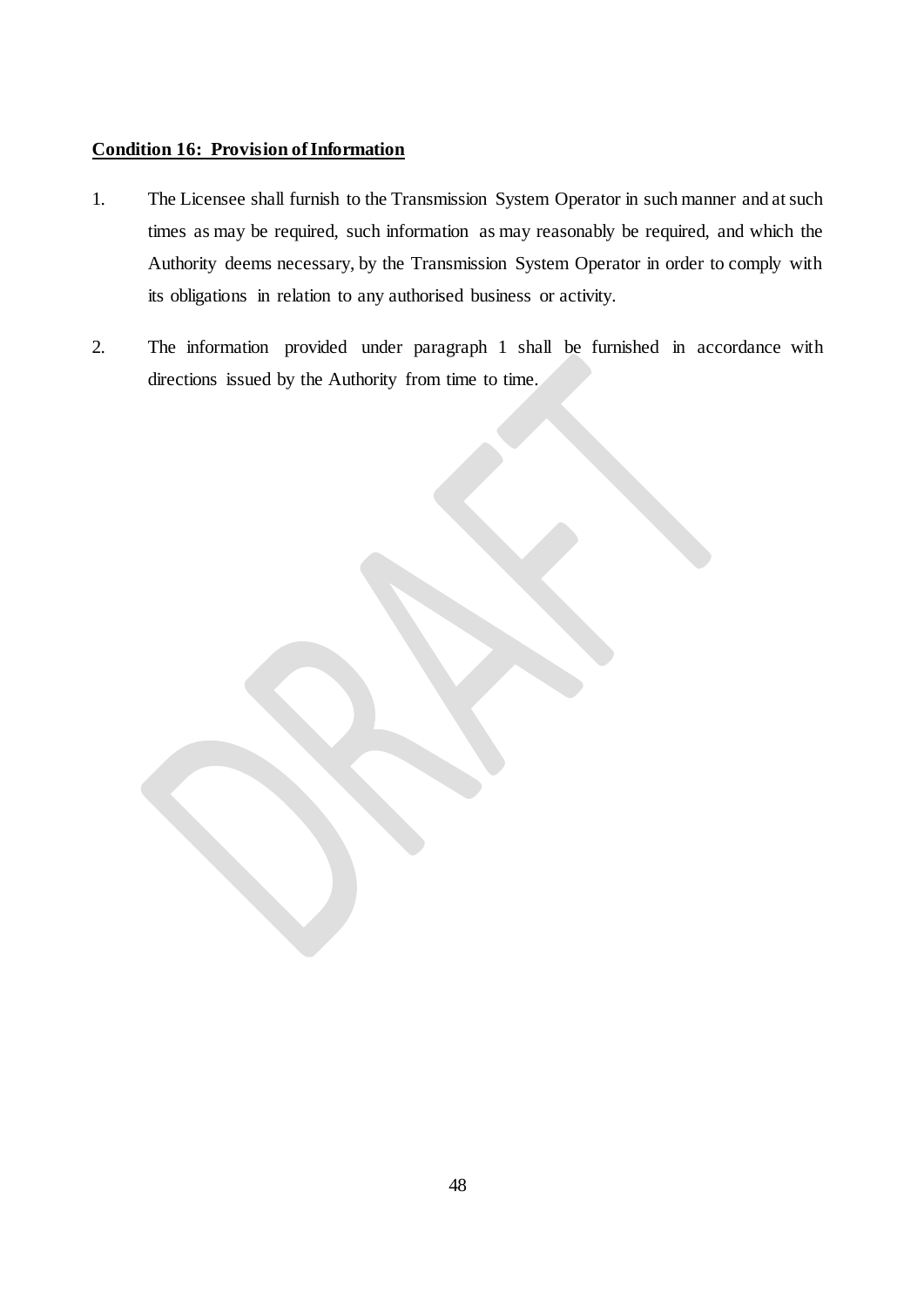#### <span id="page-50-0"></span>**Condition 17: Cost-Reflective Bidding in the Single Electricity Market**

- 1. The Licensee shall ensure that the price components of all Commercial Offer Data submitted to the Single Market Operation Business under the Single Electricity Market Trading and Settlement Code, whether by the Licensee itself or by any person acting on its behalf in relation to a generation set for which the Licensee is the licensed generator, are cost-reflective.
- 2. For the purposes of this Condition, the price component of any Commercial Offer Data shall be treated as cost-reflective only if, in relation to each relevant generation set, the Schedule Production Cost related to that generation set in respect of the Trading Day to which the Commercial Offer Data submitted by or on behalf of the Licensee apply is equal to the Short Run Marginal Cost related to that generation set in respect of that Trading Day.
- 3. For the purposes of paragraph 2, the Short Run Marginal Cost related to a generation set in respect of a Trading Day is to be calculated as:
	- (a) the total costs that would be attributable to the ownership, operation and maintenance of that generation set during that Trading Day if the generation set were operating to generate electricity during that day;

#### minus

(b) the total costs that would be attributable to the ownership, operation and maintenance of that generation set during that Trading Day if the generation set was not operating to generate electricity during that day,

the result of which calculation may be either a negative or a positive number.

- 4. For the purposes of paragraph 3, the costs attributable to the ownership, operation or maintenance of a generation set shall be deemed, in respect of each relevant cost-item, to be the Opportunity Cost of that cost-item in relation to the relevant Trading Day.
- 5. The Authority may publish and, following consultation with generators and such other persons as it considers appropriate, from time to time by direction amend, a document to be known as the Bidding Code of Practice, which shall have the purposes of: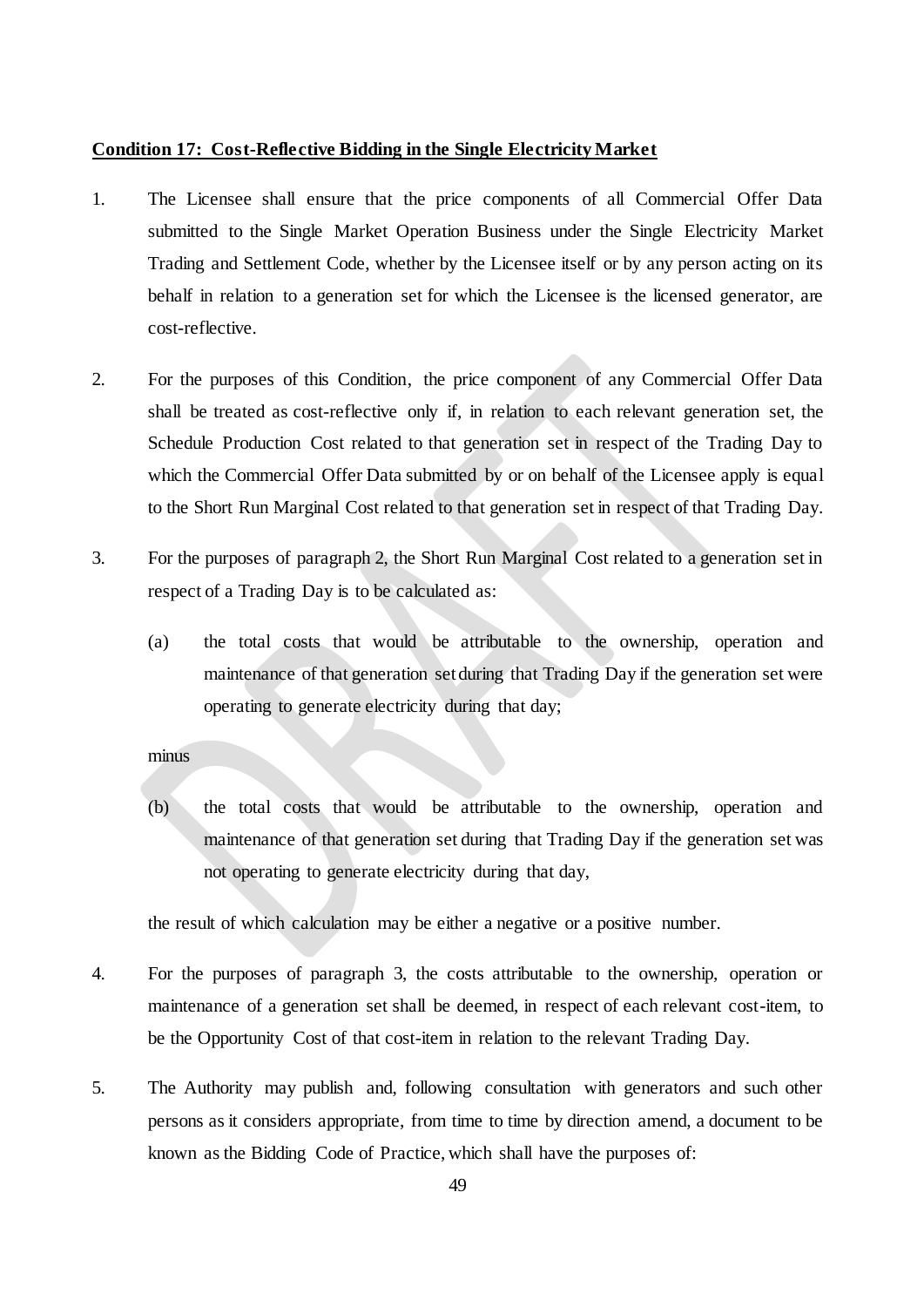- (a) defining the term Opportunity Cost;
- (b) making provision, in respect of the calculation by the Licensee and other generators of the Opportunity Cost of specified cost-items, for the treatment of:
	- (i) the costs of fuel used by generators in the generation of electricity;
	- (ii) the value to be attributed to credits issued under the Emissions Trading Scheme established by the European Commission;
	- (iii) variable operational and maintenance costs;
	- (iv) start-up and no load costs; and
	- (v) any other costs attributable to the generation of electricity; and
- (c) setting out such other principles of good market behaviour as, in the opinion of the Authority, should be observed by the Licensee and other generators in carrying out the activity to which paragraph 1 refers.
- 6. The Licensee shall, in carrying out the activity to which paragraph 1 refers, act so as to ensure its compliance with the requirements of the Bidding Code of Practice.
- 7. The Authority may issue directions to the Licensee for the purpose of securing that the Licensee, in carrying out the activity to which paragraph 1 refers, complies with the requirements of this Condition and of the Bidding Code of Practice, and the Licensee shall comply with any such directions.
- 8. The Licensee shall retain each set of Commercial Offer Data, and all of its supporting data relevant to the calculation of the price component of that Commercial Offer Data, for a period of at least four years commencing on the date on which the Commercial Offer Data is submitted to the Single Market Operation Business.
- 9. The Licensee shall, if requested to do so by the Authority, provide the Authority with:
	- (a) a reasoned explanation of its calculations in relation to any Commercial Offer Data; and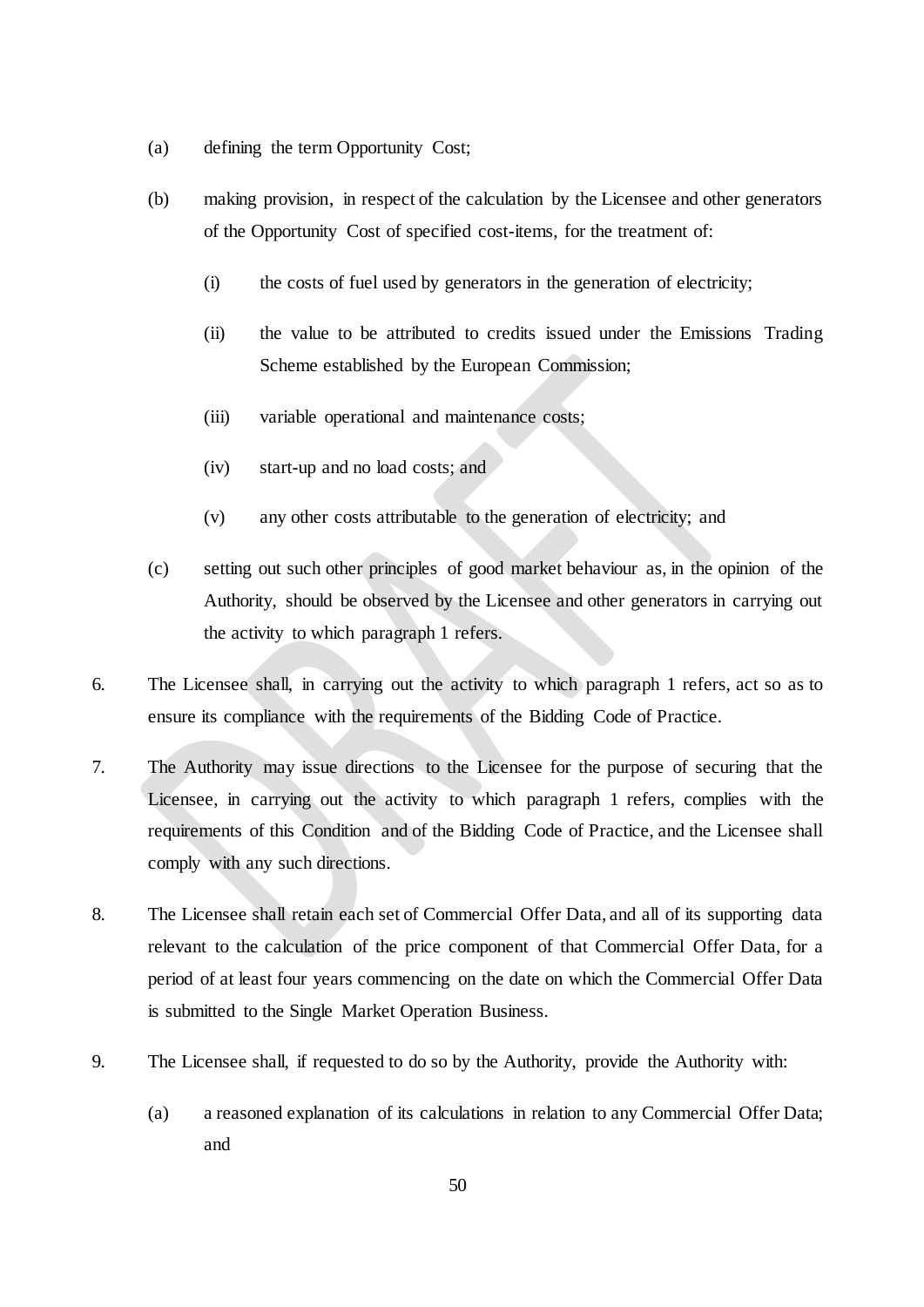- (b) supporting evidence sufficient to establish the consistency of that data with the obligations of the Licensee under this Condition.
- 10. In any case in which Commercial Offer Data are submitted to the Single Market Operation Business which are not consistent with the Licensee's obligation under paragraph 1 of this Condition, the Licensee shall immediately inform the Authority and provide to the Authority a statement of its reasons for the Commercial Offer Data submitted.
- 11. The Licensee shall by 1 June in each year submit to the Authority a certificate, signed by at least one director on behalf of the board of directors of the Licensee, to confirm that during the period of twelve months ending on the preceding 31 March:
	- (a) it has acted independently in relation to all submissions of Commercial Offer Data that have been made, by it or on its behalf, under the Single Electricity Market Trading and Settlement Code; and
	- (b) no such submissions made by it or on its behalf have been co-ordinated with any other submissions made by or on behalf of any other party to the Code.
- 12. This Condition shall cease to have any effect from the date determined by the Authority subject to any transitional arrangements which the Authority may direct and without prejudice to the continuing enforceability of any rights or obligations which may have accrued or otherwise fallen due for performance prior to that date (including any requirement to comply with the direction of the Authority issued prior to that date).
- 13. In this Condition:

| <b>Bidding Code of Practice</b> | means the document of that title published by the |
|---------------------------------|---------------------------------------------------|
|                                 | Authority in accordance with paragraph 5, as it   |
|                                 | may be amended from time to time.                 |
| <b>Commercial Offer Data</b>    | has the meaning given to it in the Single         |
|                                 | Electricity Market Trading and Settlement Code,   |
|                                 | as it may be amended from time to time.           |
|                                 |                                                   |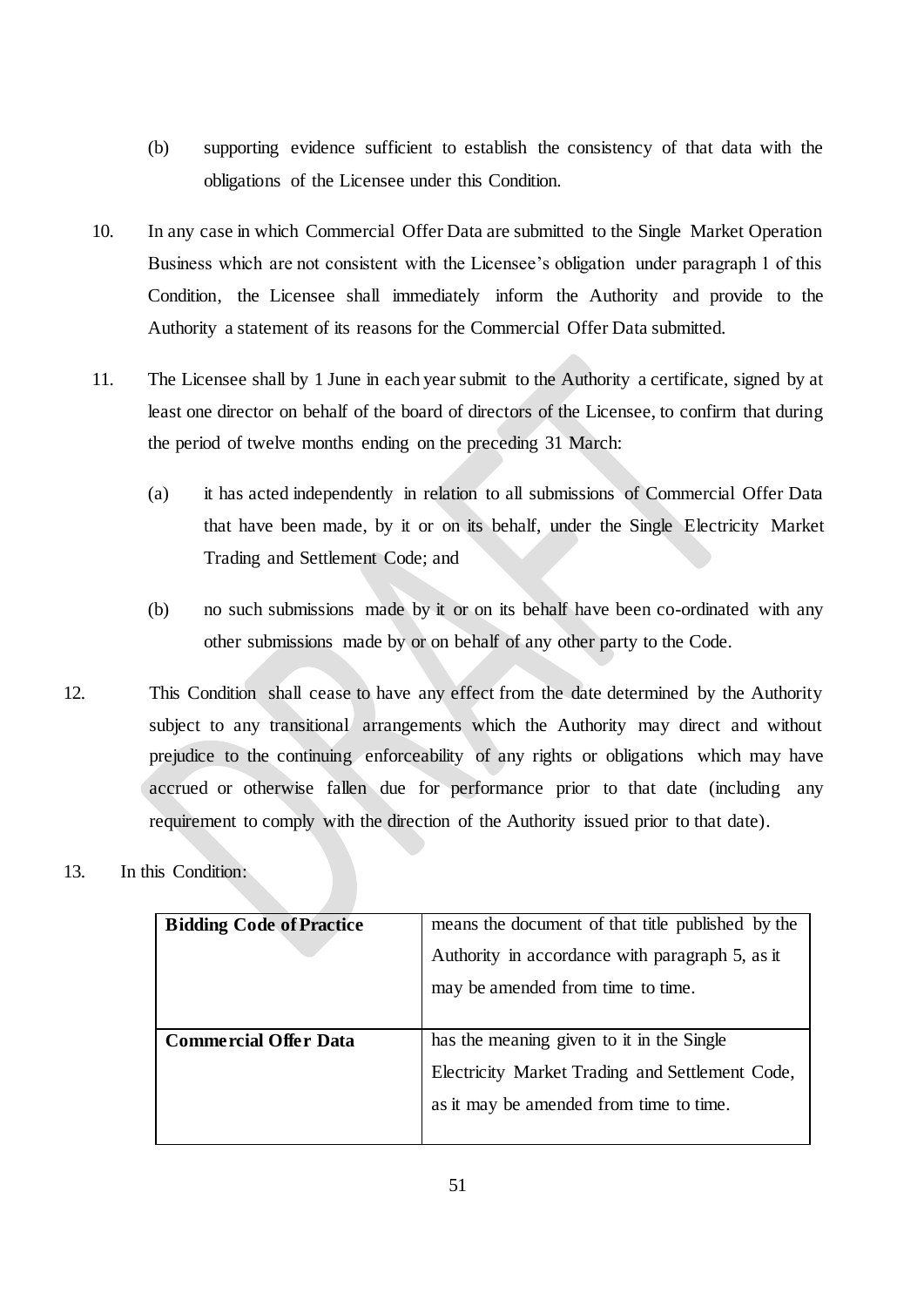| <b>Opportunity Cost</b>         | shall have the meaning set out in, and the value   |  |
|---------------------------------|----------------------------------------------------|--|
|                                 | calculated in accordance with, the terms of the    |  |
|                                 | Bidding Code of Practice.                          |  |
|                                 |                                                    |  |
| <b>Schedule Production Cost</b> | has the meaning given to it in the Single          |  |
|                                 | Electricity Market Trading and Settlement Code,    |  |
|                                 | as it may be amended from time to time.            |  |
|                                 |                                                    |  |
| <b>Short Run Marginal Cost</b>  | means certain costs attributable to the ownership, |  |
|                                 | operation and maintenance of a generation set, as  |  |
|                                 | calculated in accordance with paragraph 3 of this  |  |
|                                 | Condition.                                         |  |
|                                 |                                                    |  |
| <b>Single Market Operation</b>  | has the meaning given to it in the market          |  |
| <b>Business</b>                 | operator licence for Northern Ireland.             |  |
|                                 |                                                    |  |
| <b>Trading Day</b>              | has the meaning given to it in the Single          |  |
|                                 | Electricity Market Trading and Settlement Code,    |  |
|                                 | as it may be amended from time to time.]           |  |
|                                 |                                                    |  |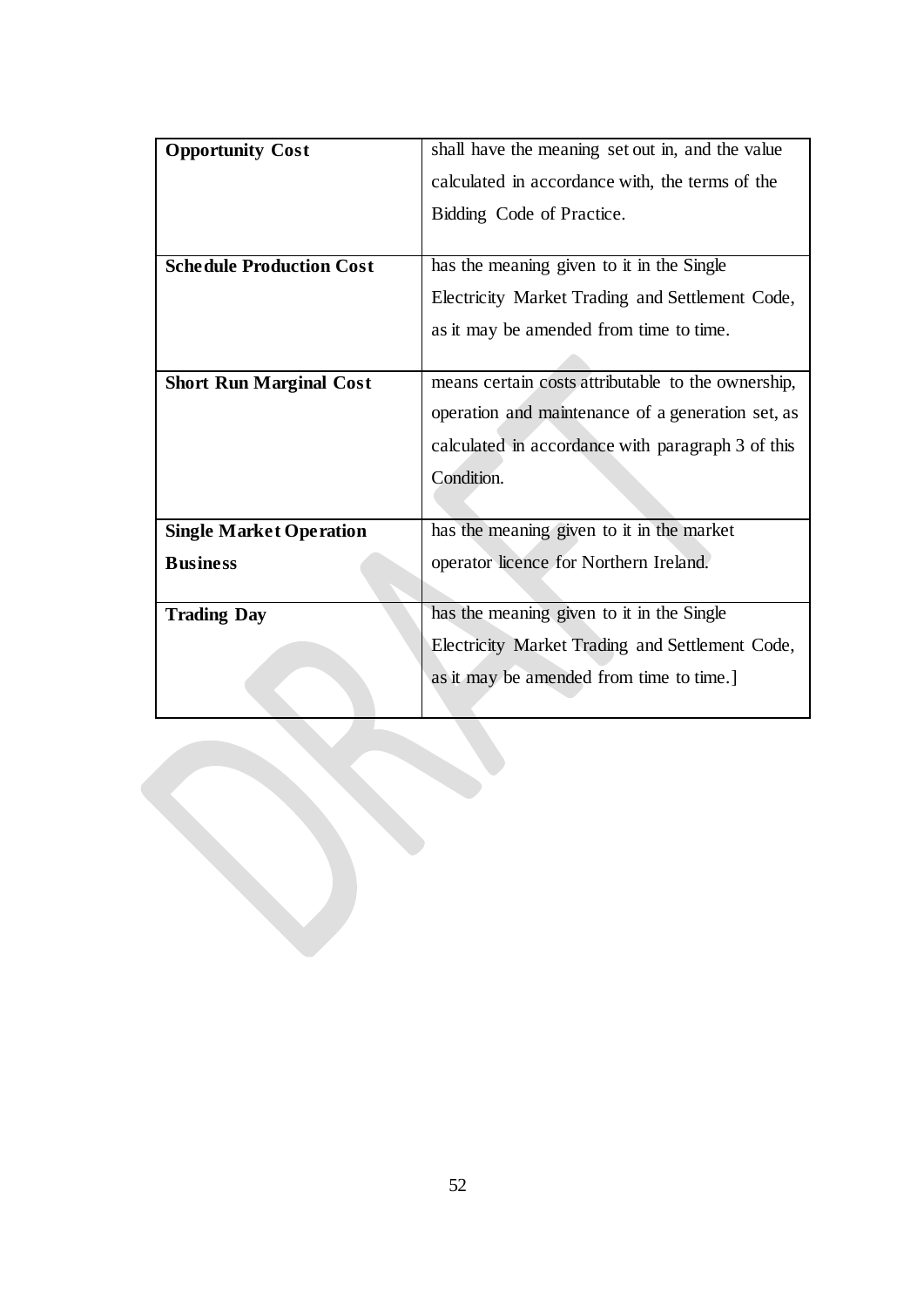#### <span id="page-54-0"></span>**Condition 17a: Balancing Market Principles Code of Practice**

- 1. The Licensee shall ensure that, in formulating and submitting Commercial Offer Data to the Single Market Operation Business in the Balancing Market under the Single Electricity Market Trading and Settlement Code (whether by the Licensee itself or by any person acting on its behalf in relation to a generation set for which the Licensee is the licensed generator), it acts so as to secure its compliance with the Balancing Market Principles Code of Practice.
- 2. The Authority shall publish and subject to paragraph 3 below, from time to time by direction amend, a document to be known as the Balancing Market Principles Code of Practice, which:
	- (a) shall apply to such categories of Commercial Offer Data submitted into the Balancing Market as may be specified in the Code of Practice from time to time;
	- (b) shall make such provision as appears requisite to the Authority for the purpose of securing that such Commercial Offer Data reasonably reflect the short run marginal cost of operating the generating set to which they relate (and thereby facilitating, by contributing to the mitigation of market power in the Single Electricity Market, the efficient operation of the Balancing Market)

and the Authority may elect to perform the functions conferred by this paragraph jointly with the Commission for Energy Regulation.

- 3. The Authority shall, without prejudice to any additional requirements specified in the Code of Practice, consult with all licensees required to comply with the Code of Practice and such other persons as the Authority considers appropriate before making any direction to amend the Code of Practice.
- 4. The Authority may issue directions to the Licensee for the purposes of securing that the Licensee, in carrying out the activity to which paragraph 1 refers, complies with this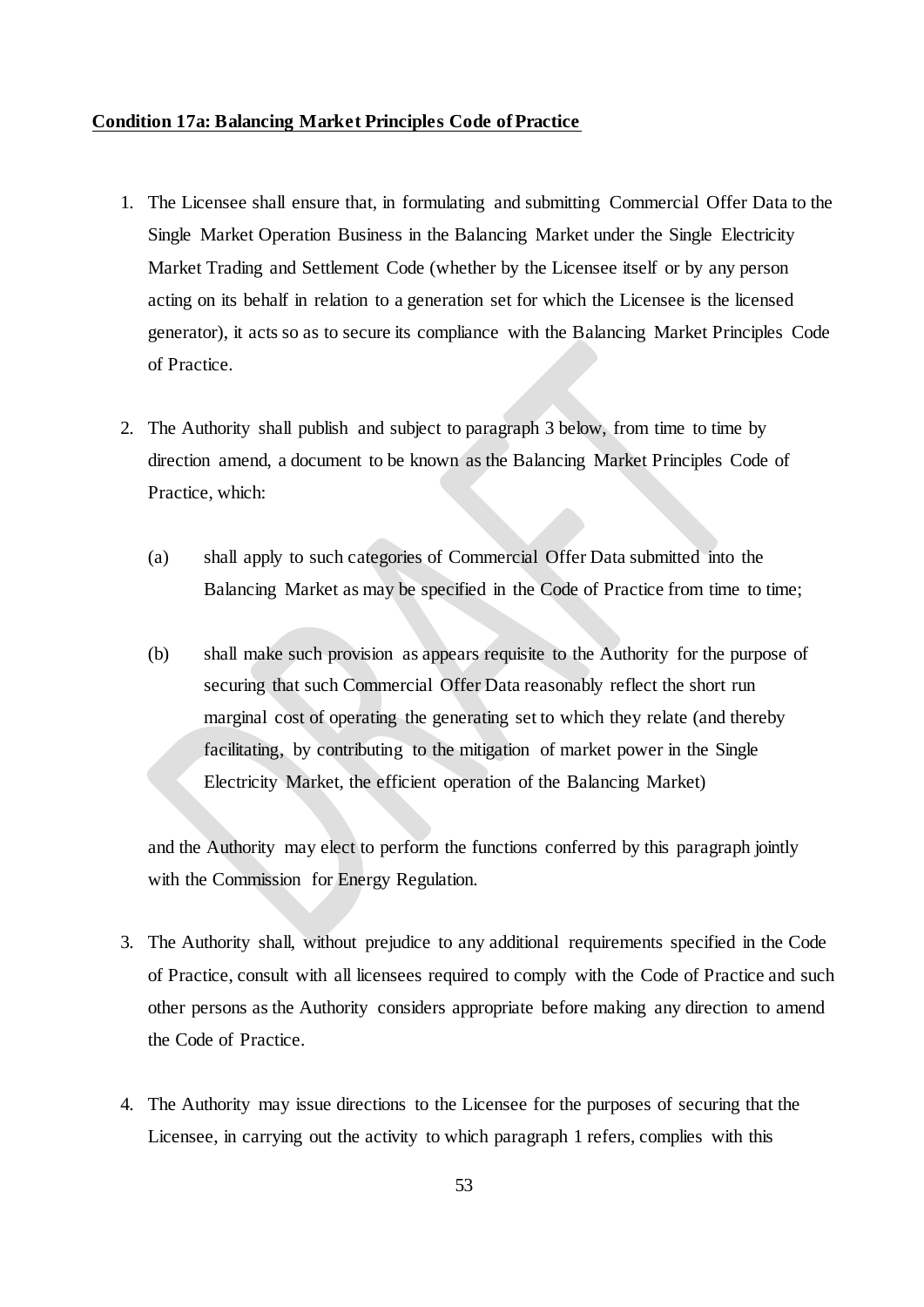Condition and with the Code of Practice, and the Licensee shall comply with such directions.

- 5. The Licensee shall retain records of each set of Relevant Commercial Offer Data, and all of its supporting data relevant to the calculation of the components of such Relevant Commercial Offer Data, for a period of at least four years commencing on the date on which the relevant Commercial Offer Data are submitted to the Single Market Operation Business.
- 6. The Licensee shall, if requested to do so by the Authority, provide the Authority with:
	- (a) a reasoned explanation of its calculations in relation to any Relevant Commercial Offer Data; and
	- (b) supporting evidence sufficient to establish the consistency of those Relevant Commercial Offer Data with the obligations of the Licensee under this Condition and the Code of Practice.
- 7. In any case in which Relevant Commercial Offer Data are submitted to the Single Market Operation Business which are not consistent with the Licensee's obligation under paragraph 1 of this Condition, the Licensee shall immediately inform the Authority and provide to the Authority a statement of its reasons for the Relevant Commercial Offer Data submitted.
- 8. The Licensee shall by 1 June in each year submit to the Authority a certificate, signed by at least one director on behalf of the board of directors of the Licensee, to confirm that during the period of twelve months ending on preceding 31 March:
	- (a) it has acted independently in relation to all submissions of Relevant Commercial Offer Data that have been submitted, by it or on its behalf, under the Single Electricity Market Trading and Settlement Code; and
	- (b) no such submissions made by it or on its behalf have been co-ordinated with any other submissions made by it or on its behalf of another party to the Single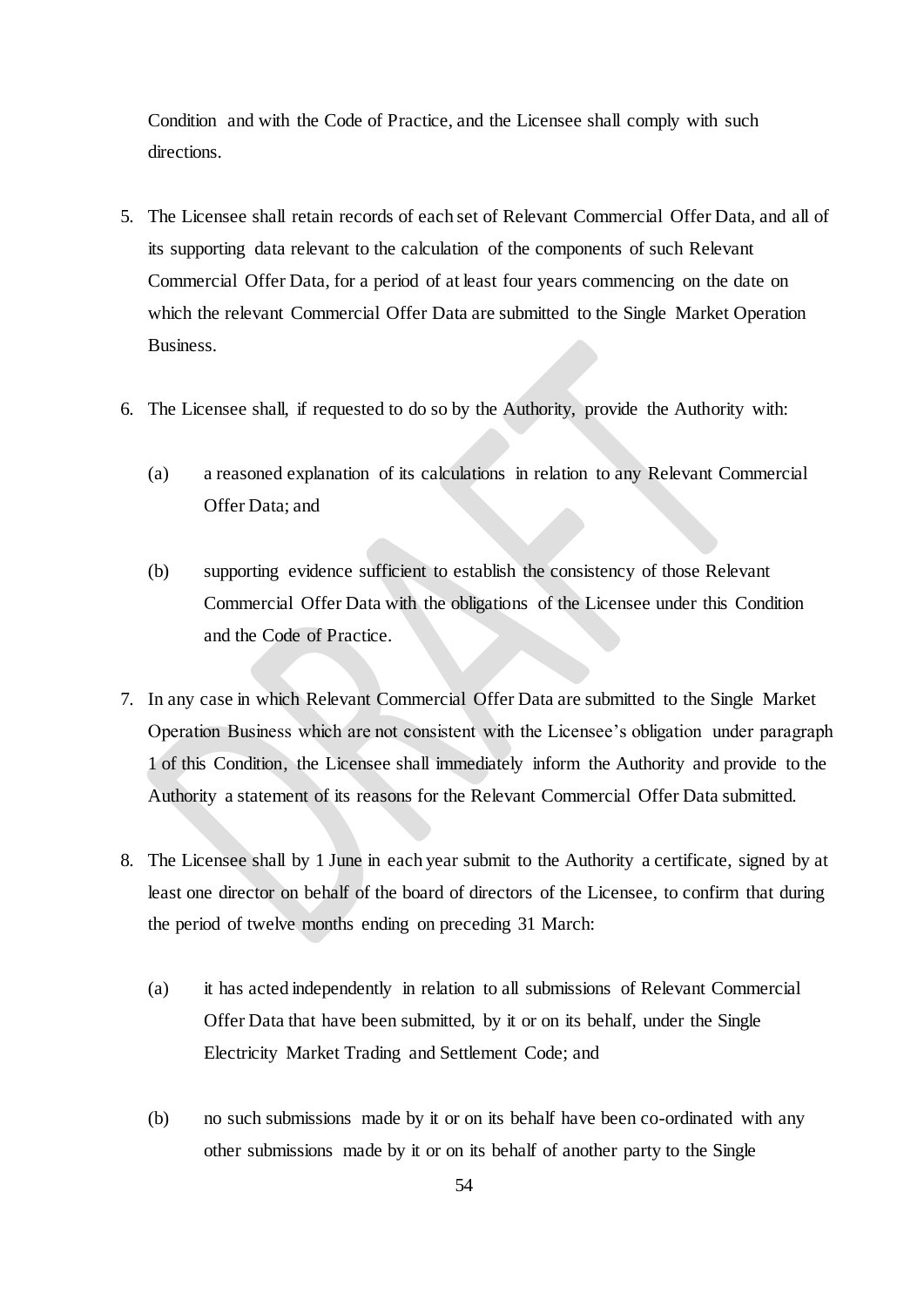Electricity Market Trading and Settlement Code.

9. The provisions of this Condition (other than those of this paragraph and paragraph 10 below which shall come into immediate effect) shall come into effect on such day, and subject to such transitional arrangements, as the Authority may by direction appoint. Different days may be so appointed for different provisions and for different purposes.

10. In this Condition:

**Balancing Market** has the meaning given to it in the Single Electricity Market Trading and Settlement Code, Part B;

**Balancing Market Principles Code of** means the document of that title published by

**Practice or Code of Practice** the Authority in accordance with paragraph 2, as it may be amended from time to time in accordance with the provisions of that paragraph;

**Commercial Offer Data** has the meaning given to it in the Single Electricity Market Trading and Settlement Code as it may be amended from time to time;

**Relevant Commercial Offer Data means Commercial Offer Data falling within** the category specified in the Code of Practice; and

**Single Market Operation Business** has the meaning given to it in Northern Ireland Market Operator Licence.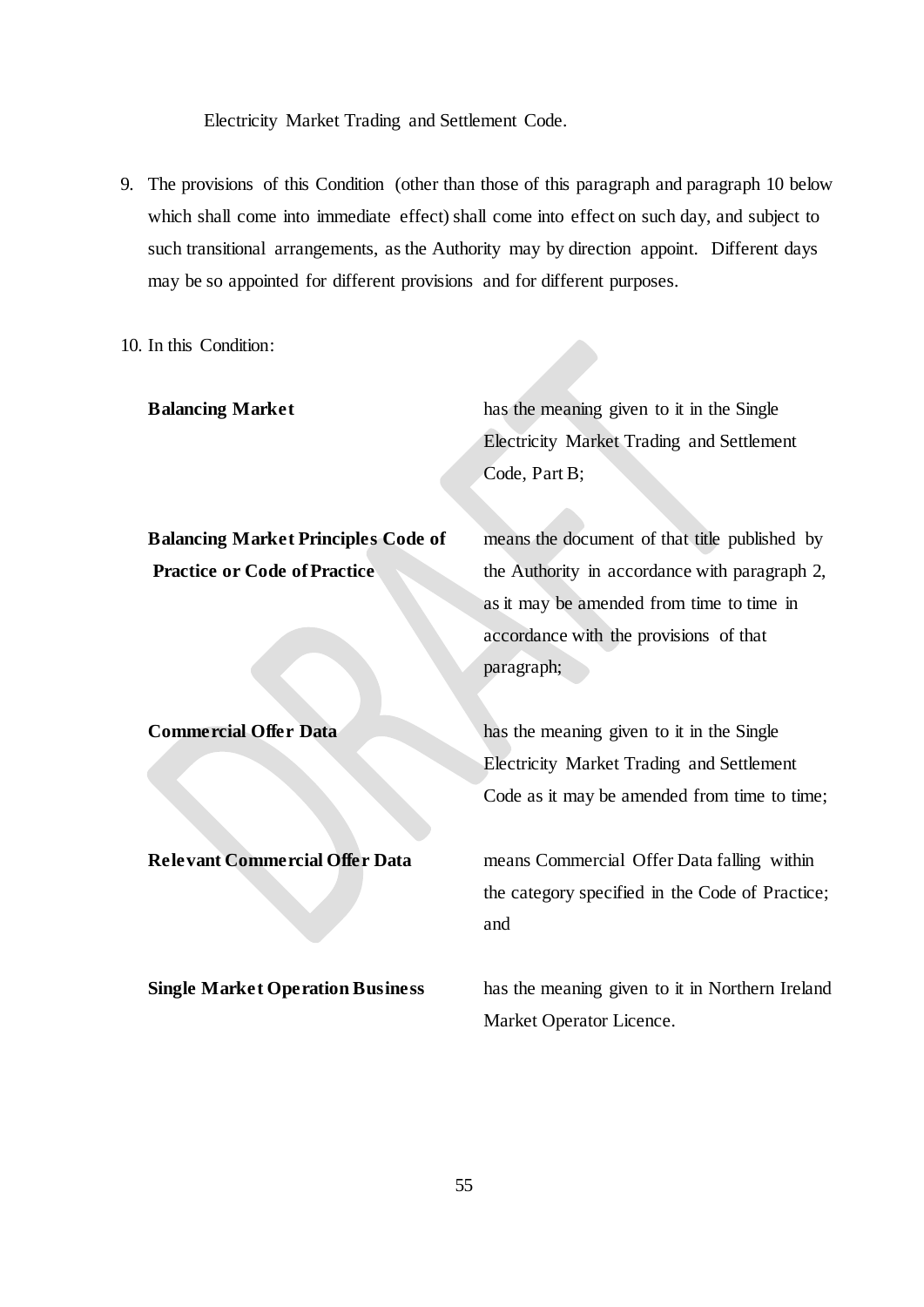**Condition 18: Not Used**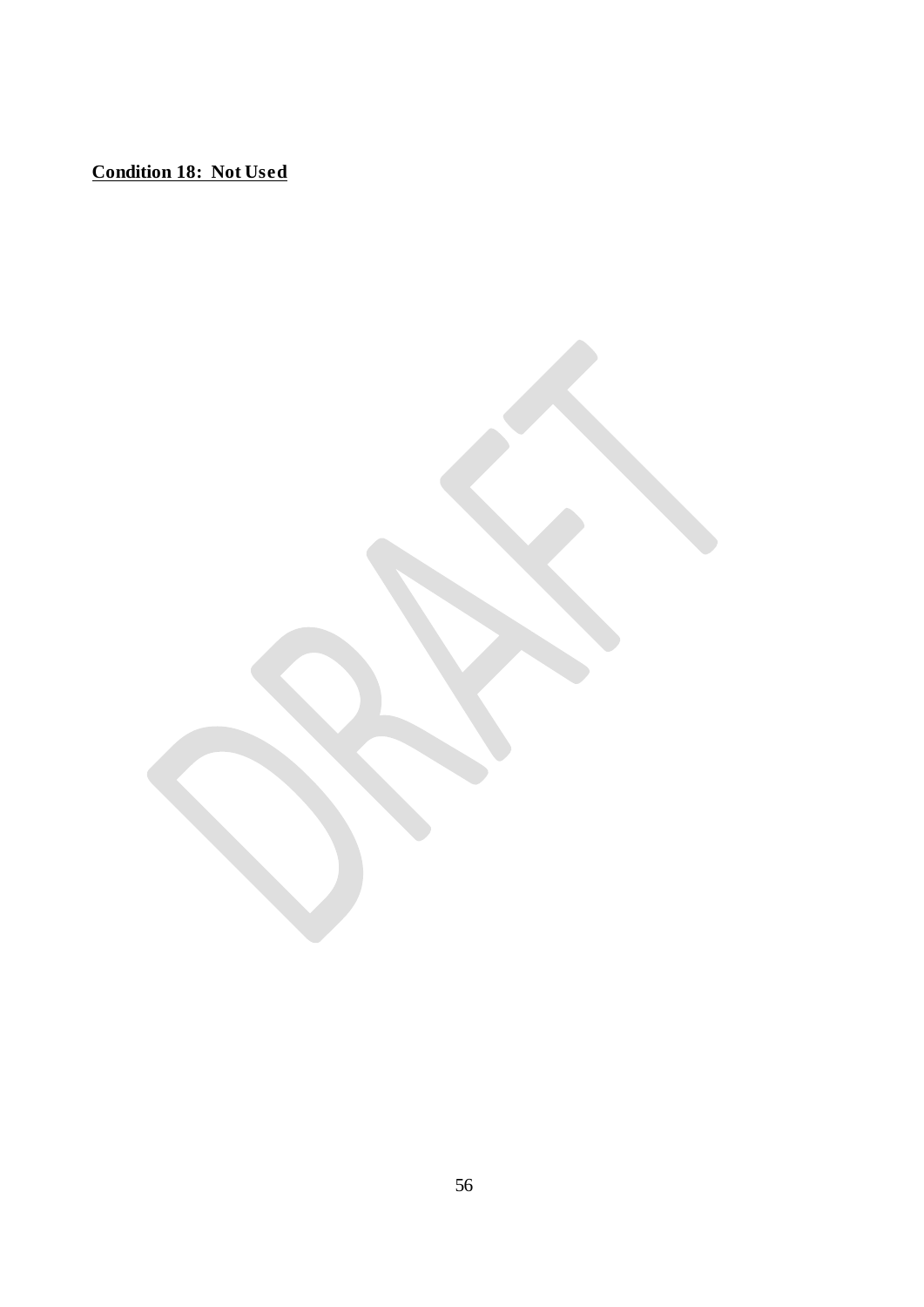#### **Condition 19: Capacity Market Code**

- 1. The Licensee shall, in respect of any generation set which is owned or operated by it; either:
	- (a) be a party to and comply with the Capacity Market Code insofar as applicable to it in its capacity as the holder of a licence under Article  $10(1)(a)$  of the Order, or
	- (b) with the prior consent of the Authority, enter into an agreement to appoint an appropriate person to act as an Intermediary under the Capacity Market Code in respect of any generation set (as owned or operated by the Licensee) specified in the agreement.
- 2. The Licensee shall ensure that the person appointed as an Intermediary under an agreement entered into in accordance with paragraph 1(b) insofar as applicable to it:
	- (a) becomes a party to the Capacity Market Code: and
	- (b) complies with its obligations, in relation to any generation set which is specified in the agreement, in the capacity of Intermediary under the Capacity Market Code.
- 3. The provisions of this Condition (other than those of this paragraph and paragraph 4 below which shall come into immediate effect) shall come into effect on such day, and subject to such transitional arrangements, as the Authority may by direction appoint. Different days may be so appointed for different provisions and for different purposes.
- 4. In this Condition:

| <b>Capacity Market Code</b> | has the meaning given to that term in the Transmission          |
|-----------------------------|-----------------------------------------------------------------|
|                             | System Operator Licence; and                                    |
| <b>Intermediary</b>         | has the meaning given to that term in the Capacity Market Code. |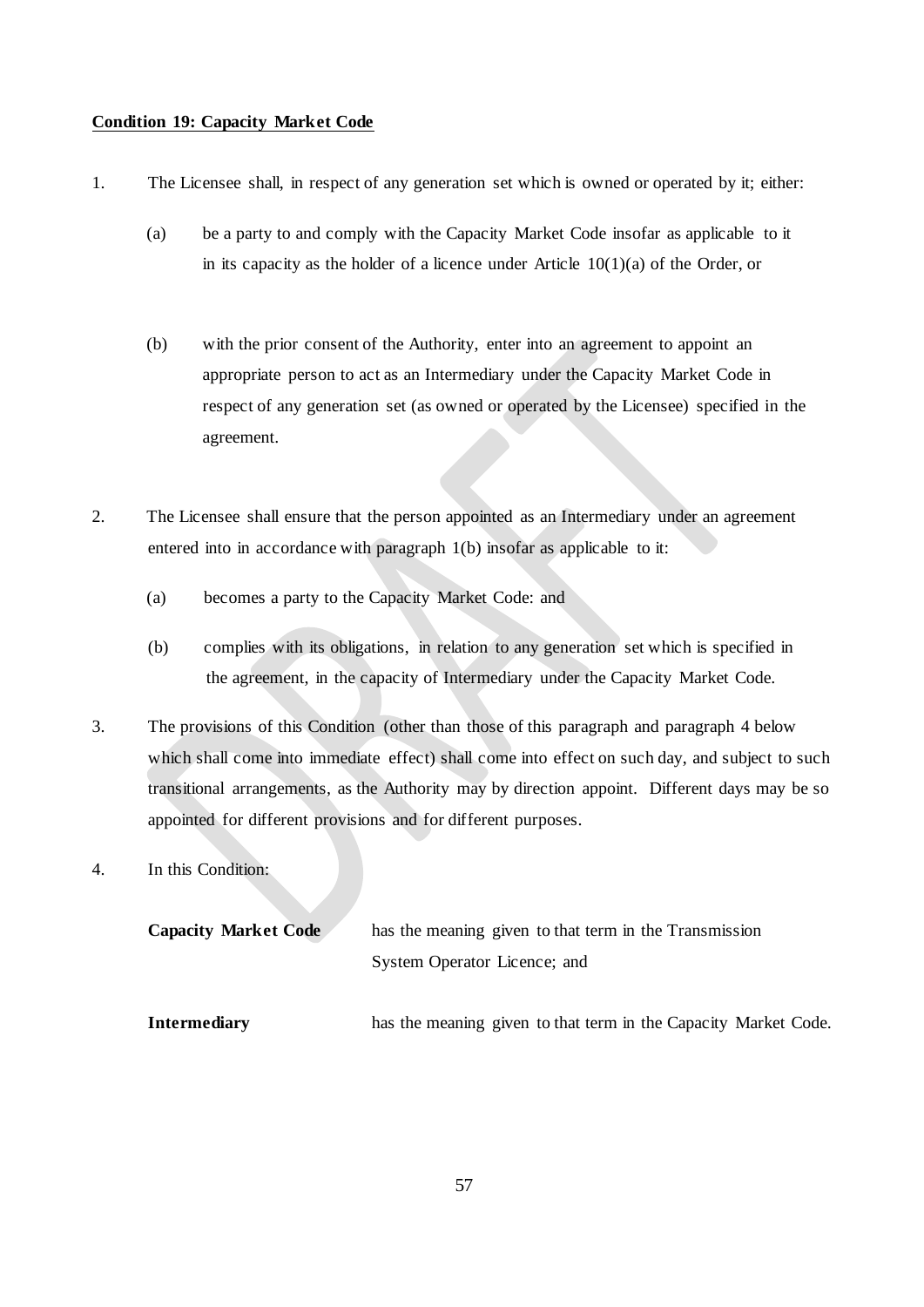#### **Schedule 1: Terms As To Revocation**

- <span id="page-59-0"></span>1 The Authority may at any time revoke the Licence by not less than 30 days' notice in writing to the Licensee:
	- (a) if the Licensee agrees in writing with the Authority that the Licence should be revoked;
	- (b) if any licence fee required to be paid under the License is unpaid 30 days after it has become due and remains unpaid for a period of 14 days after the Authority has given the Licensee notice that the payment is overdue provided that no such notice shall be given earlier than the sixteenth day after the day on which the amount payable became due;
	- (c) if the Licensee fails to comply with a final order (within the meaning of Article 42 of the Energy Order) or with a provisional order (within the meaning of Article 42 of the Energy Order) which has been confirmed under Article 42 of the Energy Order and which (in either case) has been made in respect of a contravention or apprehended contravention of any of the Conditions of the Licence or of any relevant requirement (as defined in Article  $41(2)(a)$  of the Energy Order) imposed on the Licensee in its capacity as holder of the Licence and (in either case) such failure is not rectified to the satisfaction of the Authority within three months after the Authority has given notice of such failure to the Licensee, provided that no such notice shall be given by the Authority before the expiration of the period within which an application under Article 44 of the Energy Order could be made questioning the validity of the final or provisional order or before the proceedings relating to any such application are finally determined;
	- (d) if the Licensee fails to comply with an order made by a court under section 34 of the Competition Act 1998; or fails to comply with an order made under section 72, 75, 76, 81, 83, 84, 158, 160 or 161 of, or under paragraph 2, 5, 6, 10 or 11 of schedule 7 to, the Enterprise Act 2002; or any partner, director, member, secretary or manager of the Licensee is found guilty of an offence under section 188 or 201 of the Enterprise Act 2002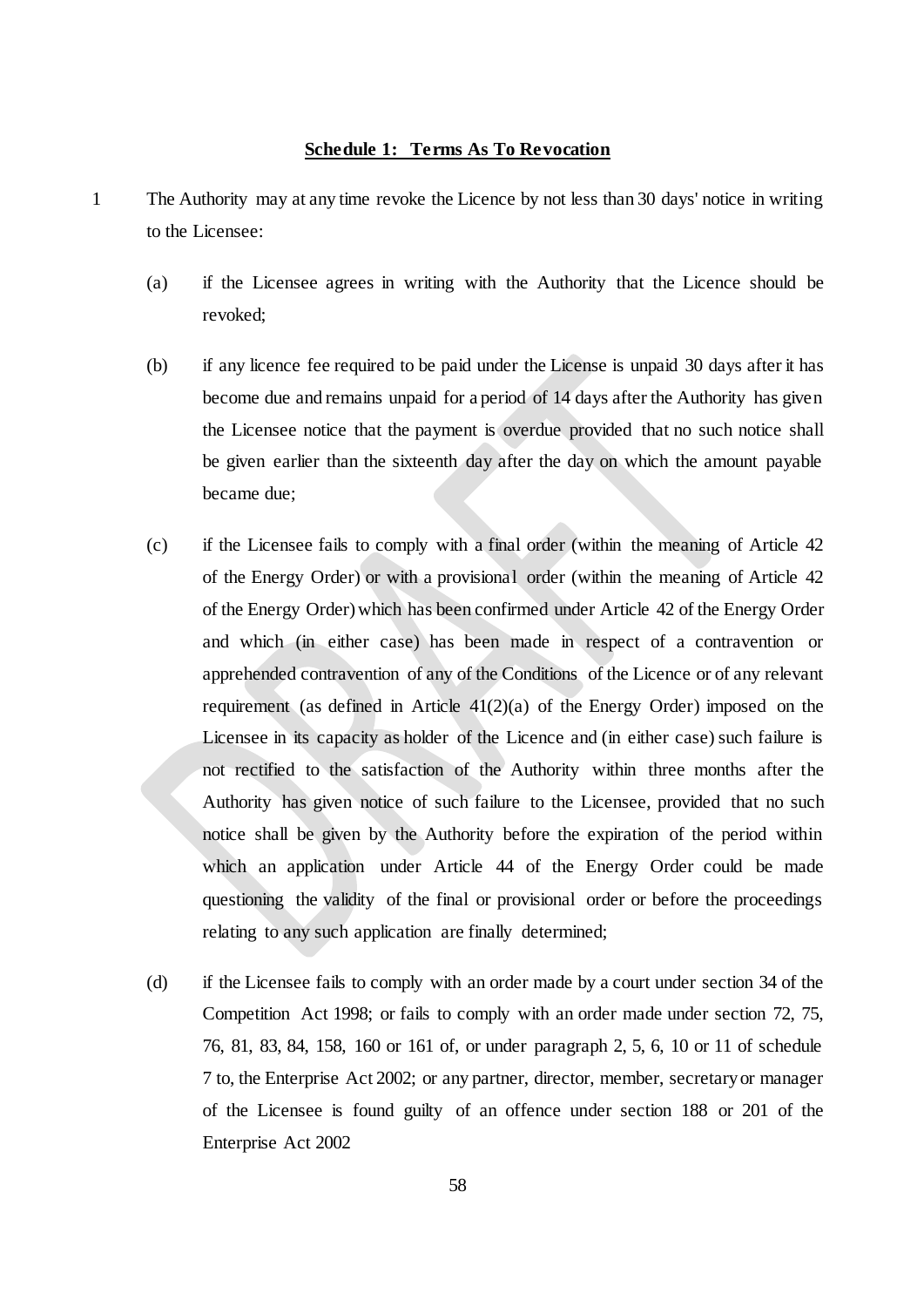- (e) if the Licensee fails to carry on the Generation Business;
- (f) if the Licensee:
	- (i) is unable to pay its debts (within the meaning of Article 103 (1) or (2) of the Insolvency (Northern Ireland) Order 1989, but subject to paragraph 3 of this Schedule) or if any voluntary arrangement is proposed in relation to it under Article 14 of that Order or if it enters into any scheme of arrangement (other than for the purpose of reconstruction or amalgamation upon terms and within such period as may previously have been approved in writing by the Authority); or
	- (ii) has a receiver (which expression shall include an administrative receiver within the meaning of Article 5(1) of the Insolvency (Northern Ireland) Order 1989) of the whole or any material part of its assets or undertaking appointed; or
	- (iii) has an administration order under paragraph 14 of Schedule B1 to the Insolvency (Northern Ireland) Order 1989 made in relation to it; or
	- (iv) passes any resolution for winding-up other than a resolution previously approved in writing by the Authority; or
	- (v) becomes subject to an order for winding up by a court of competent jurisdiction; or
	- (vi) shall suffer any event analogous to any of the foregoing in any jurisdiction in which it is incorporated or resident; or
- $(g)$  if:
	- (i) there is a change in the control of the Licensee;
	- (ii) the Authority serves notice on the Licensee stating that the Authority proposes to revoke the Licence in pursuance of this paragraph unless such further change in control of the Licensee as is specified in the notice takes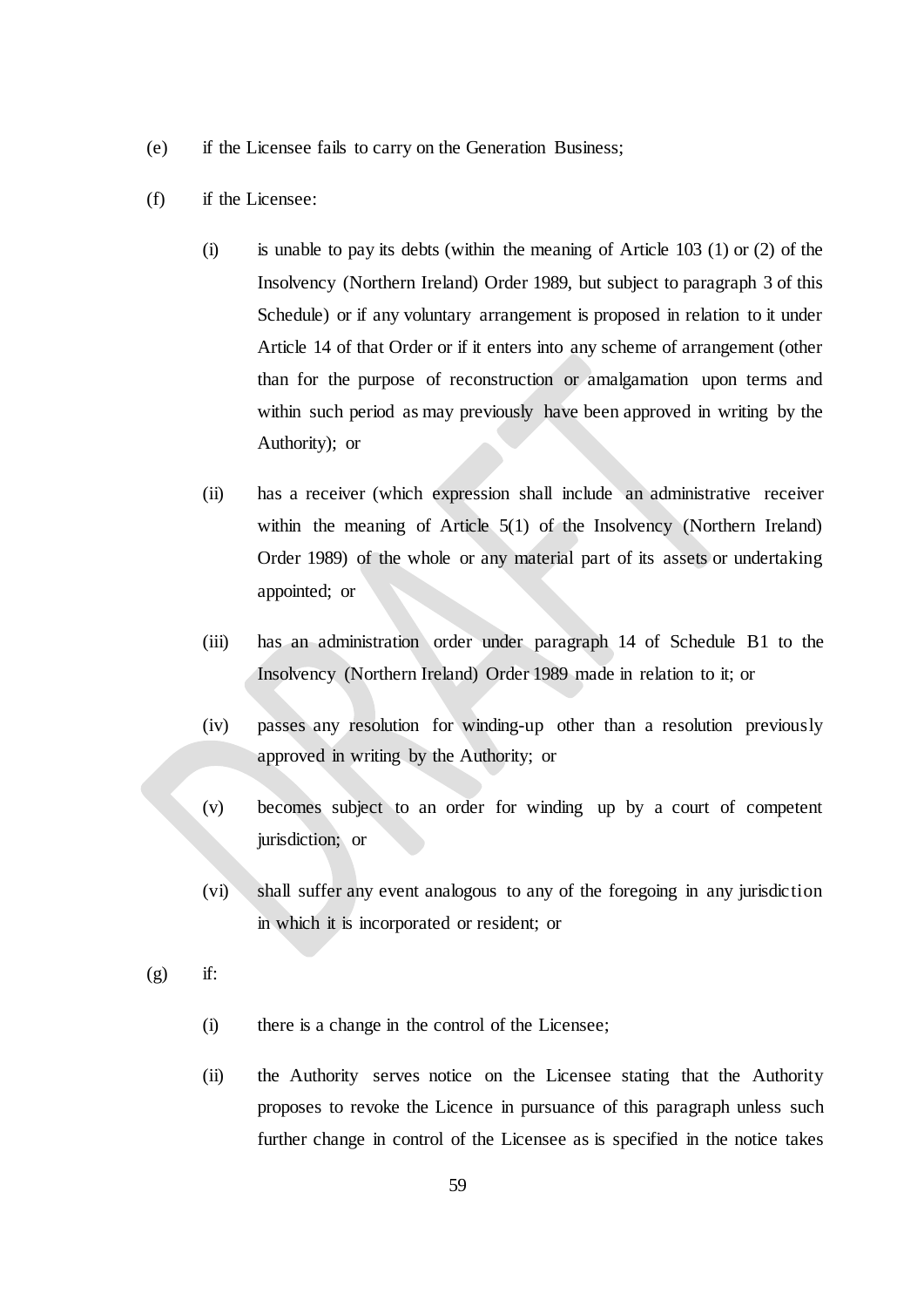place within the period of three months beginning with the date of service of the notice; and

- (iii) that further change does not take place within that period; or
- (h) if the Licensee shall have intentionally or recklessly failed to notify the Authority as soon as practicable thereafter that a change in the control of the Licensee shall have occurred; or
- (i) if the Licensee fails to use its best endeavours to comply with any direction given to it by the Authority under Article 58 of the Order, and there shall as a result of such failure be a disruption or a material risk of a disruption in electricity supplies to consumers in Northern Ireland; or
- (j) if the Licensee is convicted of having committed an offence under Article 63 of the Order or under Article 46 of the Gas (Northern Ireland) Order 1996; or
- (k) if the Licensee fails to pay any financial penalty (within the meaning of Article 45 of the Energy Order) imposed in respect of a contravention or apprehended contravention of a condition to which the Licence is subject or of a "relevant requirement" as defined in Article  $41(2)(a)$  of the Energy Order by the due date for such payment and such payment is not made to the Authority within three months after the Authority has given notice in writing of such failure to the Licensee, provided that no such notice shall be given by the Authority before the expiration of the period within which an application under Article 49 of the Energy Order could be made questioning the validity or effect of the financial penalty or before the proceedings relating to any such application are finally determined.
- 2 For the purposes of paragraph  $1(f)(i)$  of this Schedule, Article  $103(1)(a)$  of the Insolvency (Northern Ireland) Order 1989 shall have effect as if for £750 there was substituted £250,000 or such higher figure as the Authority may from time to time determine by notice in writing to the Licensee.
- 3 The Licensee shall not be deemed to be unable to pay its debts for the purposes of paragraph  $1(f)(i)$  of this Schedule if any such demand as is mentioned in Article  $103(1)(a)$  of the